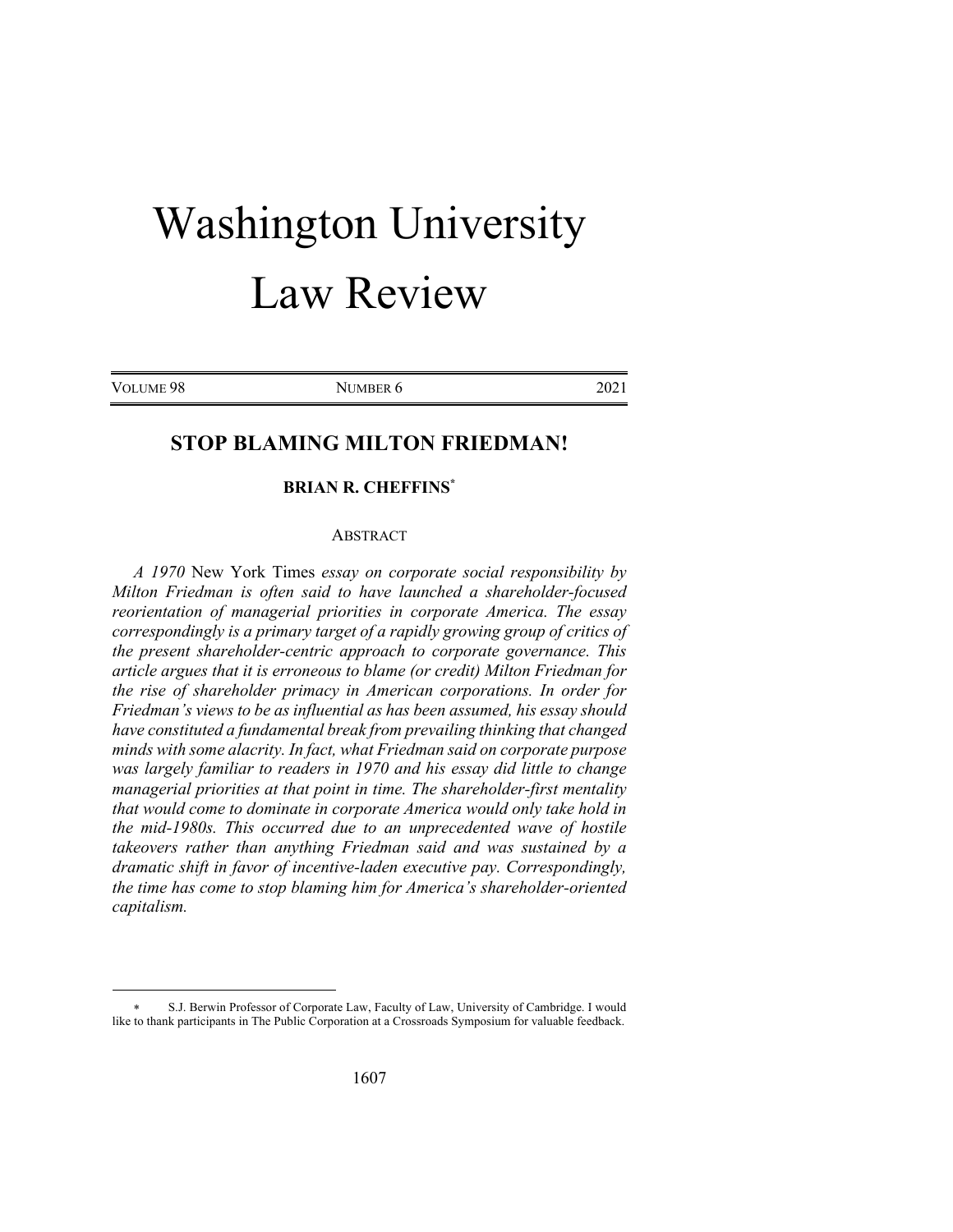#### TABLE OF CONTENTS

| I. FRIEDMAN'S ESSAY AS "SPECTACULARLY INFLUENTIAL": KEY         |  |  |
|-----------------------------------------------------------------|--|--|
|                                                                 |  |  |
|                                                                 |  |  |
|                                                                 |  |  |
| B. Why Did Friedman Revisit Corporate Purpose?  1621            |  |  |
|                                                                 |  |  |
| IV. SHAREHOLDERS RISE TO THE TOP OF THE PRIORITY LIST: WHEN AND |  |  |
|                                                                 |  |  |
|                                                                 |  |  |
|                                                                 |  |  |
|                                                                 |  |  |
|                                                                 |  |  |

#### INTRODUCTION

John Maynard Keynes, a pre-eminent twentieth century economist, observed "[t]he ideas of economists and political philosophers, both when they are right and when they are wrong, are more powerful than is commonly understood. Indeed the world is ruled by little else."<sup>1</sup> A "spectacularly influential" <sup>2</sup> 1970 *New York Times* essay by Milton Friedman, another distinguished economist, seemingly provides convincing proof of Keynes' adage. In an article the *New York Times* entitled "The Social Responsibility of Business Is to Increase Its Profits," Friedman harshly criticized those in the business community who maintained that private enterprises had a mission to promote desirable social ends.<sup>3</sup> What the *Times* labelled a "Friedman doctrine"<sup>4</sup> reputedly would become "a seminal turning point in corporate legal theory.<sup>35</sup> In particular, Friedman's essay has been credited with—or blamed for—launching a still ongoing era

<sup>1.</sup> JOHN MAYNARD KEYNES, THE GENERAL THEORY OF EMPLOYMENT, INTEREST AND MONEY 383 (1936).

<sup>2.</sup> Glenn Feldman, *Putting Uncle Milton to Bed: Reexamining Milton Friedman's Essay on the Social Responsibility of Business*, 32 LAB. STUD. J. 125, 125 (2007).

<sup>3.</sup> Milton Friedman, *The Social Responsibility of Business Is to Increase Its Profits*, N.Y. TIMES MAG., Sept. 13, 1970, at 32.<br>4. Id.

<sup>4.</sup> *Id.*

<sup>5.</sup> Ronald Chen & Jon Hanson, *The Illusion of Law: The Legitimating Schemas of Modern Policy and Corporate Law*, 103 MICH. L. REV. 1, 42 (2004).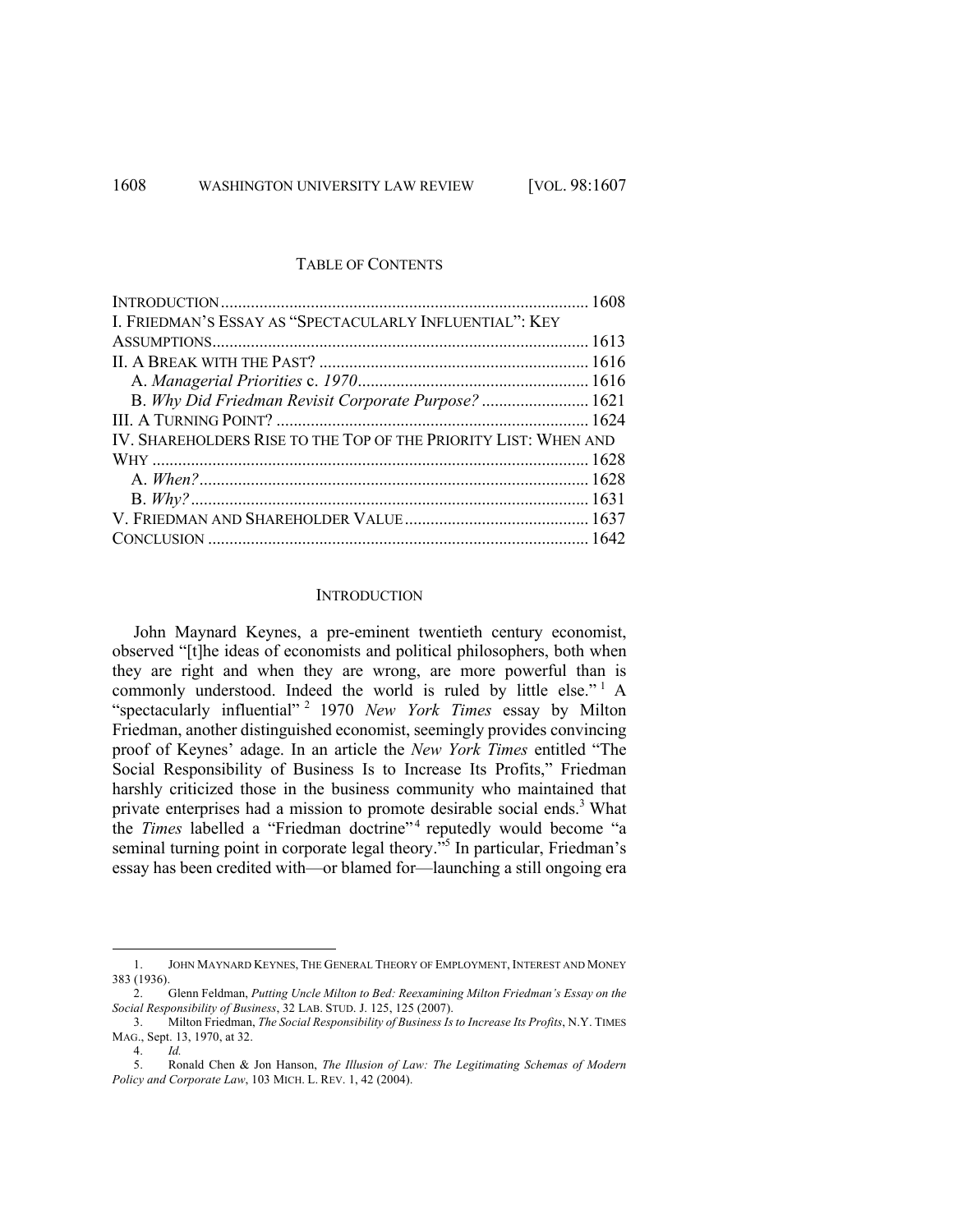of "shareholder primacy" where corporate executives have assumed their job is to maximize shareholder value.<sup>6</sup>

A "Great Debate" about whether public companies exist to deliver returns for shareholders or in service of a broader constituency has been underway for decades.<sup>7</sup> The question "in whose interests should the corporation be run?" and its close corollary "what should [a corporation's] managers . . . strive to achieve?" have duly sparked debate in several academic disciplines, including law, economics, political science, and management.<sup>8</sup> The general consensus in corporate America since the late twentieth century has been that shareholders are top of the managerial priority list.<sup>9</sup> The shareholder-first orientation has generated serious misgivings, however.<sup>10</sup> Critics of the status quo maintain that managers should forsake their single-minded focus on stockholders so that the corporate sector can operate in accordance with a sustainable model that creates a bigger pie over time as business is conducted in a financially, environmentally, and socially responsible manner.<sup>11</sup>

Milton Friedman has been a star player in this "Great Debate" over corporate purpose. His 1970 essay has been described as "the classic statement" of the shareholder oriented view of the corporation<sup>12</sup> that set a standard destined to be widely followed.<sup>13</sup> Shareholder primacy nay-sayers have accordingly bemoaned the essay's malign impact and sought "to drag

<sup>6.</sup> For recent examples of sources advancing this proposition, see Sam Hill, Opinion, *The Nation's Most Powerful CEOs Declared the Shareholder-or-Bust Era of Capitalism Is Over. But Is It?*, NEWSWEEK (Aug. 23, 2019), https://www.newsweek.com/business-roundtable-corporation-purpose-fri edman-doctrine-1455975 [https://perma.cc/AF73-KQHZ]; Karen Ho, *In the Name of Shareholder Value: Origin Myths of Corporations and Their Ongoing Implications*, 43 SEATTLE U. L. REV. 609, 621 (2020); Colin Mayer, Leo E. Strine Jr. & Jaap Winter, Commentary, *50 Years Later, Milton Friedman's Shareholder Doctrine Is Dead*, FORTUNE (Sept. 13, 2020), https://fortune.com/2020/09/13/milton-fried man-anniversary-business-purpose/ [https://perma.cc/U98D-77HL].

<sup>7.</sup> Lynn A. Stout, *New Thinking on "Shareholder Primacy*,*"* 2 ACCT. ECON. & L., no. 2, 2012, at 1, 2–4; *see also* Chen & Hanson, *supra* note 5, at 33–37; Antony Page, *Has Corporate Law Failed? Addressing Proposals for Reform*, 107 MICH. L. REV. 979, 979 (2009) ("longstanding question").

<sup>8.</sup> Thomas M. Jones & Will Felps, *Shareholder Wealth Maximization and Social Welfare: A Utilitarian Critique*, 23 BUS. ETHICS Q. 207, 213 (2013).

<sup>9.</sup> Judd F. Sneirson, *The History of Shareholder Primacy, from Adam Smith Through the Rise of Financialism*, *in* CAMBRIDGE HANDBOOK OF CORPORATE LAW, CORPORATE GOVERNANCE AND SUSTAINABILITY 73, 74–77, 83–84 (Beate Sjåfjell & Christopher M. Bruner eds., 2019); Tamara Belinfanti & Lynn Stout, *Contested Visions: The Value of Systems Theory for Corporate Law*, 166 U. PA. L. REV. 579, 589 (2018).

<sup>10.</sup> Diane Denis, *Corporate Governance and the Goal of the Firm: In Defense of Shareholder Wealth Maximization*, 51 FIN. REV. 467, 478–79 (2016).

<sup>11.</sup> Sneirson, *supra* note 9, at 84–85; Steven Pearlstein, *When Shareholder Capitalism Came to Town*, AM. PROSPECT, Mar./Apr. 2014, at 40, 46–47.

<sup>12.</sup> Stephen M. Bainbridge, *Director Primacy: The Means and Ends of Corporate Governance*, 97 NW. U. L. REV. 547, 564 (2003); Christopher M. Bruner, *The Enduring Ambivalence of Corporate Law*, 59 ALA. L. REV. 1385, 1405 (2008).

<sup>13.</sup> David Benoit, *Move Over, Shareholders: Top CEOs Say Companies Have Obligations to Society*, WALL ST. J., Aug. 19, 2019, at A1.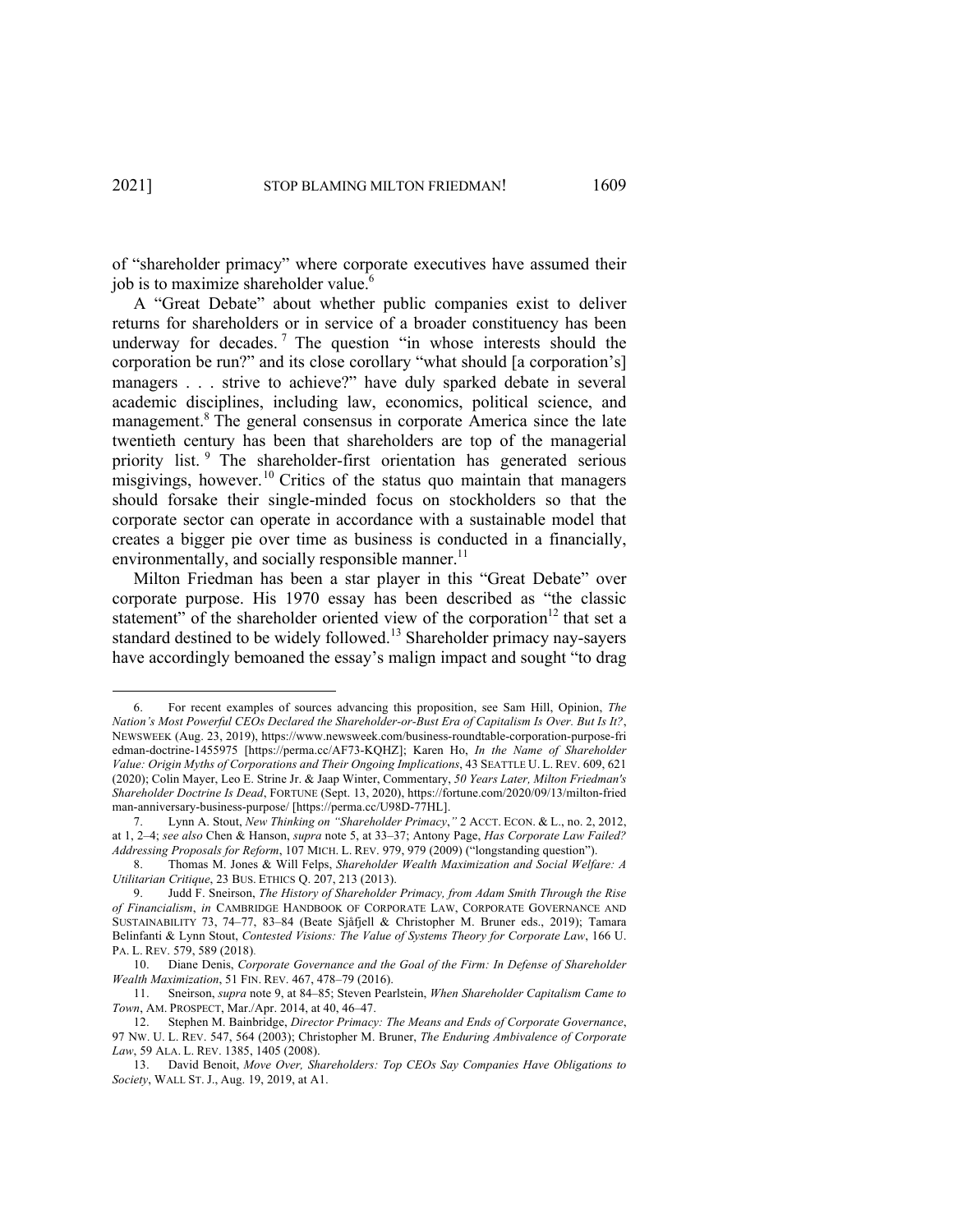down and bury Friedman." <sup>14</sup> Critics have characterized Friedman's "infamous  $1970$  polemic"<sup>15</sup> as an "intellectually incoherent" piece that conjured up "a magical world" and advanced "the world's dumbest idea."16 Regrettably, the reasoning goes, Friedman's "wild fantasy obtained widespread support as the new gospel of business."<sup>17</sup> "[O]ne of the most . . . economically destructive articles in history"  $^{18}$  reputedly "has had a catastrophic impact upon US business,"<sup>19</sup> "and the consequences of the mistaken thesis have been mounting environmental and social problems around the world."<sup>20</sup> As Oxford management theorist Colin Mayer has said of "the Friedman doctrine," "[f]ew social science ideas are both so significant and misconceived as to threaten our existence."<sup>21</sup>

Opposition to the shareholder-centric vision of the corporation that has prevailed in corporate America has been growing recently. <sup>22</sup> This has meant, according to the *Wall Street Journal*, that "[t]he hottest debate in corporate America asks whether a public company exists for the enrichment of shareholders or in service of a broader constituency, including employees and customers."23 Most notably, in 2019 the Business Roundtable, a trade association of chief executives of leading American corporations, issued a 300-word "Statement on the Purpose of a Corporation" that stressed "a fundamental commitment to all of our stakeholders" and did not specifically mention "shareholders" until the second-to-last paragraph.<sup>24</sup>

<sup>14.</sup> Terence Corcoran, *In Defence of Milton Friedman*, NAT'L POST, Jan. 19, 2019 (Financial Post), at 1.

<sup>15.</sup> David Ciepley, *How America's Corporations Lost Their Public Purpose, and How It Might Be (Partially) Restored*, 10 ACCT. ECON. & L., no. 3, 2020, at 1, 10.

<sup>16.</sup> Steve Denning, *The Origin Of "The World's Dumbest Idea": Milton Friedman*, FORBES (June 26, 2013), https://www.forbes.com/sites/stevedenning/2013/06/26/the-origin-of-the-worlds-dumb est-idea-milton-friedman/ ("magical world," "world's dumbest") [https://perma.cc/Z6ML-C2P4 ]; Yves Smith, *Why the "Maximize Shareholder Value" Theory Is Bogus*, NAKED CAPITALISM (Feb. 3, 2017), h ttps://www.nakedcapitalism.com/2017/02/why-the-maximize-shareholder-value-theory-is-bogus.html [https://perma.cc/HSV7-HA6Z] ("intellectually incoherent").

<sup>17.</sup> Denning, *supra* note 16.

<sup>18.</sup> Michael Olenick, *Original Shareholder Value Article – Milton Friedman to GM: Build Clunky Cars*, NAKED CAPITALISM (Aug. 2, 2017), https://www.nakedcapitalism.com/2017/08/originalshareholder-value-article-milton-friedman-gm-build-clunky-cars.html [https://perma.cc/CGN4-HYFF]. 19. Thomas Clarke, *The Contest on Corporate Purpose: Why Lynn Stout Was Right and Milton* 

*Friedman Was Wrong*, 10 ACCT. ECON. & L., no. 3, 2020, at 1, 3.

<sup>20.</sup> Colin Mayer, Leo E. Strine, Jr. & Jaap Winter, *The Purpose of Business Is to Solve Problems of Society, Not to Cause Them*, *in* MILTON FRIEDMAN 50 YEARS LATER 65, 65 (Luigi Zingales, Jana Kasperkevic & Asher Schechter eds., 2020) (ebook).

<sup>21.</sup> COLIN MAYER, PROSPERITY: BETTER BUSINESS MAKES THE GREATER GOOD 2 (2018).<br>22. BARNALI CHOUDHURY & MARTIN PETRIN. CORPORATE DUTIES TO THE PUBLIC 41 (20)

BARNALI CHOUDHURY & MARTIN PETRIN, CORPORATE DUTIES TO THE PUBLIC 41 (2019).

<sup>23.</sup> John D. Stoll, *For CEOs, It's a Whole New Job*, WALL ST. J., Dec. 18, 2019, at R12.

<sup>24.</sup> BUSINESS ROUNDTABLE, STATEMENT ON THE PURPOSE OF A CORPORATION (2019), https://s ystem.businessroundtable.org/app/uploads/sites/5/2021/02/BRT-Statement-on-the-Purpose-of-a-Corpo ration-Feburary-2021-compressed.pdf [https://perma.cc/CUL9-YNXB]; Editorial, *The 'Stakeholder' CEOs*, WALL ST. J., Aug. 20, 2019, A14.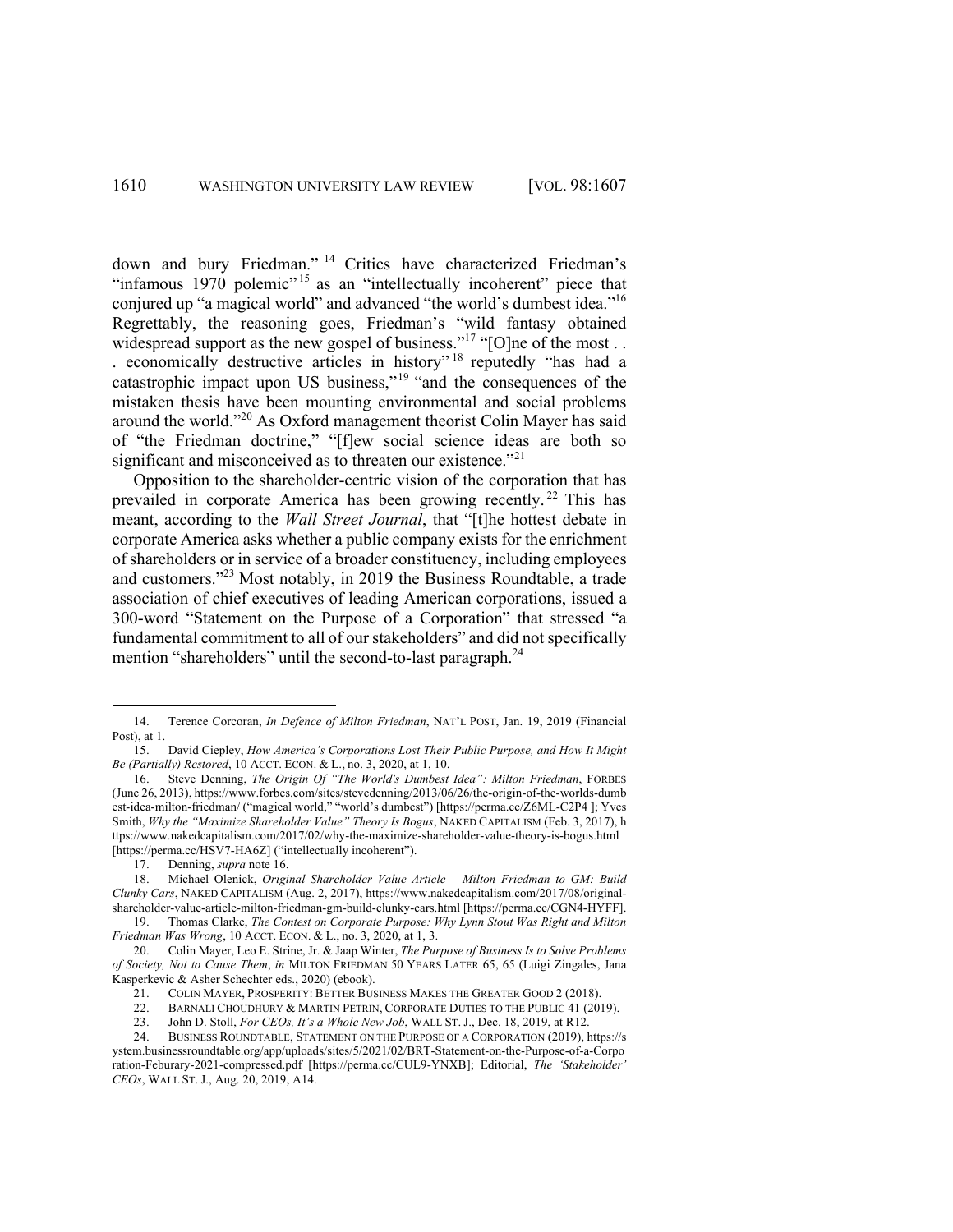The Business Roundtable's statement has been "interpreted as a schism between business and the Friedman Doctrine."<sup>25</sup> Similarly, it has been said that as unease with shareholder oriented capitalism has grown over the past decade "the challenges to Friedman's model have been gathering momentum."<sup>26</sup> Indeed, finance professor Alex Edmans suggests that "[t]o declare that you reject the Friedman doctrine has become almost a requirement for acceptance into polite society." <sup>27</sup> The *New York Times* joined the chorus when the fiftieth anniversary of the publication of Friedman's essay rolled around in September 2020. As a *Wall Street Journal* columnist said shortly thereafter, "[a]lmost as penance for publishing the original, the *Times* recently printed an eight-page supplement nitpicking Friedman's article."28

This all presumes that Milton Friedman deserves substantial blame (or credit) for the ascendance of shareholder value in public companies. He does not. While it is generally believed that intellectuals substantially affect legal and economic change, their influence tends to be taken for granted rather than being explained theoretically or proven empirically.<sup>29</sup> Certainly in the case of Milton Friedman's 1970 essay, its actual impact does not match up to the hype.

Part of the reason the reality does not match up with the Friedman doctrine/shareholder primacy hype is that rhetorical flourishes deployed to describe his 1970 essay have set the bar very high. Economists Oliver Hart and Luigi Zingales have argued Friedman's article can "be seen as providing the intellectual foundation for the 'shareholder value' revolution."30 A *Newsweek* columnist suggested in 2019 that "for almost 50 years, American CEOs have loosely followed what is known as the Friedman Doctrine." <sup>31</sup> Harvard Business School professor emeritus

31. Hill, *supra* note 6.

<sup>25.</sup> Colin Mayer, *Ownership, Agency and Trusteeship* 1 (Eur. Corp. Governance Inst., Working Paper No. 488, 2020).

<sup>26.</sup> Andrew Edgecliffe-Johnson, *Beyond the Bottom Line*, FIN. TIMES, Jan. 5, 2019, Life & Arts, 1; *see also* Luigi Zingales, *Friedman's Principle, 50 Years Later*, *in* MILTON FRIEDMAN 50 YEARS LATER, *supra* note 20, at 1 ("Since the Great Financial Crisis, Friedman's view has become increasingly unpopular.").

<sup>27.</sup> Alex Edmans, *What Stakeholder Capitalism Can Learn from Milton Friedman*, *in* MILTON FRIEDMAN 50 YEARS LATER, *supra* note 20, at 11, 12.

<sup>28.</sup> Andy Kessler, Opinion, *To Serve the Public, Seek Profits*, WALL ST.J., Oct. 12, 2020, at A15. 29. Fred S. McChesney, *Intellectual Attitudes and Regulatory Change: An Empirical Investigation of Legal Scholarship in the Depression*, 38 J. LEGAL EDUC. 211, 211 (1988); *see also* Rick Perlstein, *Prophets of Instability*, NATION, Mar. 30, 2020, at 27, 31 (saying about the author of a book dealing with mid-twentieth century American capitalism, "[i]n the manner of too many intellectuals, he privileges the role of intellectuals"). For an example of an attempt to assess empirically the impact of ideas on a sub-set of real world outcomes, see Camden Hutchison, *Law and Economics Scholarship and Supreme Court Antitrust Jurisprudence, 1950–2010*, 21 LEWIS & CLARK L. REV. 145 (2017).

<sup>30.</sup> Oliver Hart & Luigi Zingales, *Companies Should Maximize Shareholder Welfare Not Market Value*, 2 J.L. FIN. & ACCT. 247, 248 (2017).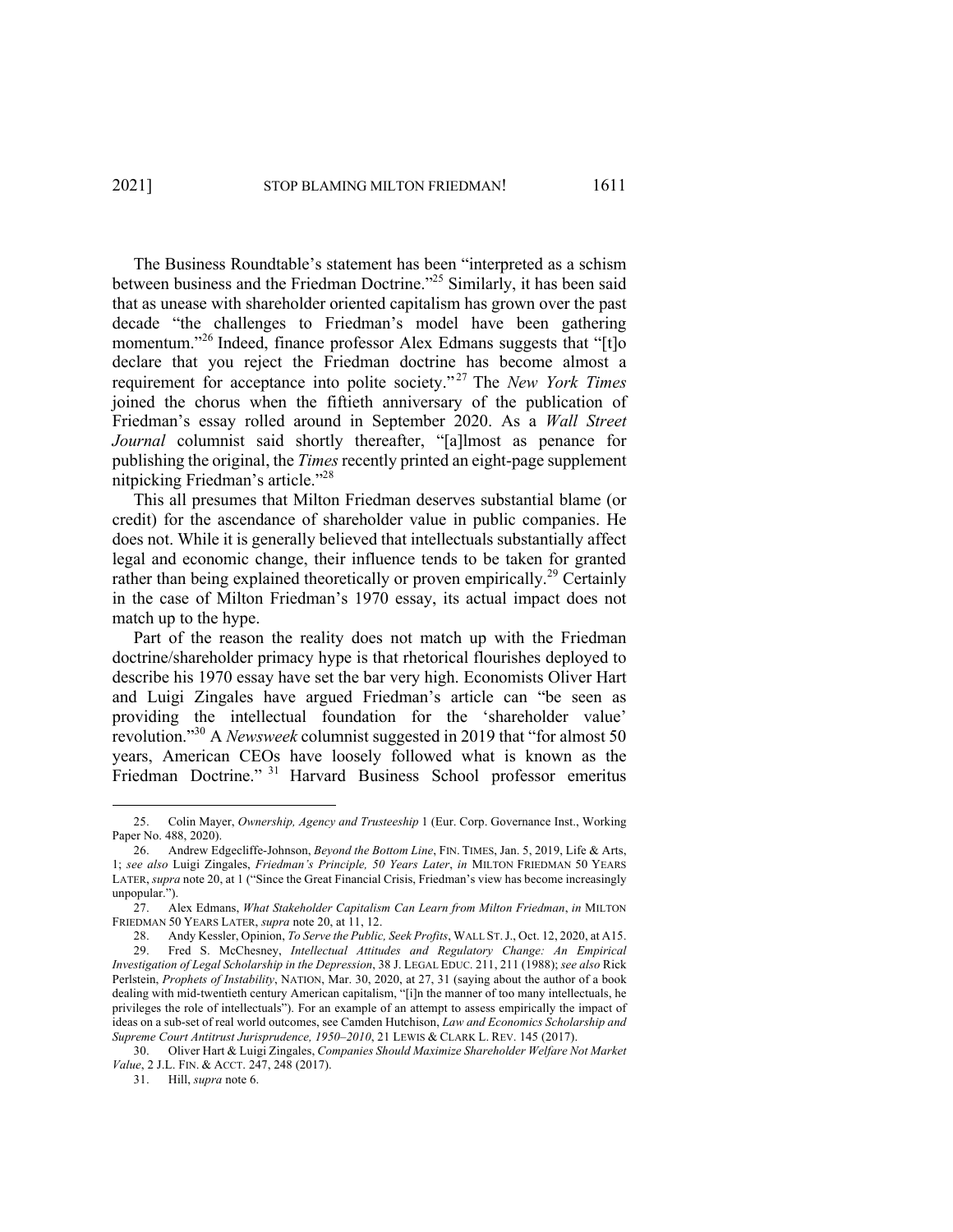Malcolm Salter likewise maintains that with Friedman's 1970 essay his "voice rang loud and clear throughout the business community and continues to resonate today in many classrooms and boardrooms."<sup>32</sup> Similarly, law professor Margaret Blair has suggested that "leaders of corporations" have been told for decades "that they should focus their attention solely on 'maximizing shareholder value,' as instructed by University of Chicago economist Milton Friedman."<sup>33</sup> It strains credulity that an entire school of academic thought could have this sort of impact, let alone a single newspaper essay that was not even 3,000 words in length.

More prosaically, as this Article will show, the historical evidence does not tally with the hype. In particular, those who ascribe to Milton Friedman substantial responsibility for American companies prioritizing shareholder interests make a series of implicit erroneous assumptions about his essay and subsequent developments. For instance, while Friedman's essay has been characterized as a standard-setter, whatever emphasis he placed on the bottom line was hardly novel. Instead, it was widely accepted at the time he wrote that generating profits was a core corporate mission. Moreover, for more than a dozen years after Friedman's essay was published his reasoning did little to change managerial priorities. Present-day shareholder primacy only began to take hold in the mid-1980s when corporate America was in the grip of a wave of hostile takeovers. In addition, while Friedman did tell executives they should try "to make as much money as possible,"<sup>34</sup> he failed to make any sort of plea that managers should obsess over earnings or share prices in the way they would subsequently.

Friedman's essay has been described as "one of the most influential opeds of the 20th century"<sup>35</sup> and it may have been the most cited piece ever published in the *New York Times*. <sup>36</sup> Friedman's 1970 article no doubt was consequential.<sup>37</sup> As this Article will show, however, the essay was not

<sup>32.</sup> Malcom S. Salter, *Rehabilitating Corporate Purpose: How the Evolution of Corporate Purpose Has Contributed to a Widening Breach Between Capitalism and Justice . . . and What to Do About It* 22 (Harvard Bus. Sch., Working Paper No. 104, 2019).

<sup>33.</sup> Margaret Blair, *Corporations Are Governance Mechanisms, Not Shareholder Toys*, *in* MILTON FRIEDMAN 50 YEARS LATER, *supra* note 20, at 38–39; *see also* Gillian Tett, *Capitalism – A New Dawn?*, FIN. TIMES, Sept. 7, 2019, Life & Arts, 1 (arguing that Friedman's 1970 essay "sparked a wider revolution," including a political swing to the right that led to Ronald Reagan being elected president and Margaret Thatcher becoming Britain's Prime Minister).

<sup>34.</sup> Friedman, *supra* note 3, at 33.

<sup>35.</sup> Luigi Zingales, *Friedman's Legacy: From Doctrine to Theorem*, *in* MILTON FRIEDMAN 50 YEARS LATER, *supra* note 20, at 128, 129.

<sup>36.</sup> John Kay, *The Concept of the Corporation*, 61 BUS. HIST. 1129, 1132 (2019).

<sup>37.</sup> This was certainly the case in the field of business ethics. *See* Colin Grant, *Friedman Fallacies*, 10 J. BUS. ETHICS 907, 907 (1991) (placing the essay at the pinnacle "in the canon of business ethics classics"); Sean McAleer, *Friedman's Stockholder Theory of Corporate Moral Responsibility*, 7 TEACHING BUS. ETHICS 437, 437 (2003) ("a staple in most introductory business ethics courses").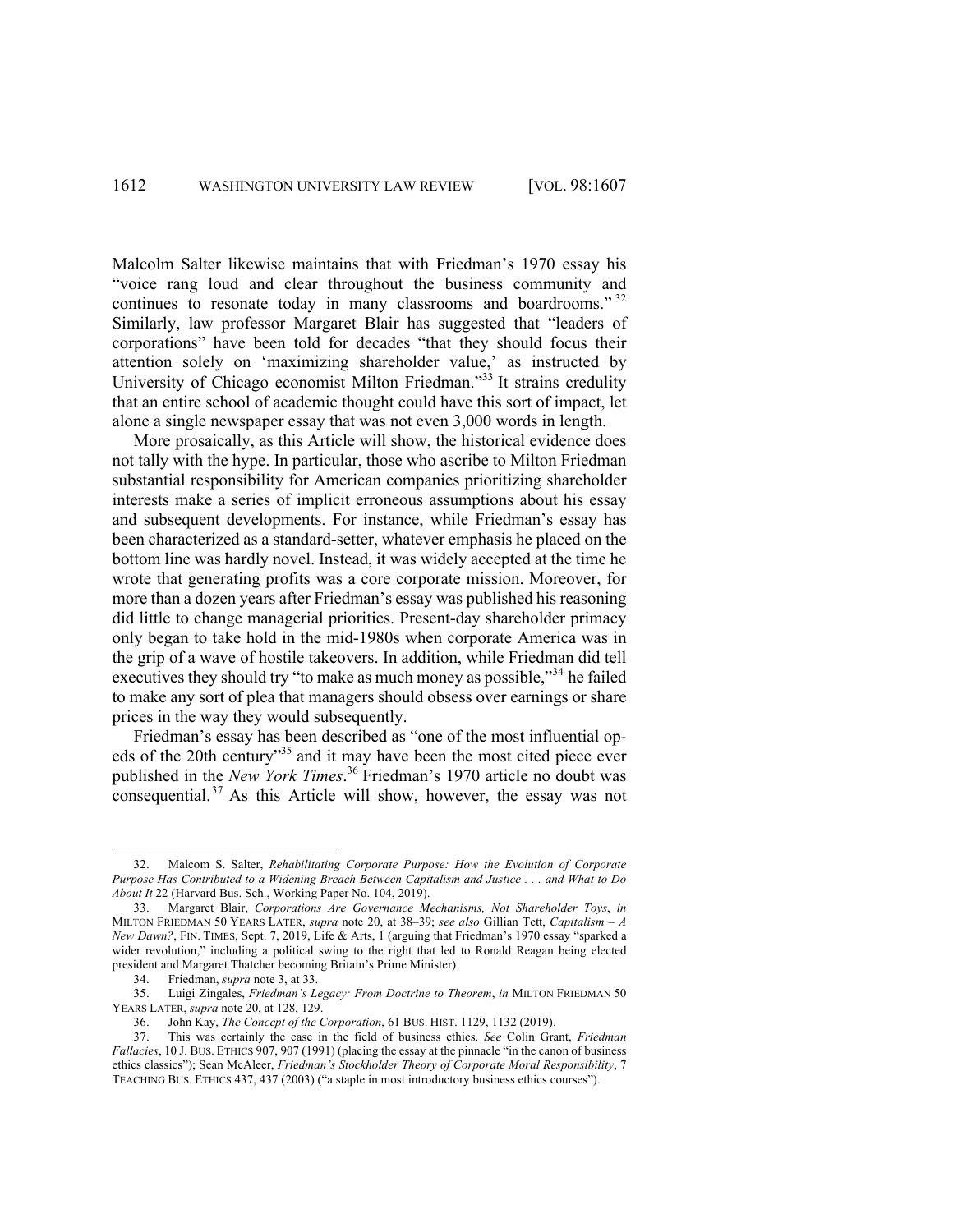nearly as pivotal as those assigning blame for the supposed corruption of the priorities of corporate America have suggested.

The Article is organized as follows. Part I canvasses the assumptions underpinning the contention that Milton Friedman's 1970 essay was "a seminal turning point." Part II places the 1970 essay in the context of the time that Friedman wrote it and in so doing casts doubt on the notion that his essay was a fundamental break from the past. Part III draws attention to the essay's failure to change minds with any alacrity. Part IV explains why a shareholder primacy ethos ultimately took hold in America's public companies, emphasizing in so doing a wave of hostile takeovers occurring in the 1980s and the deployment of a corporate governance agenda in the 1990s that provided corporate executives with heretofore unprecedented financial incentives to prioritize share prices. Part V draws attention to the fact that the message that Friedman was seeking to convey in 1970 differed materially from an earnings focused "shareholder first" mentality that moved to the forefront as the twentieth century drew to a close. The Conclusion emphasizes that it is well past time for those debating corporate purposes to stop blaming Milton Friedman for the current fixation on shareholder value.

# I. FRIEDMAN'S ESSAY AS "SPECTACULARLY INFLUENTIAL": KEY **ASSUMPTIONS**

Milton Friedman's 1970 *New York Times* essay reputedly was an important turning point in American corporate life, serving as the catalyst for the maximization of shareholder returns to emerge as the core value of public company executives. The chronology underlying the shift in priorities has been characterized by Harvard Business School professor Gautam Mukunda as follows: "Executives often explain their deference to Wall Street by saying they have a 'fiduciary duty' to maximize shareholder returns. That's been an article of faith since 1970, when Milton Friedman wrote in the *New York Times* that executives' only responsibility was maximizing profits." <sup>38</sup> The *Financial Times* has suggested similarly "[s]hareholder primacy took off in the 1970s, starting with a Milton Friedman essay in *The New York Times* in which the economist argued that it was inappropriate for boards to focus on anything other than maximising shareholder value."<sup>39</sup> It would seem to follow that, as law professor Antony

<sup>38.</sup> Gautam Mukunda, *The Price of Wall Street's Power*, HARV. BUS. REV., June 2014, 70, 72.

<sup>39.</sup> Sujeet Indap, *"Shareholder Primacy" and Workers' Rights Are Back on the US Agenda*, FIN. TIMES, Sept. 25, 2018, at 12; *see also* Allen Ferrell, Hao Liang & Luc Renneboog, *Socially Responsible Firms*, 122 J. FIN. ECON. 585, 586 (2016) (maintaining "[t]he opposite view" to corporate social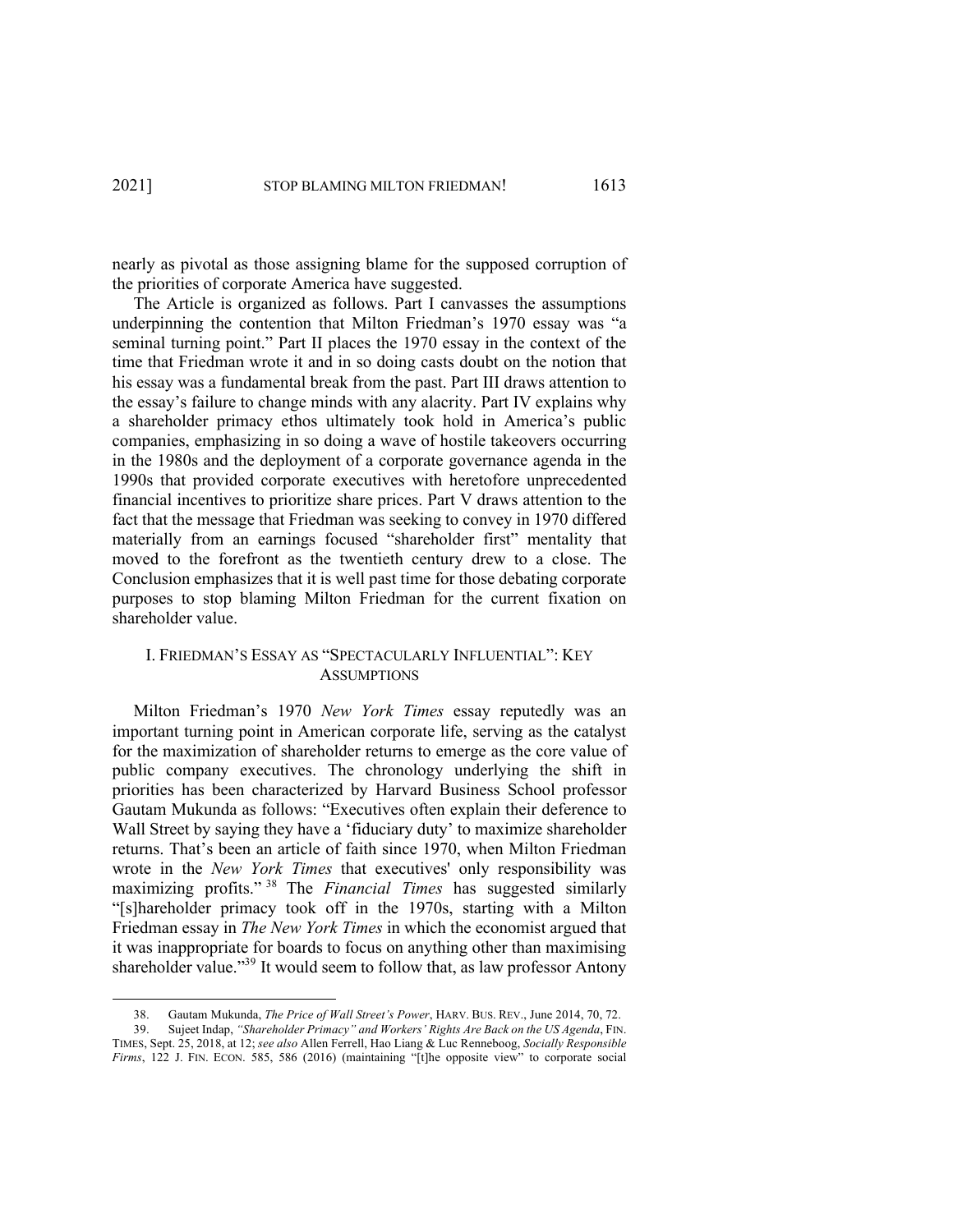Page has said, "Nobel Laureate Milton Friedman was perhaps the leading proponent of the shareholder-primacy model of corporate governance."<sup>40</sup>

Three key assumptions implicitly underpin the thesis Milton Friedman's 1970 essay had a decisive impact on corporate priorities. The first is that Friedman was advocating a stance at odds with the prevailing wisdom. His essay could only be a corporate purpose game-changer if the views he advanced amounted to a substantial break with the past. If, in contrast, Friedman's take on the social responsibility of corporations was familiar to readers in 1970, he could hardly qualify as the pioneering shareholder value advocate he is said to have been. This indeed was the situation. The proposition that companies should focus on the bottom line rather than catering to constituencies such as labor, consumers, and the public at large was well known at the time Friedman wrote.

The second assumption is that Friedman's 1970 essay put the consensus view he was reputedly challenging under immediate threat.<sup>41</sup> In order for Friedman's stance to have constituted an "article of faith since 1970,"<sup>42</sup> his views should have begun changing minds immediately. If in fact a strong shareholder orientation only gained momentum ten or twenty years after Friedman's essay was published the essay could not have been decisive. It would instead be nothing more than an intellectual appetizer for a change in philosophy that would subsequently sweep America's boardrooms. This in fact is what happened.

The third key assumption is that Milton Friedman pressed for companies to seek to maximize shareholder returns in the manner that ultimately would become the prevailing ethos in corporate America. If his 1970 *New York Times* essay truly acted as the catalyst for a revolutionary change in managerial priorities, executives ultimately should have conducted themselves in a manner Friedman explicitly encouraged. On the other hand, if Friedman had something different in mind, it would follow that his 1970 essay was at best an indirect forerunner of the shareholder-first mentality that come to prevail.

responsibility began with Friedman's 1970 essay); David J. Berger, *In Search of Lost Time: What If Delaware Had Not Adopted Shareholder Primacy*, *in* THE CORPORATE CONTRACT IN CHANGING TIMES: IS THE LAW KEEPING UP? 48, 49 (Steven Davidoff Solomon & Randall Thomas eds., 2019) (saying shareholder primacy's "lineage is perhaps best traced in popular culture to Milton Friedman's famous 1970 article").

<sup>40.</sup> Page, *supra* note 7, at 979.

<sup>41.</sup> *See, e.g.*, Eduardo Porter, *Motivating Corporations to Do Good*, N.Y. TIMES, July 15, 2014, at B1 ("Friedman's maxim arrived just in time for the era of the hostile takeover and the leveraged buyout, when corporate raiders sold themselves as saviors liberating shareholders from misguided managers who paid too little attention to the stock price."). In fact hostile takeovers only began to move share prices to the top of the managerial agenda fifteen or so years after Friedman's essay was published. *See infra* Part IV.B.

<sup>42.</sup> *See supra* note 38 and related discussion.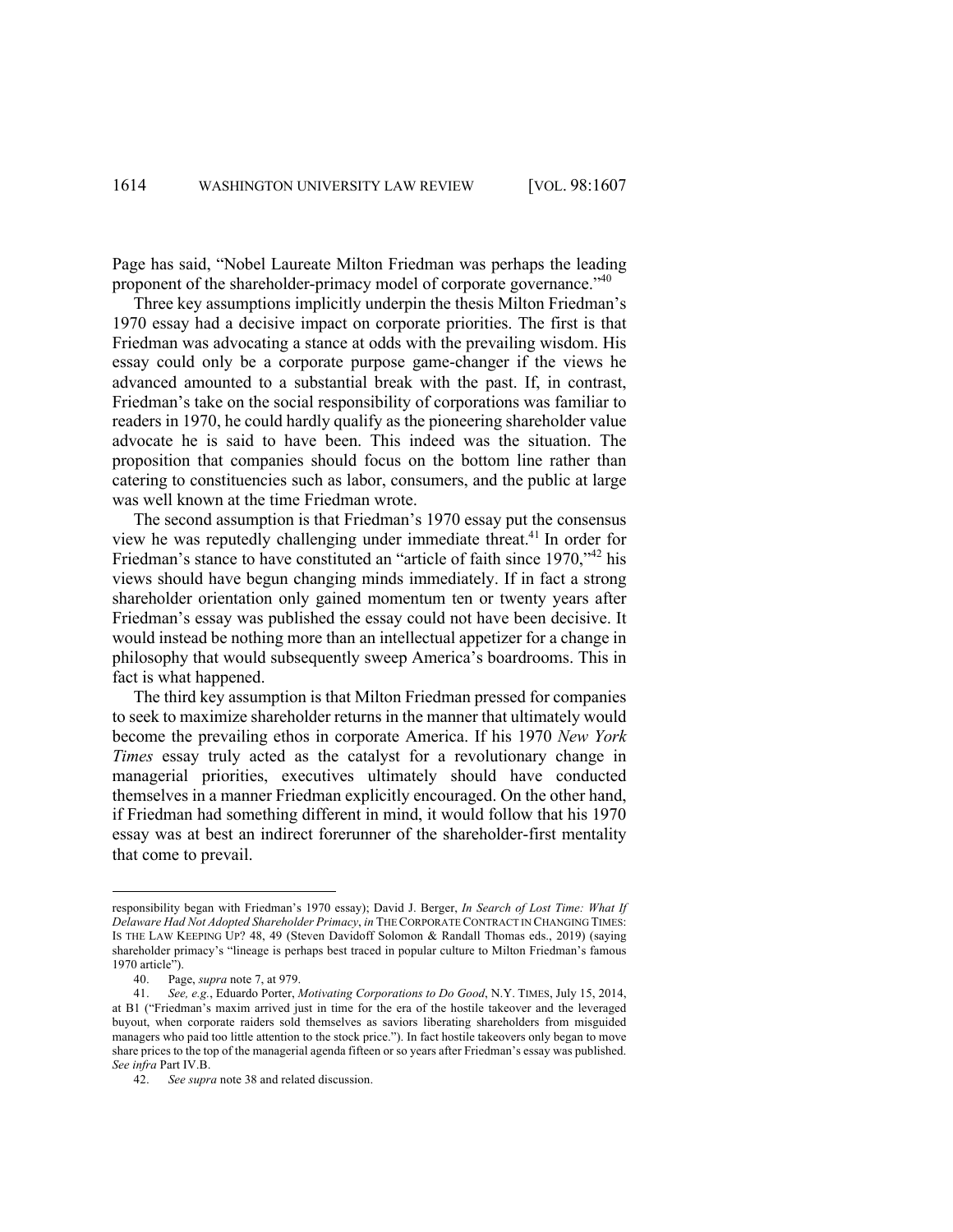Some have indeed identified substantial continuity between what Friedman advocated and the subsequent prioritization of shareholder returns. According to Malcom Salter, "Friedman argued that a manager's primary duty is to maximize the value of shareholders' capital."<sup>43</sup> Management theorists Joan Mileski and Carter Franklin have said of maximizing shareholder wealth, Friedman made "a clear and forceful case for this single purpose."44 *The New York Times* argued similarly in 2019 that with respect to "the notion that the role of the corporation is to maximize profits at all costs" it "had held sway on Wall Street and in the boardroom for 50 years," with Friedman being "the doctrine's most revered figure."45 Venerable corporate lawyer Martin Lipton suggested likewise in 2020 the terms "'[s]hareholder primacy' and 'Friedman doctrine' became interchangeable." <sup>46</sup> Continuity in this context, however, is illusory. Friedman said very little about managers being under an onus to boost profits and less about shareholder returns. Moreover, an obsession with earnings targets that became familiar as the twentieth century drew to a close was nowhere to be found in Friedman's essay.

With respect to the first two assumptions that underpin the notion that Friedman's 1970 essay was a "seminal turning point," the next two parts of the article consider these. Part II casts doubt on the idea that Friedman was offering a novel assault on prevailing wisdom in his essay. Part III questions the extent to which Friedman's essay redirected debate by making the point that in the 1970s and early 1980s executives evinced little enthusiasm for shareholders. It was only in the mid-1980s that the prioritization of shareholder returns began to take hold in American boardrooms in the manner that is familiar today. Parts IV and V speak to the third assumption, indicating in so doing there was a substantial disconnect between Friedman's 1970 essay and the ethos that came to prevail in American public companies as the twentieth century drew to a close.

<sup>43.</sup> Salter, *supra* note 32, at 22.

<sup>44.</sup> Joan P. Mileski & Carter L. Franklin, *The Humanization of Corporations*, 17 AM. J. MGMT., no. 3, 2017, at 29, 30.

<sup>45.</sup> David Gelles & David Yaffe-Bellany, *Feeling Heat, C.E.O.s Pledge New Priorities*, N.Y. TIMES, Aug. 19, 2019, at A1.

<sup>46.</sup> Martin Lipton, *Beyond Friedman's Doctrine: The True Purpose of the Business Corporation*, *in* MILTON FRIEDMAN 50 YEARS LATER, *supra* note 20, at 22; *see also* Ho, *supra* note 6, at 622 ("[T]he Friedman article . . . made shareholder value seem natural and self-evident."); Indap, *supra* note 39 ("Shareholder primacy took off in the 1970s, starting with a Milton Friedman essay in *The New York Times* . . . ."); George Cheney, Juliet Roper & Steve May, *Overview*, *in* THE DEBATE OVER CORPORATE SOCIAL RESPONSIBILITY 3, at 6 (Steve May, George Cheney & Juliet Roper eds., 2007) ("His essay has been widely used to support the common business adage that one's first duty is to increase shareholder value.").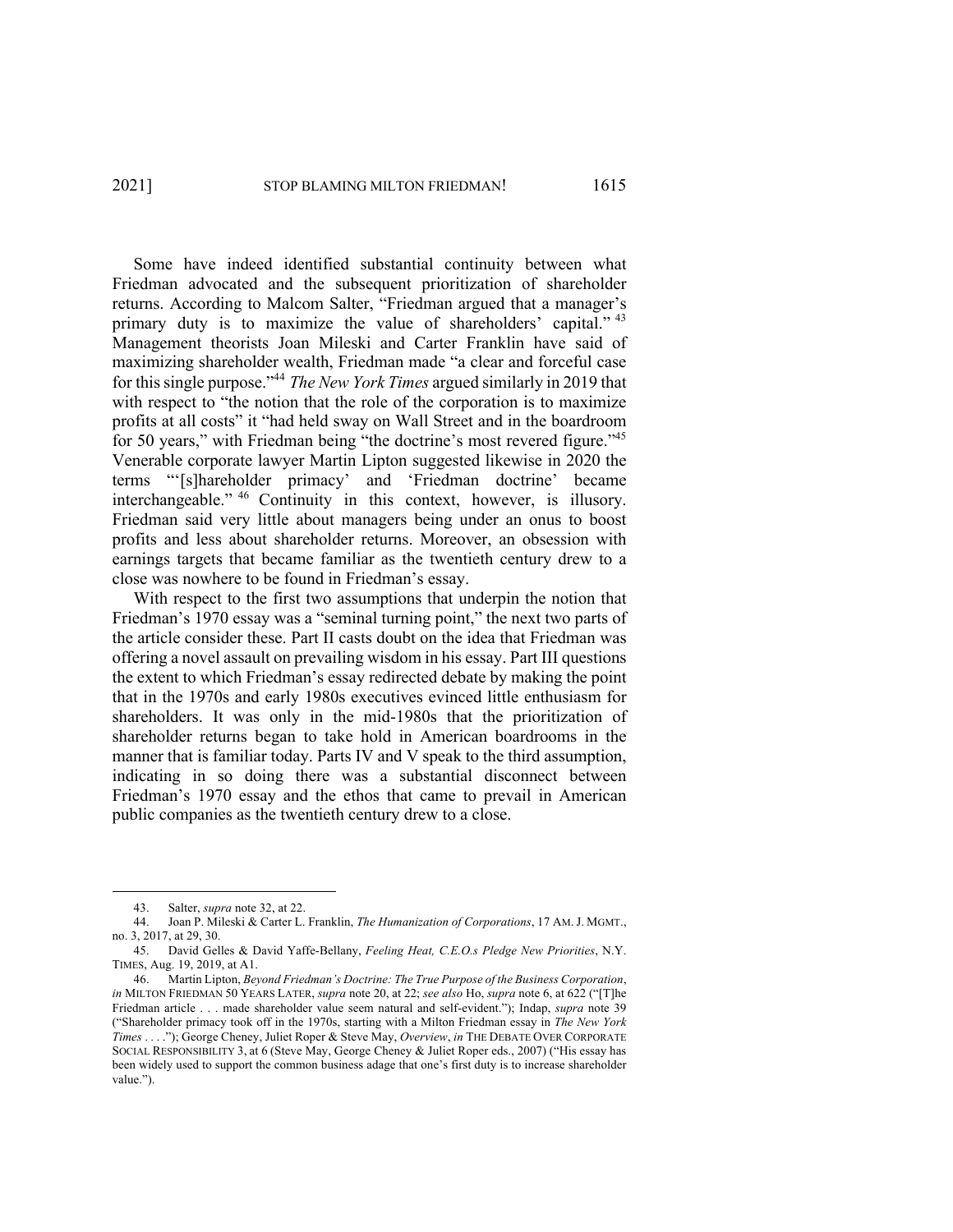### II. A BREAK WITH THE PAST?

Milton Friedman's 1970 *New York Times* essay typically is portrayed as a seminal turning point in debates about corporate purpose. But a turning point from what? To contextualize his essay properly, it is necessary to have a sense of contemporary thought regarding managerial priorities. Doing so reveals that Friedman was not saying anything particularly radical when he suggested directors should focus on profits. Why, then, did Friedman write his essay? In the 1950s and 1960s executives were quite often thought of as corporate statesmen with a mission extending beyond profit creation. The true catalyst for the essay, however, was a fraught context in which business was operating as the 1970s got underway. To set the scene, it is instructive to consider what managerial priorities were in the immediately preceding decades.

## *A. Managerial Priorities* c. *1970*

Law professors Ronald Chen and Jon Hanson have suggested that when Milton Friedman turned his attention to "the extent to which corporate directors and corporate law should be concerned with anything beyond profit  $\dots$  his was a lone [public] voice."<sup>47</sup> Financial journalist Justin Fox maintains similarly that Friedman's "shocking arguments . . . scandalized liberal readers of the *New York Times*."48 It is true that during the 1950s and 1960s, a prevailing image of public company leadership was that executives were exercising corporate power in a self-restrained and socially responsible manner.<sup>49</sup> Nevertheless, the notion that corporations were, and should be, profit-seeking was a thoroughly familiar one. Friedman thus was covering ground well-known to his readers.<sup>50</sup>

For America's leading companies, the 1950s and 1960s constituted the heyday of what is known as "managerial capitalism." <sup>51</sup> With share ownership in most large firms having become widely dispersed during the first half of the century, responsibility for running America's biggest firms had devolved to full-time salaried executives who had substantial managerial discretion due to neither boards nor shareholders providing

<sup>47.</sup> Chen & Hanson, *supra* note 5, at 90.

<sup>48.</sup> JUSTIN FOX, THE MYTH OF THE RATIONAL MARKET: A HISTORY OF RISK, REWARD, AND DELUSION ON WALL STREET 160, 273 (2011).

<sup>49.</sup> BRIAN R. CHEFFINS, THE PUBLIC COMPANY TRANSFORMED 64 (2018).

<sup>50.</sup> *Cf.* Tibor R. Machan, *Stakeholder vs. Shareholder Debate: Some Skeptical Reflections*, 9 CONTEMP. READINGS L. & SOC.JUST. 7, 10–11 (2017) (saying that Friedman's argument that managers should try to make their companies profitable was "[h]ardly a revelation" but suggesting that a strong moralizing tone Friedman adopted was novel).

<sup>51.</sup> CHEFFINS, *supra* note 49, at 3.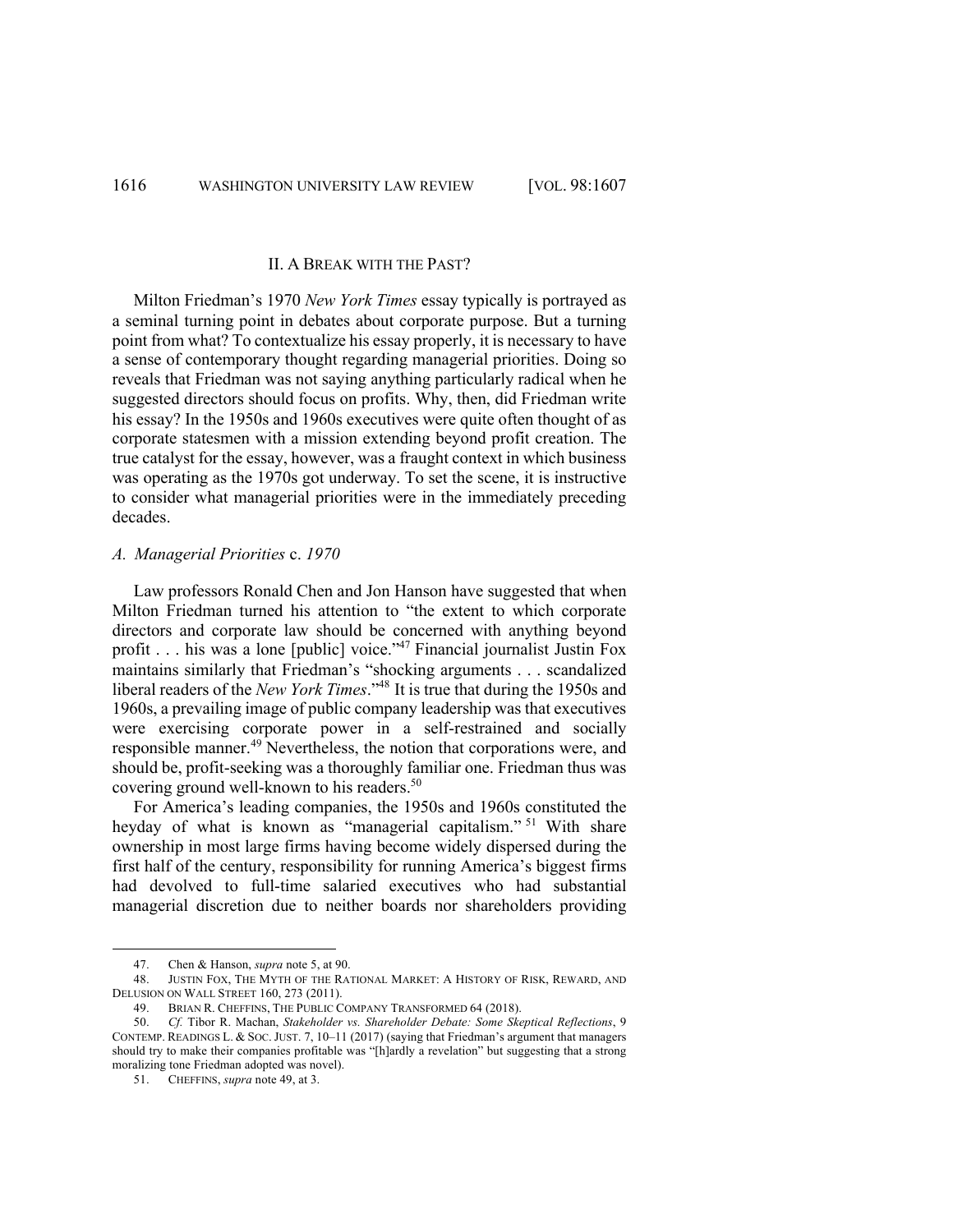close oversight. <sup>52</sup> Those public company executives, it seems, were not seeking ruthlessly to maximize profits. Instead, business leaders were akin to stewards for the enterprises they ran, operating their firms not only to deliver returns to shareholders but also to benefit constituencies such as labor, consumers, and the public at large. $53$ 

Various observers have characterized the heyday of managerial capitalism in a manner that suggests Friedman's take on corporate social responsibility was a radical departure from the prevailing view when he wrote. Law professors William Bratton and Michael Wachter maintain that the managerial capitalism era corporate executive functioned as "a 'non statist civil servant'. . . subject to the consent of the governed. Social responsibilities followed."<sup>54</sup> Management professor Gerald Davis has suggested that by the 1950s "[s]hareholders had completed the descent into irrelevance." <sup>55</sup> Historian Steve Fraser has said stockholders "took a backseat to the corporation's livelier, more demanding constituencies and clients: employees (often unionized), customers, civic groups and government."<sup>56</sup> Jeffrey Pfeffer, another management professor, makes the same point more pithily, saying "[i]n the 1950s and 1960s, the stakeholder was king."<sup>57</sup> (The term "stakeholder" itself was not used with any regularity in the corporate context until the 1980s).<sup>58</sup>

Friedman's 1970 essay indeed would have been substantially out-of-step with the mainstream if shareholders and corporate profit-seeking were as inconsequential as the foregoing suggests. In fact, neither had been written out of the mid-twentieth century corporate executive playbook. Law professor Harwell Wells, despite acknowledging with respect to corporate social responsibility that "[f]ew businessmen failed to at least give a nod to the concept during the 1950s," maintains there is "little evidence to support a claim that managers of large public corporations in the 1950s actually

<sup>52.</sup> *Id.* at 2, 40, 50–51, 73.

<sup>53.</sup> R. Joseph Monsen, *The American Business View,* 98 DAEDALUS 159, 163–64 (1969); Mark S. Mizruchi & Daniel Hirschman, The Modern Corporation *as Social Construction*, 33 SEATTLE U. L. REV. 1065, 1094–96 (2010); Lynn Stout, *The Economic Nature of the Corporation*, *in* 2 THE OXFORD HANDBOOK OF LAW AND ECONOMICS: PRIVATE AND COMMERCIAL LAW 337, 350 (Francesco Parisi ed., 2017).

<sup>54.</sup> William W. Bratton & Michael L. Wachter, *Shareholders and Social Welfare*, 36 SEATTLE U. L. REV. 489, 494 (2013).

<sup>55.</sup> GERALD F. DAVIS, MANAGED BY THE MARKETS: HOW FINANCE RE-SHAPED AMERICA 74 (2009).

<sup>56.</sup> STEVE FRASER, EVERY MAN A SPECULATOR: A HISTORY OF WALL STREET IN AMERICAN LIFE 491 (2005).

<sup>57.</sup> Jeffrey Pfeffer, *Shareholders First? Not So Fast…*, HARV. BUS. REV., July–Aug. 2009, at 90, 90.

<sup>58.</sup> Based on a search of academic journals available on the JSTOR database using the terms "shareholder" and "stakeholder," the first article to use the term "stakeholder" to refer generally to constituencies other than shareholders was George A. Luffman, Stephen F. Witt & Steven Lister, *A Quantitative Approach to Stakeholder Interests*, 3 MANAGERIAL & DECISIONS ECON. 70 (1982).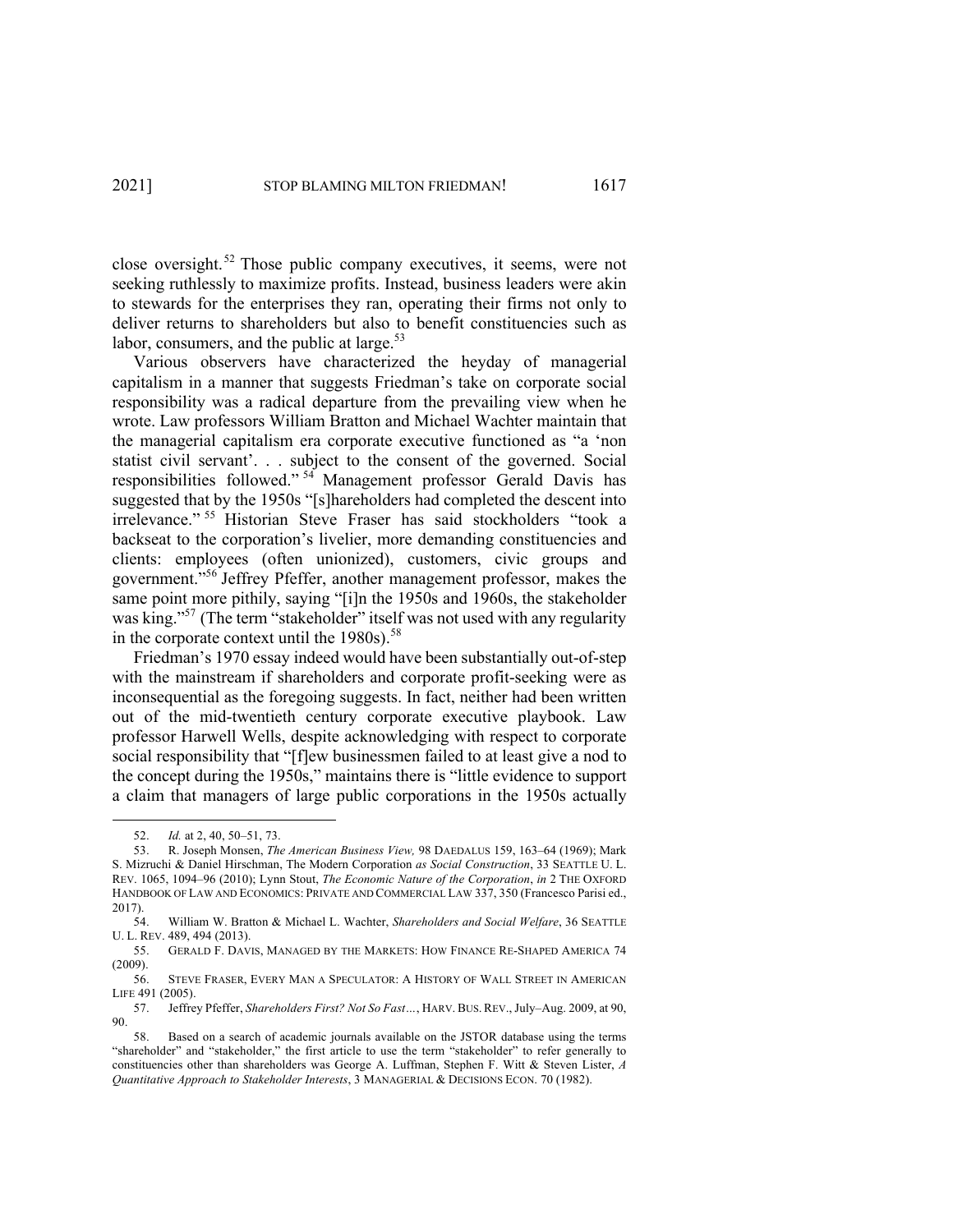governed their firms for the benefit of multiple constituencies or cared less about profits than their predecessors or successors."<sup>59</sup> This echoes what noted management theorist Peter Drucker said in 1954 regarding "The Responsibilities of Management," namely that "[m]anagements in America are nothing if not 'profit-conscious.'"<sup>60</sup>

Assessments of corporate priorities advanced in the 1960s suggest neither profits nor shareholders were written off by public company executives during the remainder of managerial capitalism's heyday. Instead, as law professor David Ruder wrote in 1965, it likely was "[t]he normal expectation that the corporation is operated for the purpose of making profit."<sup>61</sup> Political scientist Michael Reagan, having acknowledged "the emerging concept of the corporation as a social institution," indicated in 1963 "[p]rofit still remains the life-blood for the corporate institution's survival and welfare."<sup>62</sup> Economist Shorey Peterson pointed out in 1965 "managers live, move, and achieve their reputations in a business culture . . . of income statements and balance sheets, of stress on per-share earnings and earnings growth, of securities analysts scrutinizing company performance."63 Joseph McGuire, a professor of business studies, similarly suggested "businessmen strive for the highest profits they can obtain within a societal framework," meaning "constraints placed on their behavior by the environment."<sup>64</sup> This formulation closely resembles an invocation by Friedman in his 1970 essay to executives "to make as much money as possible" because he offered the qualification this should be done "while conforming to their basic rules of the society, both those embodied in law and those embodied in ethical custom."65 Friedman's essay thus was not a radical break from mainstream thinking at the time he wrote it.

To the extent that managerial capitalism era executives prioritized shareholders and profits, perceptions of the nature of corporate law nudged them in that direction. Peterson, in making his case that it was a "pronounced distortion" to equate shareholders "as coordinate with employees, customers, suppliers, and the public, and, even more, as a poor cousin among them" made the point partly by arguing "[m]en do not act generally in plain defiance of a well-established conception of what is

<sup>59.</sup> Harwell Wells, *"Corporation Law is Dead": Heroic Managerialism, Legal Change, and the Puzzle of Corporation Law at the Height of the American Century*, 15 U. PA.J. BUS. L. 305, 330 (2013). 60. Peter F. Drucker, *The Responsibilities of Management*, HARPER'S, Nov. 1954, at 67, 68.

<sup>61.</sup> David S. Ruder, *Public Obligations of Private Corporations*, 114 U. PA. L. REV. 209, 214 (1965).

<sup>62.</sup> MICHAEL D. REAGAN, THE MANAGED ECONOMY 134, 136 (1963).

<sup>63.</sup> Shorey Peterson, *Corporate Control and Capitalism*, 79 Q.J. ECON. 1, 12 (1965).

<sup>64.</sup> JOSEPH W. MCGUIRE, BUSINESS AND SOCIETY 273, 274 (1963).

<sup>65.</sup> Friedman, *supra* note 3, at 33.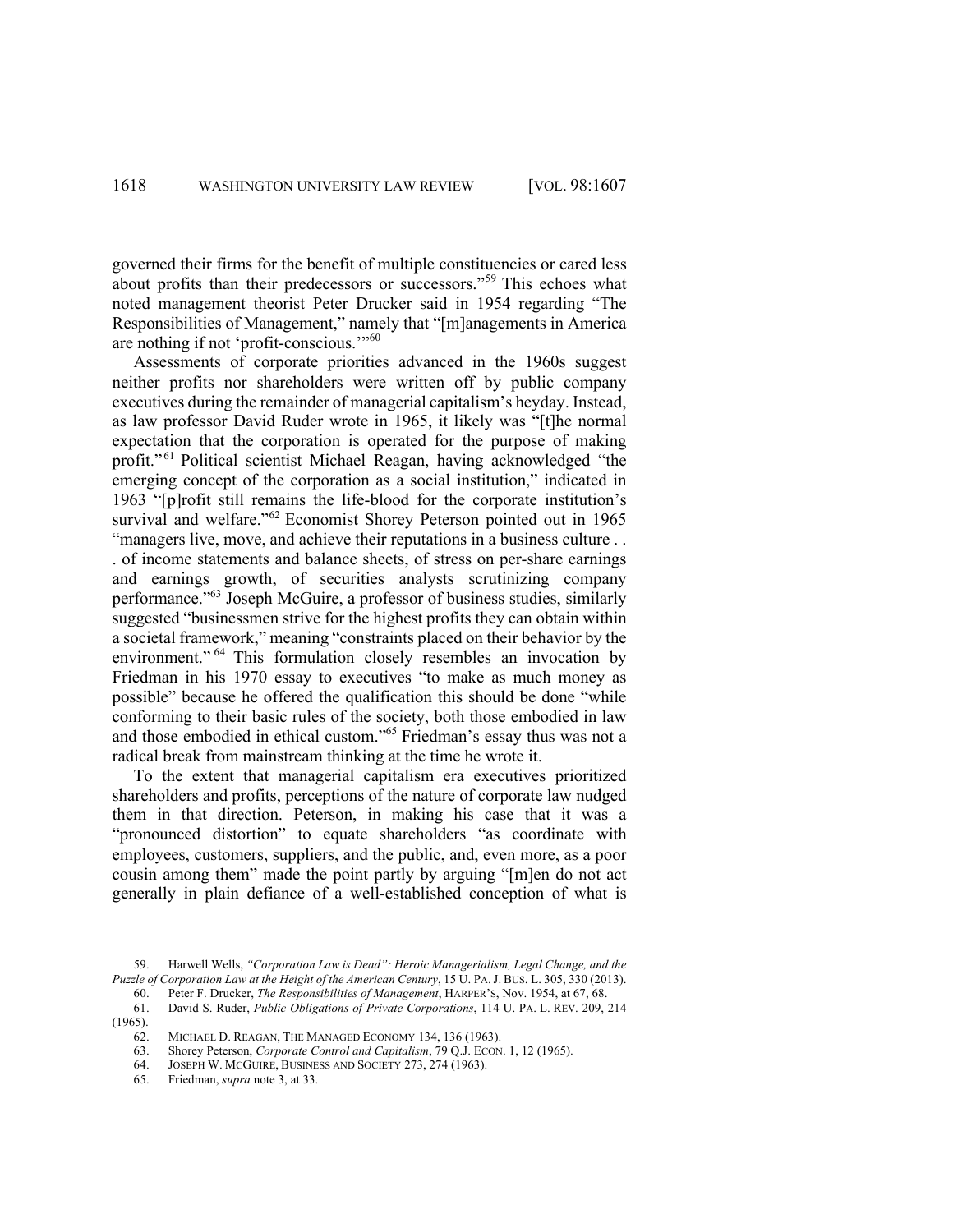expected of them."66 He said in this regard that "[m]anagement is obligated fundamentally to promote the welfare of the firm and its owners," with the term "owners" meaning shareholders in this context.<sup>67</sup> Similarly, Reagan, in explaining why "[t]he concept of social trusteeship" belied "the actual behavior of corporations," noted that "[i]n law, the structure remains one of accountability to stockholders."<sup>68</sup>

Peterson and Reagan's interpretation of the shareholder-oriented steer corporate law provided to corporate managers was widely shared. Business law professor Fredrick Kempin said of directors in 1959 that "they are guided by an underlying responsibility to serve the shareholders, presumably by maximizing profits."69 Lawyer Mortimer Feuer, in his 1965 *Handbook for Corporate Directors*, maintained "[p]rofit making is the primary objective of a corporate enterprise."<sup>70</sup> J.A.C. Hetherington, a leading corporate law academic, wrote in 1969 "[t]he formal legal statement of the management's role is that it is obligated to run the enterprise for the benefit of the shareholders."<sup>71</sup>

Reagan, in seeking to explain the "accountability to stockholders" orientation, focused primarily on voting rights with which shareholders were vested, noting that "no mechanisms exist to give equivalent voice to other 'clientele' groups."72 Peterson, for his part, said "[f]inal assertion by stockholders of their legal position is through the proxy contest or the derivative suit."<sup>73</sup> The former occurs when an insurgent seeks to gain control of a company by putting before the shareholders a rival slate of directors to that the incumbent management team has proposed and the latter is a mechanism available to a corporation's shareholders to bring a suit on behalf of the corporation.<sup>74</sup> As for Kempin, he focused on the analysis of directors' duties in *Dodge v. Ford Motor Co.*, an oft-cited 1919 decision of the Michigan Supreme Court where Judge Ostrander said "[a] business corporation is organized and carried on primarily for the benefit of

<sup>66.</sup> Peterson, *supra* note 63, at 21.

<sup>67.</sup> *Id.* at 21.

<sup>68.</sup> REAGAN, *supra* note 62, at 145.

<sup>69.</sup> Frederick G. Kempin, Jr., *The Public Interest in the Corporation*, 64 DICK. L.REV. 357, 358– 59 (1959).

<sup>70.</sup> MORTIMER FEUER, HANDBOOK FOR CORPORATE DIRECTORS 116 (1965).

<sup>71.</sup> J. A. C. Hetherington, *Fact and Legal Theory: Shareholders, Managers, and Corporate Social Responsibility*, 21 STAN. L. REV. 248, 255 (1969).

<sup>72.</sup> REAGAN, *supra* note 62, at 145.

<sup>73.</sup> Peterson, *supra* note 63, at 21; *see also* William L. Baldwin, *The Motives of Managers, Environmental Restraints, and the Theory of Managerial Enterprise*, 78 Q.J. ECON. 238, 252 (1964).

<sup>74.</sup> CHEFFINS, *supra* note 49, at 80; STEPHEN M. BAINBRIDGE, CORPORATE LAW 187 (2d ed., 2009).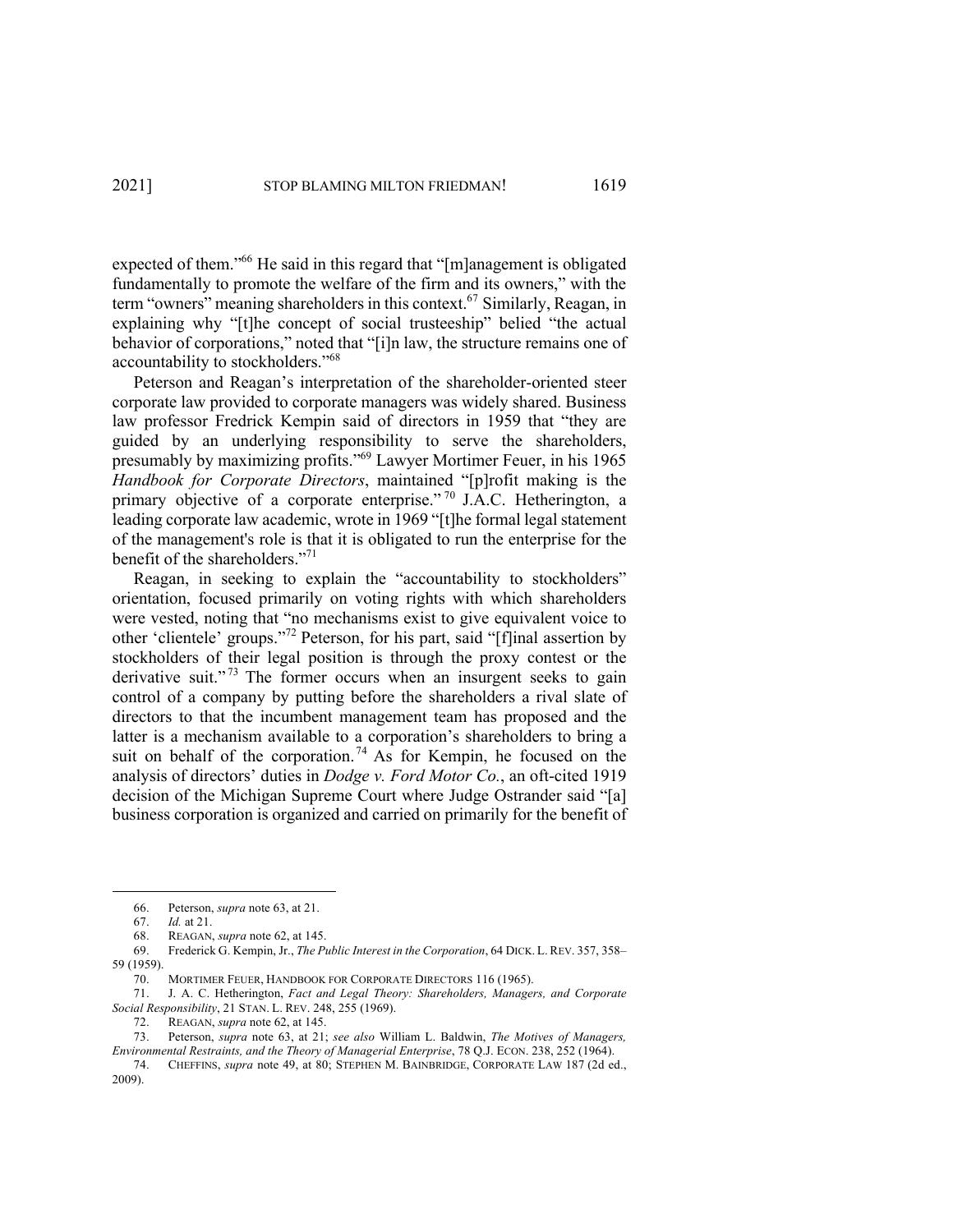the stockholders. The powers of the directors are to be employed for that end."75

While Kempin was writing forty years after *Dodge v. Ford Motor Co.* had been decided, he indicated that the statement of Judge Ostrander remained correct and maintained "the law is sufficiently clear to negate the necessity for citations."<sup>76</sup> This assertion might well be a surprise to those familiar with a famous debate between law professors Adolf Berle and E. Merrick Dodd regarding the purpose of the corporation.<sup>77</sup> Dodd, mindful that the view that "those who manage our business corporations should concern themselves with the interests of employees, consumers, and the general public, as well as of the stockholders" was growing in popularity in business circles, suggested in a 1932 law review article responding to a 1931 piece by Berle that with respect to the corporation the time had come to adjust laws regarding "considerations which may properly influence the conduct of those who direct its activities."<sup>78</sup> In 1954, Berle conceded Dodd's point. Berle acknowledged then that "[t]he greatest leaders in the corporate field . . . forcefully argue that corporations are always citizens of the community in which they operate."79 He also noted that a majority of states had passed laws authorizing corporations to make contributions to philanthropy and education, a trend of which he would have been acutely aware because he had just lost an appeal to the U.S. Supreme Court in a case brought challenging the constitutional validity of New Jersey's law on point.<sup>80</sup> Berle correspondingly accepted that "[t]he argument has been settled . . . squarely in favor of Professor Dodd's contention."<sup>81</sup>

Chen and Hanson, referencing Berle's 1954 concession to Dodd's argument in favor of extending by law the considerations corporate leaders should take into account, contend "Friedman . . . was writing when Dodd's view of the corporation was at its apex and corporate managers and judges believed that social responsibility was an important corporate constraint, if not the sole end of corporations."82 Kempin, however, could also rely on Dodd to corroborate a shareholder-centric characterization of directors'

<sup>75.</sup> Kempin, *supra* note 69, at 357–59; Dodge v. Ford Motor Co., 170 N.W. 668, 684 (Mich. 1919).

<sup>76.</sup> Kempin, *supra* note 69, at 358.

<sup>77.</sup> On the debate being "famous," see Dalia Tsuk, *From Pluralism to Individualism: Berle and Means and 20th-Century American Legal Thought*, 30 LAW & SOC. INQUIRY 179, 205 (2005).

<sup>78.</sup> E. Merrick Dodd, Jr., *For Whom Are Corporate Managers Trustees?*, 45 HARV. L. REV. 1145, 1156, 1163 (1932); A. A. Berle, Jr., *Corporate Powers as Powers in Trust,* 44 HARV. L. REV. 1049 (1931).

<sup>79.</sup> ADOLF A. BERLE, JR., THE 20TH CENTURY CAPITALIST REVOLUTION 167 (1954).

<sup>80.</sup> *Id.* at 168; Tsuk, *supra* note 77, at 206, 208; Barlow v. A. P. Smith Mfg. Co., 346 U.S. 861 (1953).

<sup>81.</sup> BERLE, *supra* note 79, at 169.

<sup>82.</sup> Chen & Hanson, *supra* note 5, at 43 (discussing Berle's concession).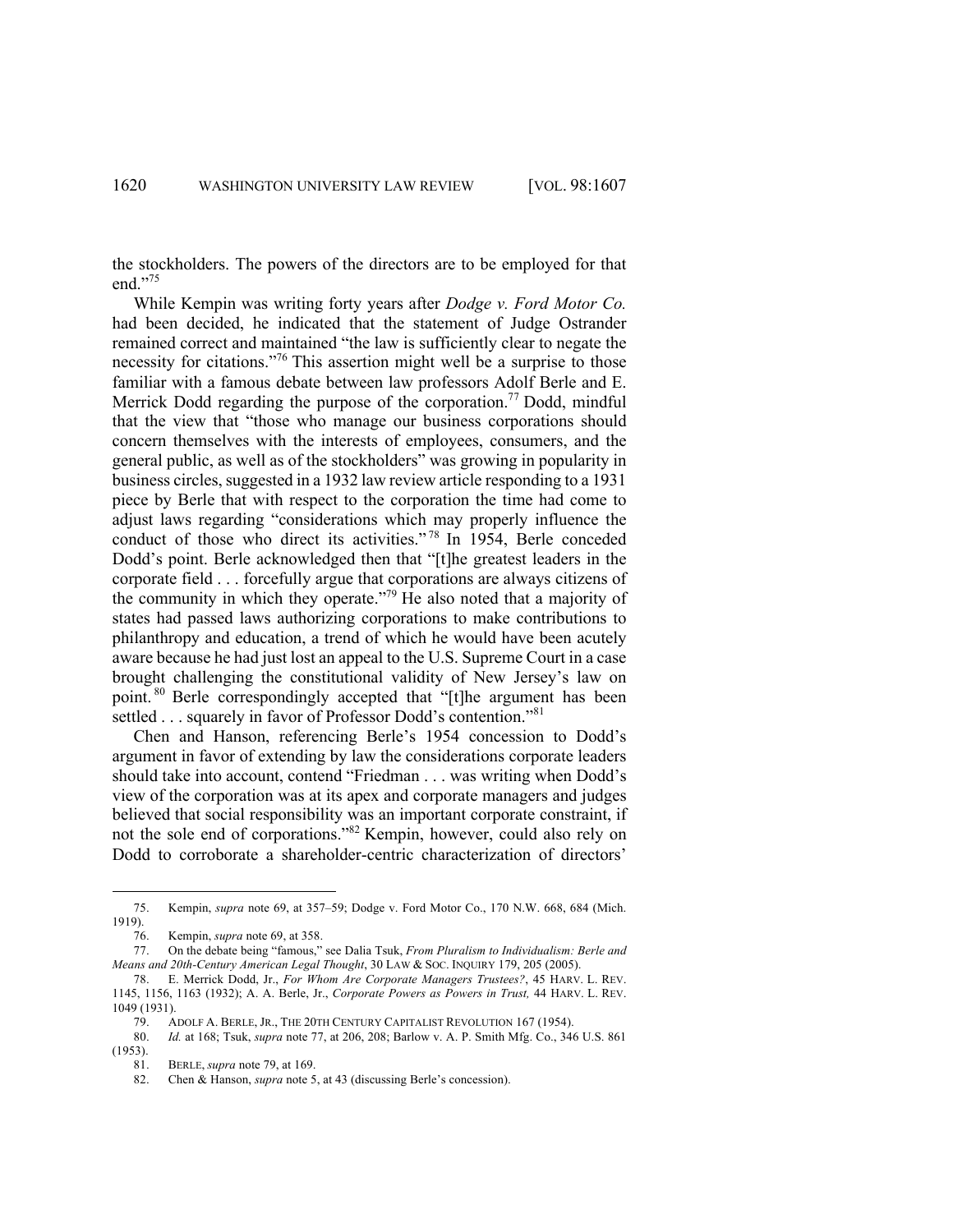duties. Dodd acknowledged in a 1935 article that "[h]owever much some modern corporate executives may like to think of themselves as trustees of an institution rather than attorneys for the stockholders," "[p]rofit-making for absentee owners must be the legal standard by which we measure their conduct until some other legal standard has been evolved."<sup>83</sup> Kempin cited this piece as authority for the proposition that "the trusteeship of directors . . . is not a duty towards outside groups such as labor, consumers, or the

public at large."<sup>84</sup>

#### *B. Why Did Friedman Revisit Corporate Purpose?*

For present purposes it does not matter whether during the 1960s the shareholder-oriented characterization of directors' duties set down in *Dodge v. Ford Motor Co.* accurately stated the law. The key point instead is that in 1970 Friedman was anything but "a lone [public] voice"<sup>85</sup> in contending that corporate executives should focus their attention on increasing corporate profits. What motivated Friedman, then, to use a *New York Times* op-ed to chide executives who claimed "that business is not concerned 'merely' with profit but also with promoting desirable 'social' ends"?86 One consideration was that Friedman was very open to publicizing his views via popular media outlets—he wrote a regular column for *Newsweek* between 1966 and 1984 and was interviewed by *Playboy* in 1973.<sup>87</sup> However, with corporations and profits he had already set out his views in 1962 in his book *Capitalism and Freedom*, <sup>88</sup> which had "created a firestorm of conversation on many subjects."<sup>89</sup> He thus was already known by 1970 as a vocal proponent of the "traditional" view that the primary societal responsibility of corporate executives was to endeavor to make money for their firms.<sup>90</sup>

Circumstances affecting American business as the 1970s began do much to explain why Friedman wrote his essay. Various commentators seeking to

<sup>83.</sup> E. Merrick Dodd, Jr., *Is Effective Enforcement of the Fiduciary Duties of Corporate Managers Practicable?*, 2 U. CHI. L. REV. 194, 206 (1935); *see also* E. Merrick Dodd, Book Review, 9 U. CHI. L. REV. 538, 547 (1942) (reviewing MARSHALL E. DIMOCK & HAROLD K. HYDE, BUREAUCRACY AND TRUSTEESHIP IN LARGE CORPORATIONS (1940)).

<sup>84.</sup> Kempin, *supra* note 69, at 361.

<sup>85.</sup> *Supra* note 47 and related discussion.

<sup>86.</sup> Friedman, *supra* note 3, at 33.

<sup>87.</sup> Robert L. Formaini, *Milton Friedman: Economist as Public Intellectual*, 7 ECON. INSIGHTS, no. 2, 2002, at 1, 3; Richard W. Wilcke, *An Appropriate Ethical Model for Business and a Critique of Milton Friedman's Thesis*, 9 INDEP. REV. 187, 199 (2004).

<sup>88.</sup> MILTON FRIEDMAN, CAPITALISM AND FREEDOM 133–36 (1962).

<sup>89.</sup> Mikelle A. Calhoun, *Profits Before People: Perversion of the Friedman Doctrine*, 2015 ACAD. MGMT. PROCEEDINGS 1 (2017).

<sup>90.</sup> Alvar O. Elbing, Jr., *The Value Issue of Business: The Responsibility of the Businessman*, 13 ACAD. MGMT. J. 79, 80 (1970). This article was published in March 1970, a number of months before Friedman's *New York Times* essay appeared.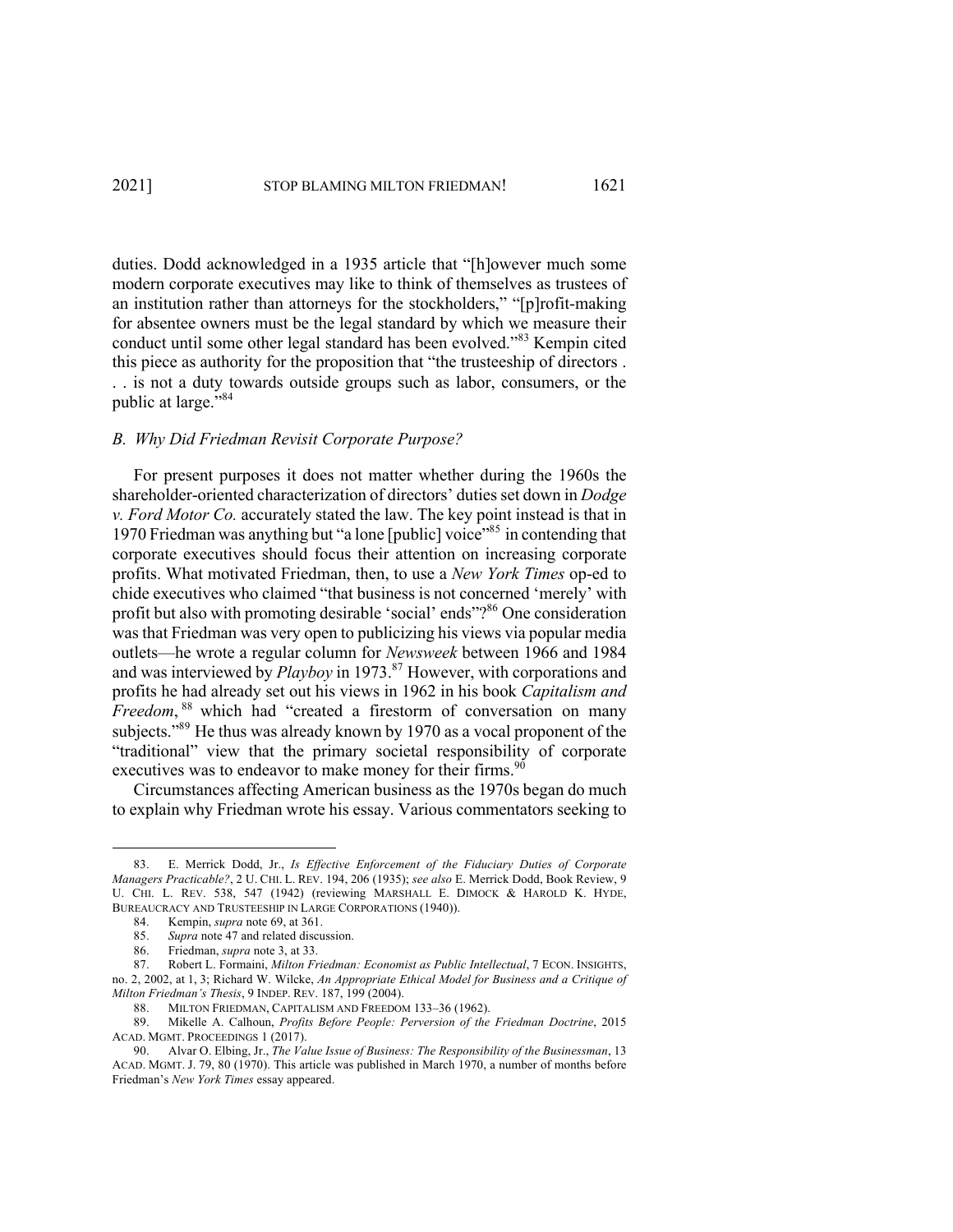address this point have misfired badly. Finance professor Raghuram Rajan has mysteriously argued "Friedman was reacting to the Johnson administration exhorting corporations to stop raising prices in an attempt to combat inflation."91 Richard Nixon had in fact been president for nearly two years when Friedman penned his essay. Karthik Ramanna, an expert on management, has suggested that Friedman wrote the *New York Times* essay to implore corporate America to focus on the bottom line because Friedman believed complacency was leaving "American business vulnerable to international competition—Japan was resurgent and rapidly reindustrializing."<sup>92</sup> Friedman, in fact, said nothing about Japan or any other foreign country in his essay and used the word "competition" only once, as part of a quote from his 1962 *Capitalism and Freedom* book. <sup>93</sup> This is hardly surprising, given that in the 1960s "[m]ost Americans hardly seemed to notice" that Japanese and European exports were making significant inroads into global markets.<sup>94</sup>

In fact, a charged political atmosphere characterized by growing antipathy toward American business likely prompted Friedman to write his essay. In the immediate aftermath of World War II, American labor productivity and living standards both improved substantially and the S&P 500 stock market index rose more than 650% between January 1950 and December 1968.<sup>95</sup> Sustained prosperity in turn bolstered the popularity of business.<sup>96</sup> A 1966 Louis Harris poll found that 55% of respondents had "a great deal of confidence" in those running major companies.<sup>97</sup> In a 1968 survey conducted by Yankelovich, Skelly & White Inc. 70% of respondents indicated they believed that business tried to strike a fair balance between profits and the public interest.<sup>98</sup>

Corporate executives abruptly had the rug pulled out from underneath them as the 1960s drew to a close and the 1970s began. The proportion of Americans with "a great deal of confidence" in major companies fell from 55% in 1966 to 27% in 1971. <sup>99</sup> Those who believed that business tried to

<sup>91.</sup> Raghuram Rajan, *"50 Years Later, It's Time to Reassess*,*" in* MILTON FRIEDMAN 50 YEARS LATER, *supra* note 20, at 19.

<sup>92.</sup> Karthik Ramanna, *Friedman at 50: Is It Still the Social Responsibility of Business to Increase Profits?*, 62 CALIF. MGMT. REV., no. 3, 2020, at 28, 33.

<sup>93.</sup> Friedman, *supra* note 3, at 125.

<sup>94.</sup> ROBERT SOBEL, THE LAST BULL MARKET: WALL STREET IN THE 1960s 125 (1980).

<sup>95.</sup> CHEFFINS, *supra* note 49, at 64.<br>96. LOUIS GALAMBOS & JOSEPH

LOUIS GALAMBOS & JOSEPH PRATT, THE RISE OF THE CORPORATE COMMONWEALTH: UNITED STATES BUSINESS AND PUBLIC POLICY IN THE 20TH CENTURY 128 (1988).

<sup>97.</sup> SEYMOUR MARTIN LIPSET & WILLIAM SCHNEIDER, THE CONFIDENCE GAP: BUSINESS, LABOR, AND GOVERNMENT IN THE PUBLIC MIND 48–49 (1983).

<sup>98.</sup> *Id.* at 183.

<sup>99.</sup> *Id.* at 48–49.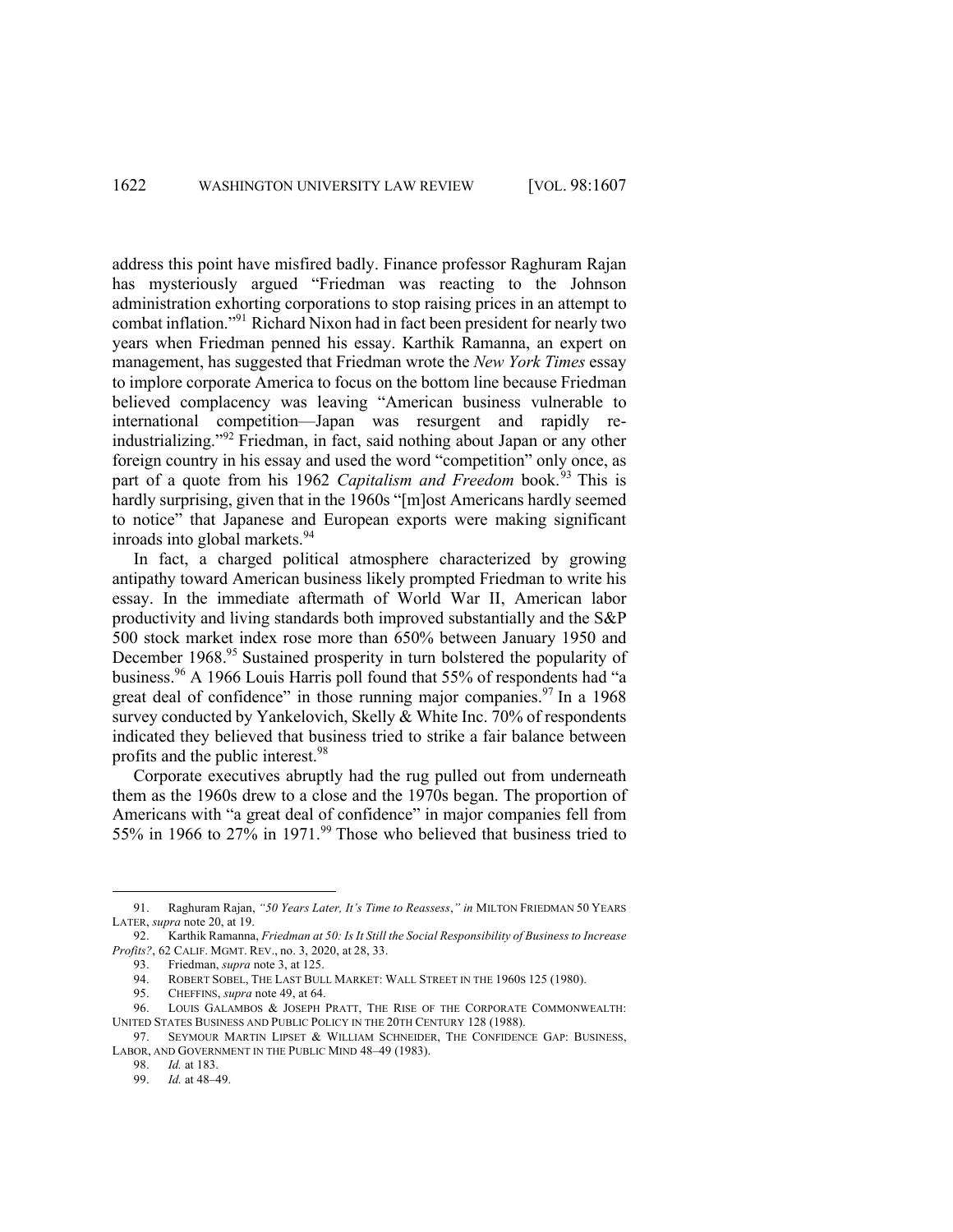strike a fair balance between profits and the public interest declined from 70% in 1968 to 33% in 1970.<sup>100</sup>

A swooning stock market was one reason the popularity of business collapsed. The S&P 500 fell 31% between mid-December 1968 and mid-June 1970.<sup>101</sup> The fact large corporations found themselves in the crosshairs of considerable social ferment also put corporate executives on the back foot. <sup>102</sup> Law professor Donald Schwartz said in a 1971 article about "Campaign GM," which involved a public interest lobby group founded by consumer activist Ralph Nader demanding that General Motors put to a shareholder vote resolutions dealing with environmental, consumer, and race issues:

The problems of the 1960's produced bitter dissent; while the problems grew more serious, our national temper grew hotter. Anger and frustration over the prolonged war in Indochina and a gnawing malaise over our inability to solve increasingly complex problems at home characterized the national mood. Presidential commissions gave discouraging reports on racism and domestic violence. There were confrontations at the Pentagon, seizures and shutdowns of universities, and riots in the streets of Chicago as the backdrop for a national political convention. Corporations, along with our other institutions, were targets of dissenters. $103$ 

Companies in turn were politically vulnerable. According to a 1973 study of corporate power, "[D]uring the 1960's. . . [e]nvironmentalists, civil rights leaders, and consumer advocates—all criticized corporate behaviour and sought new constraints upon it. As the 1970's began, the *relative* political influence of corporate business was probably less than it had been since the dark years of the Great Depression  $\ldots$  . . .<sup>104</sup> The challenging atmosphere in which business suddenly found itself operating does much to explain why Friedman returned to the topic of corporate purpose in 1970 corporate social responsibility had clearly taken on much greater urgency as compared with  $1962$ .<sup>105</sup> For instance, while none of the shareholder

<sup>100.</sup> *Id.* at 183.

<sup>101.</sup> The S&P 500 opened the week of December 16, 1968 at \$107.58 and opened the week of June 14, 1970 at \$73.88. *S&P 500: Historical Data*, YAHOO FIN., https://finance.yahoo.com/quote/%5E GSPC/history/ [https://perma.cc/8JVJ-GP3D].

<sup>102.</sup> BENJAMIN C. WATERHOUSE, LOBBYING AMERICA: THE POLITICS OF BUSINESS FROM NIXON TO NAFTA 17 (2014).

<sup>103.</sup> Donald E. Schwartz, *The Public-Interest Proxy Contest: Reflections on Campaign GM*, 69 MICH. L. REV. 419, 421 (1971).

<sup>104.</sup> NEIL H. JACOBY, CORPORATE POWER AND SOCIAL RESPONSIBILITY 154 (1973).

<sup>105.</sup> Oliver Weinstein, *Understanding the Roots of Shareholder Primacy: The Meaning of Agency Theory, and the Conditions of Its Contagion*, *in* THE OXFORD HANDBOOK OF THE CORPORATION 139, 146 (Thomas Clarke, Justin O'Brien & Charles R.T. O'Kelley eds., 2019).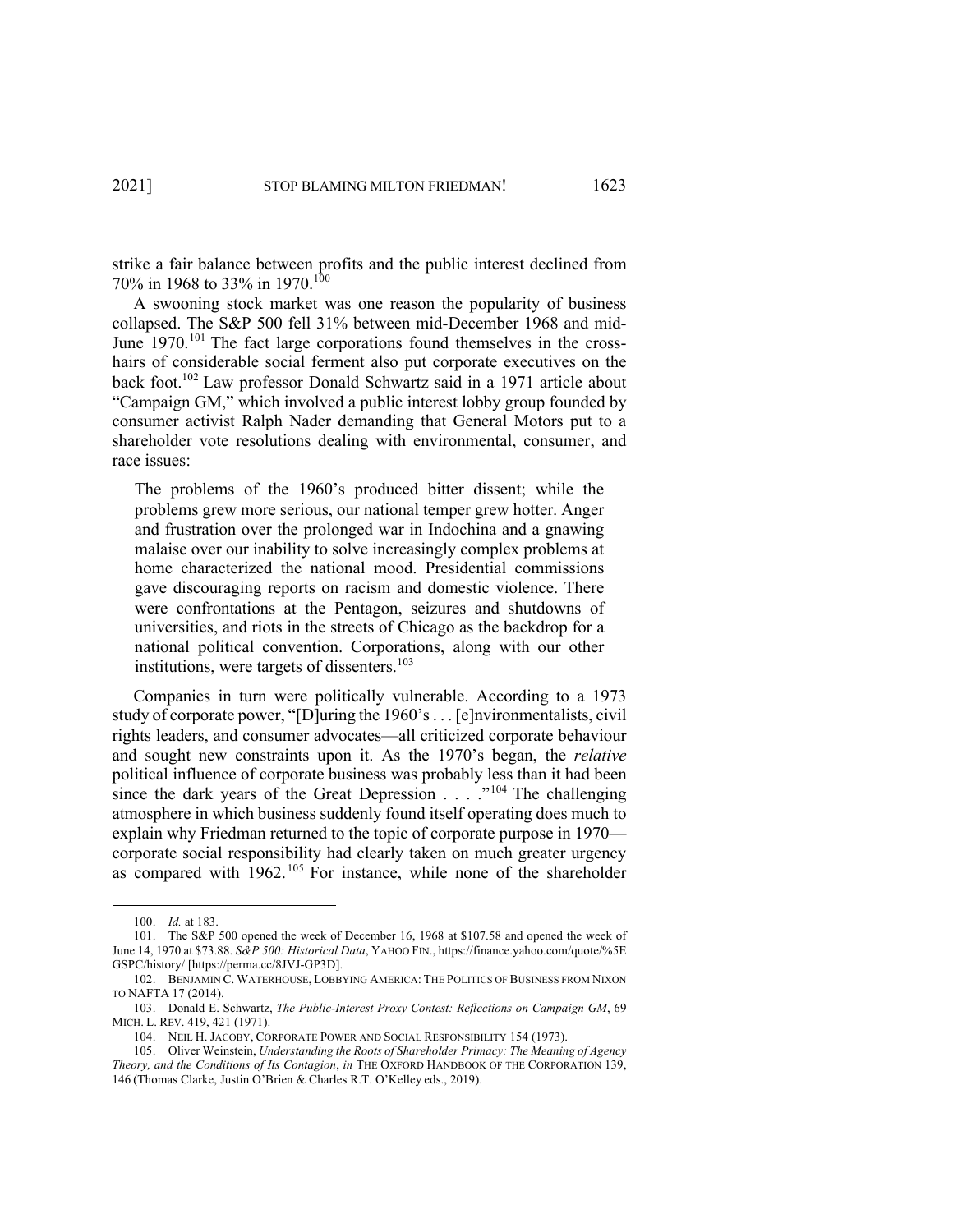resolutions ultimately voted on at General Motors' 1970 annual meeting came close to passing, Campaign GM was characterized at the time as "the decisive event in the politicalization of the corporation."<sup>106</sup> Correspondingly an essay on corporate purpose could not have been timelier.

Given the context, it is tempting to surmise that Friedman wrote his essay specifically as a rejoinder to Campaign  $GM$ .<sup>107</sup> The point has to be left open because he did not refer to shareholder meetings or General Motors in his 1970 essay. Still, Friedman was clearly aware of the context. *The New York Times* drove home to readers the topicality of his essay by featuring together with it a brief synopsis of Campaign GM and photos of its key protagonists. <sup>108</sup> Friedman himself referred in his essay to "the present climate of opinion, with its widespread aversion to 'capitalism,' 'profits,' the 'soulless corporation' and so on."<sup>109</sup> He wanted to emphasize to the current generation of executives in this newly fraught context that invoking a rationale of "social responsibility" to characterize and defend decisions taken would "strengthen the already too prevalent view that the pursuit of profits is wicked and immoral and must be curbed and controlled by external forces."<sup>110</sup>

#### III. A TURNING POINT?

In order for Milton Friedman's 1970 *New York Times* article to be the game-changer many have claimed, the piece not only should have been challenging the received wisdom of the time but also should have influenced corporate priorities promptly. If shareholder primacy did not move to the forefront with some alacrity his essay could not be the game-changer that everyone assumes. Friedman's essay instead could not have done more than sow an intellectual seed.<sup>111</sup> Other factors instead would have driven shareholder value to the top of the managerial priority list. Circling back to the 1970s, Friedman's essay did not have the immediate impact often hypothesized. Far from it. His essay did capture attention. But few were won over. It was not until well into the 1980s that shareholders moved to the top of the corporate priority list.

<sup>106.</sup> Phillip I. Blumberg, *The Politicalization of the Corporation*, 51 B.U. L. REV. 425, 435 (1971).

<sup>107.</sup> David Chan Smith, *How Milton Friedman Read His Adam Smith: The Neoliberal Suspicion of Business and the Critique of Corporate Social Responsibility* 29 (Aug. 15, 2020) (unpublished manuscript), https://ssrn.com/abstract=3674604.

<sup>108.</sup> *Taming G.M.*, N.Y. TIMES MAG., Sept. 13, 1970, at 32.

<sup>109.</sup> Friedman, *supra* note 3, at 123.

<sup>110.</sup> *Id.* at 124. On the fact that "businessmen" were "the immediate audience" for the essay, see James Arnt Aune, *How to Read Milton Friedman: Corporate Social Responsibilities and Today's Capitalisms*, *in* THE DEBATE OVER CORPORATE SOCIAL RESPONSIBILITY, *supra* note 46, at 207, 209.

<sup>111.</sup> Philip Augar, *A Call for Boards to Overturn the Status Quo*, FIN. TIMES, Jan. 4, 2018, at 13.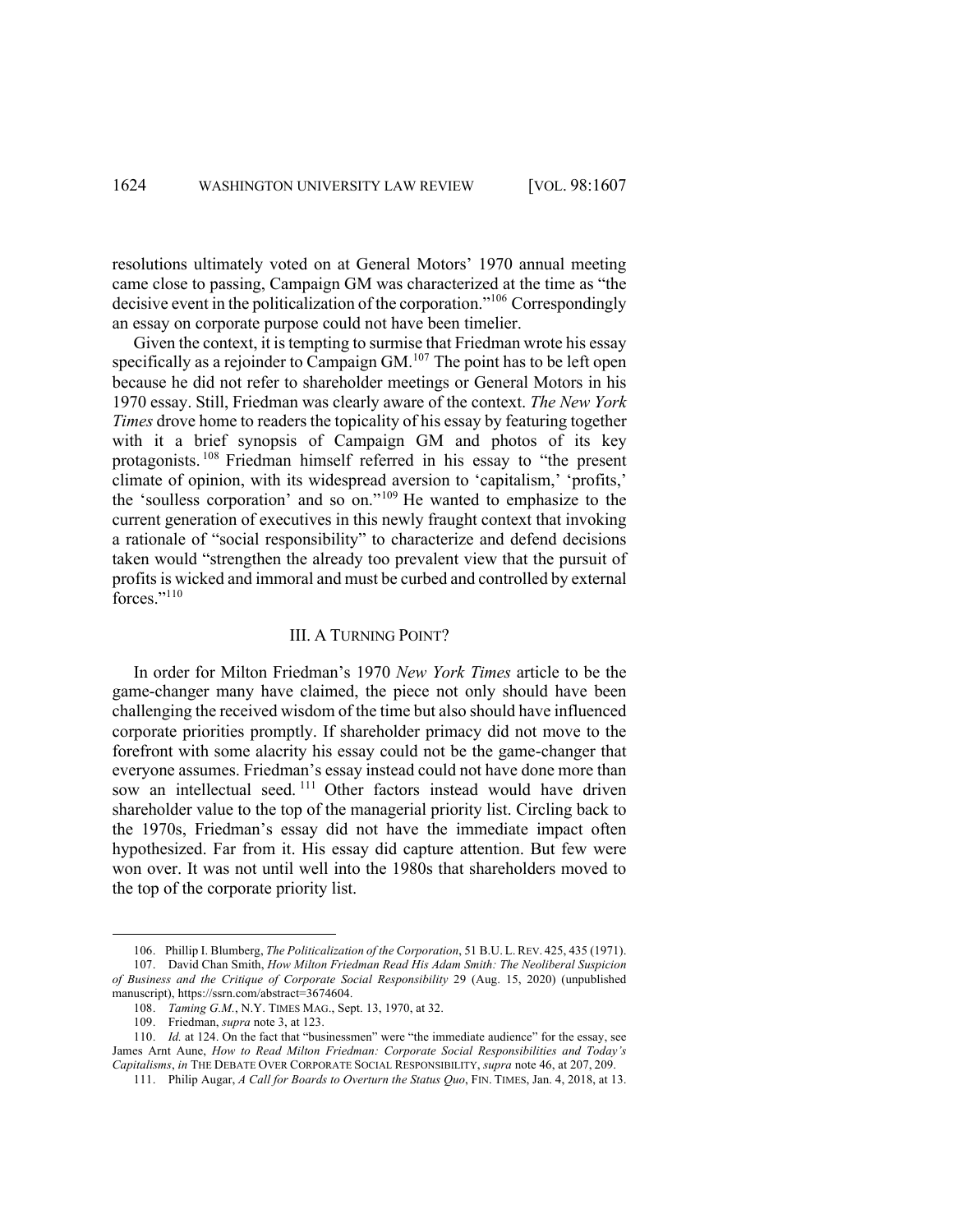Friedman's *New York Times* essay supposedly "unleashed a flurry of discussion both in academic circles as well as in the business community."<sup>112</sup> Certainly, Friedman, by publishing his essay in the *Times*, would have reached many more readers than he did with his 1962 analysis of corporate social responsibility in *Capitalism and Freedom*. <sup>113</sup> It has been suggested further that the "[e]vangelical Friedman preached to an appreciative choir."<sup>114</sup> Thornton Bradshaw, chief executive of oil company ARCO, was a member of that ostensible choir. He opened a 1971 essay on corporate social responsibility by saying "I cannot conceive of discussing this subject without bringing up the name of Milton Friedman" and concluded "I have one last rule and that is to obey Friedman's injunction to make a profit."<sup>115</sup>

While Friedman's essay had its fans in the 1970s, enthusiasm was the exception to the rule. His argument that directors of companies should focus on corporate profitability was by no means unfamiliar at that point in time.<sup>116</sup> Nevertheless, a consensus that executives should focus on a broader set of goals had begun to take shape.<sup>117</sup> Such thinking was a good fit with the 1970s, an era when "the social and legal climate encouraged management to adopt a pluralistic view of their responsibility to the various corporate constituencies."118 In this milieu, Freidman's essay seemed "offthe-wall"<sup>119</sup> and "far out of the mainstream."<sup>120</sup>

Friedman's 1970 essay, as well as being out-of-step with a growing consensus regarding corporate purpose, apparently did little to swing opinion amongst contemporaries. A 1971 *Wall Street Journal* article on corporate social responsibility noted that "[f]ive or 10 years ago any businessman worth his salt would have" said "a corporation's job" was "to make money for its owners (a.k.a. stockholders)" and acknowledged that Milton Friedman "still argues that the corporation's responsibility is to

<sup>112.</sup> Jacob Bagha & Eugene R. Laczniak, *Seeking the Real Adam Smith and Milton Friedman*, 14 PHIL. MGMT. 179, 181 (2015).

<sup>113.</sup> FOX, *supra* note 48, at 160; FRIEDMAN, *supra* note 88; Sanjai Bhagat & R. Glenn Hubbard, *Which Problems Should Companies Try to Solve?*, *in* MILTON FRIEDMAN 50 YEARS LATER, *supra* note 20, at 83 ("[S]eeking to re-center the debate over the corporation's objectives, Milton Friedman fired a broadside not from an esoteric academic outlet but from the Sunday Magazine of *The New York Times*.").

<sup>114.</sup> Becky L. Jacobs, *Milton Friedman Has a Lot to Answer for: A Response to Joshua Fershee's "Long Live Director Primacy: Social Benefit Entities and the Downfall of Social Responsibility*,*"* 19 TRANSACTIONS: TENN. J. BUS. L. 391, 391 (2017).

<sup>115.</sup> Thornton F. Bradshaw, *The Corporation Executive's View of Social Responsibility*, FIN. ANALYSTS J., Sept.–Oct. 1971, at 30, 30, 72.

<sup>116.</sup> *See supra* notes 60–65 and related discussion.

<sup>117.</sup> *See supra* notes 53–57, 79–82 and accompanying text.

<sup>118.</sup> Gordon Donaldson, *The Corporate Restructuring of the 1980s—and Its Import for the 1990s*, 6 J. APPLIED CORP. FIN., no. 4, 1994, at 55, 56.

<sup>119.</sup> Perlstein, *supra* note 29, at 28.

<sup>120.</sup> Jeffrey N. Gordon, *The Rise of Independent Directors in the United States, 1950–2005: Of Shareholder Value and Stock Market Prices*, 59 STAN. L. REV. 1465, 1520 (2007).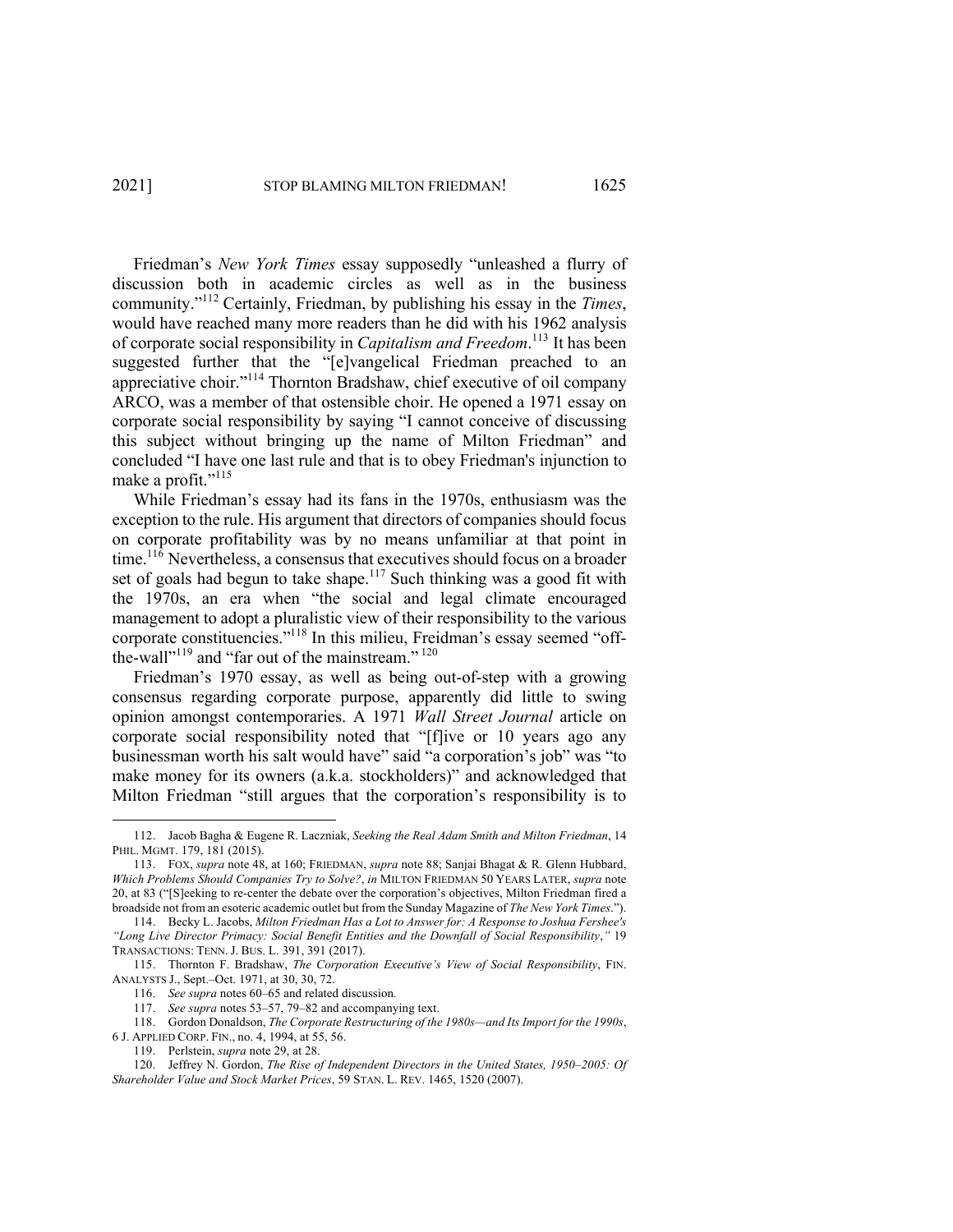produce profits" but indicated "that answer is rapidly becoming an anachronism." <sup>121</sup> In 1974 the *New York Times* remarked upon "the heightened sense of social responsibility that now characterizes many corporate managements."122 In a 1975 study of "the megacorporation," law professor Philip Blumberg argued "[m]aking money for shareholders . . . no longer receives respect as an adequate statement of business objectives" and referred to Friedman as part of an intellectual "rear guard."<sup>123</sup>

The pluralistic orientation that prevailed in corporate America in the 1970s despite Friedman's *New York Times* essay was sustained as the 1980s got underway. In 1981, the Business Roundtable issued a "Statement on Corporate Responsibility" that struck a stakeholder-friendly tone akin to its 2019 statement on the same topic, saying "[m]ore than ever, managers are expected to serve the public interest as well as private profit" and indicating that while "[t]he shareholder must receive a good return other constituencies also must have the appropriate attention." <sup>124</sup> The chair of the Business Roundtable said in support of this stance in the *New York Times* "[t]he simple theory that management can get along by considering only the shareholder has been left behind in old economic dissertations."<sup>125</sup> Milton Friedman's 1970 essay thus seems not to have offered any sort of turning point for America's leading corporate executives.

The Business Roundtable's 1981 stance was in step with the times, at least for the moment. While Peter Drucker said in 1954 that corporate executives were profit-conscious, his take in 1980 was that "most businesses look upon shareholders as a constituency that has to be satisficed" with a minimum acceptable return.<sup>126</sup> Based on interviews with numerous outside directors of public companies University of Chicago management professor Thomas Whisler endeavored in 1983 to set out for *Wall Street Journal* readers these directors' views on boardroom responsibilities. He said that while the directors knew that "officially, we are here to act in the shareholders' interests," this rule was "a rhetorical convenience" and that "[a] more accurate statement is that we act to maximize the economic value of the firm."<sup>127</sup>

<sup>121.</sup> Charles N. Stabler, *Changing Times: For Many Corporations, Social Responsibility Is Now a Major Concern*, WALL ST. J., Oct. 26, 1971, at 1.

<sup>122.</sup> Milton Moskowitz, *Emergence of the Corporate Conscience*, N.Y. TIMES, Jan. 6, 1974, at B73.

<sup>123.</sup> PHILLIP I. BLUMBERG, THE MEGACORPORATION IN AMERICAN SOCIETY: THE SCOPE OF CORPORATE POWER 4 (1975).

<sup>124.</sup> BUSINESS ROUNDTABLE, STATEMENT ON CORPORATE RESPONSIBILITY 5, 9 (1981).

<sup>125.</sup> Andrew C. Sigler, *Roundtable Reply*, N.Y. TIMES, Dec. 27, 1981, at F2.

<sup>126.</sup> Drucker, *supra* note 60 and related discussion; PETER F. DRUCKER, MANAGING IN TURBULENT TIMES 210 (1980).

<sup>127.</sup> Thomas L. Whisler, *Some Do's and Don'ts for Directors: Manager's Journal*, WALL ST. J., March 21, 1983, at 20.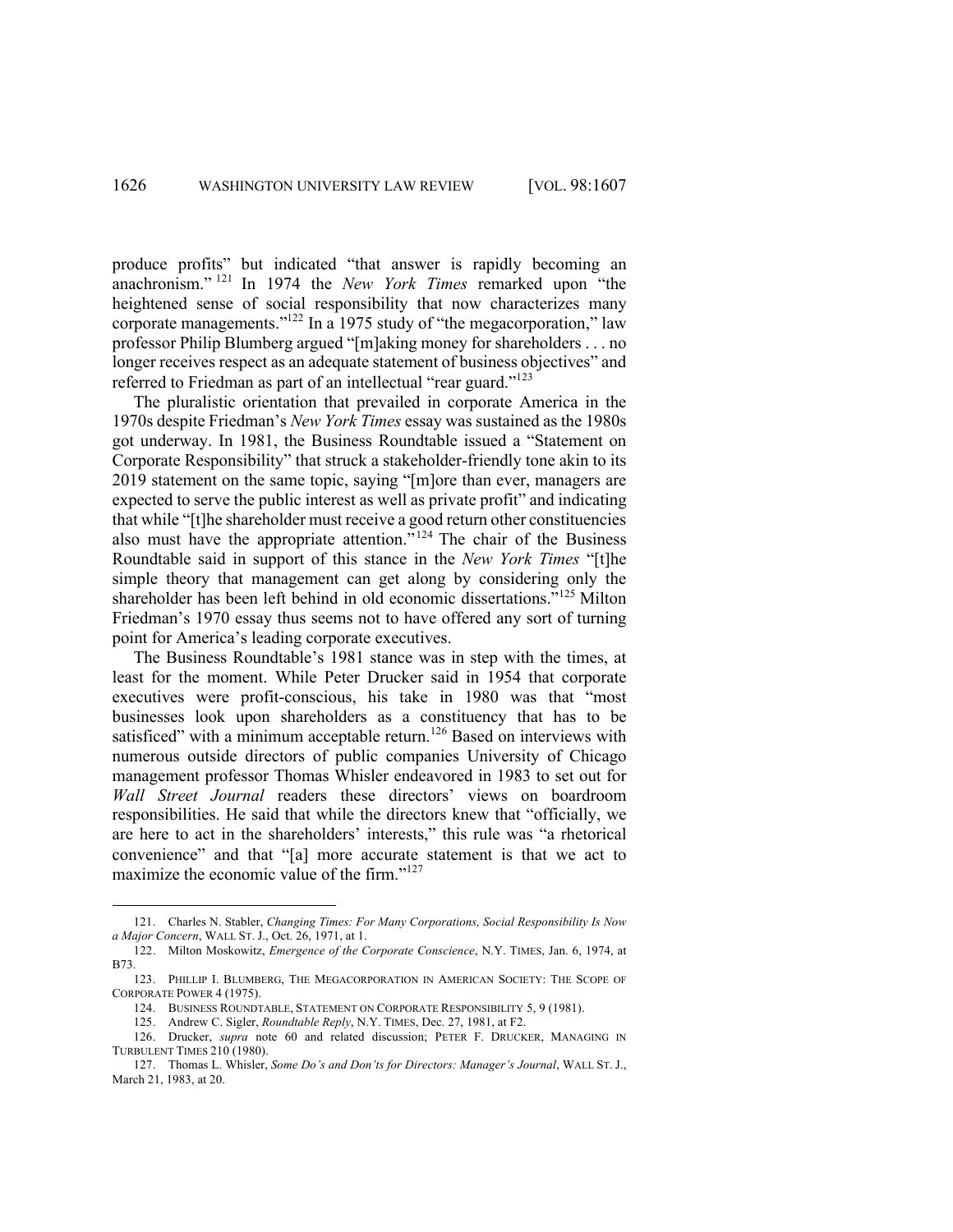An interview-based study of top executives at a dozen leading corporations by Harvard Business School professors Jay Lorsch and Gordon Donaldson, also published in 1983, indicated senior management thought the same way as directors. Lorsch and Donaldson acknowledged "[i]t is commonly believed that the primary goal of these corporate managers is the maximization of shareholder wealth."<sup>128</sup> In fact, their respondents' top priority was "the survival of the corporation in which they invested themselves psychologically and professionally." <sup>129</sup> The authors also reported that "none of the executives was very concerned about the current market value of his company's stock. . . . [W]hat really mattered was the long-term health of the company."<sup>130</sup>

For at least a decade following the publication of Friedman's *New York Times* essay, his take on corporate social responsibility not only failed to provide a turning point, it seemed destined to remain a marginalized point of view. William Dill, Dean of New York University's business school, suggested in a 1978 volume on *Running the American Corporation* "that troubled times lie ahead" and indicated that a manager seeking "to keep his business autonomous . . . must recognize he is a public man, serving public needs."131 Edward Epstein, a professor at U.C. Berkeley's business school, acknowledged the following year "that the legitimacy of corporate behavior in the United States has been increasingly evaluated by performance criteria that consider the total societal impact of the firm and not simply its ability to maximize profits" and added that "[t]here is little likelihood that public concern regarding the social responsibilities of the megacorporation will fade away in the forthcoming decade." <sup>132</sup> As *Forbes* noted in 1986, however, "in business as in life, nothing stays the same."<sup>133</sup> Before the twentieth century drew to a close, managerial priorities would be strongly reoriented in favor of shareholders. The next two parts of the Article consider this transition, indicating in so doing that it had little to do with Milton Friedman's 1970 prescription regarding corporate and managerial priorities.

<sup>128.</sup> GORDON DONALDSON & JAY W. LORSCH, DECISION MAKING AT THE TOP: THE SHAPING OF STRATEGIC DIRECTION 7 (1983).

<sup>129.</sup> *Id.*

<sup>130.</sup> *Id.* at 21.

<sup>131.</sup> William R. Dill, *Introduction* to RUNNING THE AMERICAN CORPORATION 1, 2 (William R. Dill ed., 1978).

<sup>132.</sup> Edwin M. Epstein, *Societal, Managerial, and Legal Perspectives on Corporate Social Responsibility—Product and Process*, 30 HASTINGS L. J. 1287, 1298, 1318 (1979).

<sup>133.</sup> M.S. Forbes, *Milken Helps Swing the Pendulum*, FORBES, Aug. 25, 1986, at 23.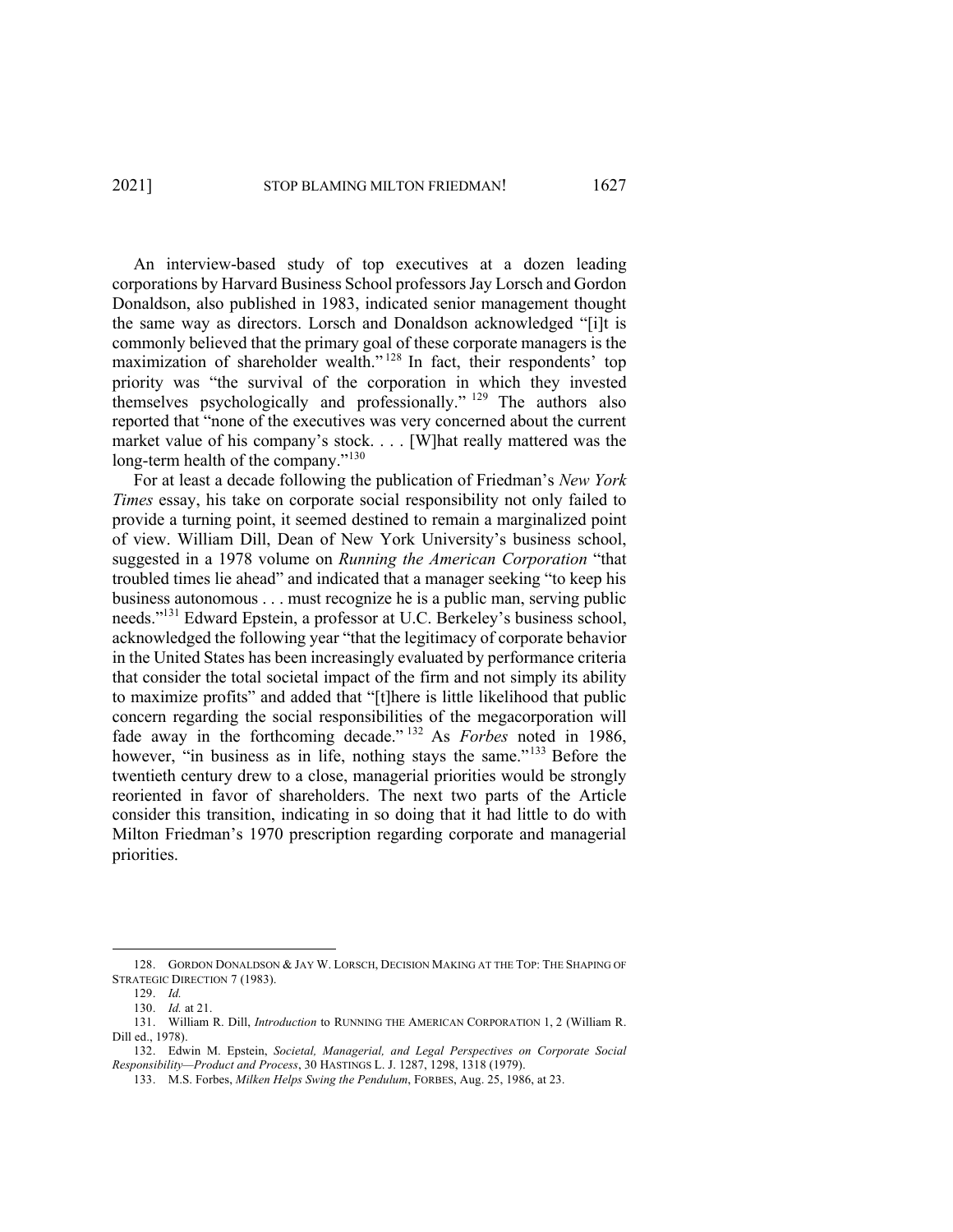## IV. SHAREHOLDERS RISE TO THE TOP OF THE PRIORITY LIST: WHEN AND **WHY**

The Business Roundtable, having declared in 1981 that managers were "expected to serve the public interest as well as private profit,"<sup>134</sup> adopted a similarly neutral corporate purpose tone in 1990. According to a Business Roundtable statement on corporate governance, it was "the directors' responsibility to carefully weigh the interests of all stakeholders as part of their responsibility to the corporation or to the long-term interests of its shareholders."<sup>135</sup> This balancing act was shelved in 1997. The Business Roundtable declared "the paramount duty of management and of boards of directors is to the corporation's stockholders" and indicated "the interests of other stakeholders" were merely "relevant as a derivative of the duty to stockholders."<sup>136</sup>

As journalist Steve Pearlstein has observed, when the change of heart occurred in 1997 "the Business Roundtable was striking a tone that sounded a whole lot more like Professor Friedman."<sup>137</sup> Given, however, that the Business Roundtable's conversion to shareholder primacy only took place nearly three decades after Friedman published his essay, his views selfevidently had little direct influence on that conversion. The change also did not occur because of anything further that Friedman had to say on point. He elaborated on his views on corporate social responsibility in a 1972 interview published in *Business and Society Review*. <sup>138</sup> Otherwise, despite the frosty reception his 1970 essay elicited, he was "not rushed into print with rebuttals," perhaps because he believed his vision "however imperfect ... bristle[d] with potential."<sup>139</sup> Moreover, as the "shareholder first" mentality took hold in corporate America, its tone would differ materially from Friedman's. Part V canvasses this point. Here we consider when managerial priorities pivoted decisively in favor of shareholders and why.

## *A. When?*

While the 1970s emphasis on balancing the interests of corporate constituencies continued to prevail in the early 1980s, prioritization of shareholders then began to gain momentum. Alfred Rappaport, a

<sup>134.</sup> *Supra* note 124 and related discussion.

<sup>135.</sup> Business Roundtable, *Corporate Governance and American Competitiveness*, 46 BUS. LAW. 241, 244 (1990).

<sup>136.</sup> BUSINESS ROUNDTABLE, STATEMENT ON CORPORATE GOVERNANCE 3 (1997).

<sup>137.</sup> Pearlstein, *supra* note 11, at 41.

<sup>138.</sup> *Milton Friedman Responds*, BUS. & SOC. REV., Spring 1972, at 5.

<sup>139.</sup> Bill Shaw, *A Reply to Thomas Mulligan's "Critique of Milton Friedman's Essay 'The Social Responsibility of Business to Increase Its Profits*,*'"* 7 J. BUS. ETHICS 537, 538 (1988). On the initial reception to Friedman's article, see *supra* notes 119–21, 123 and accompanying text.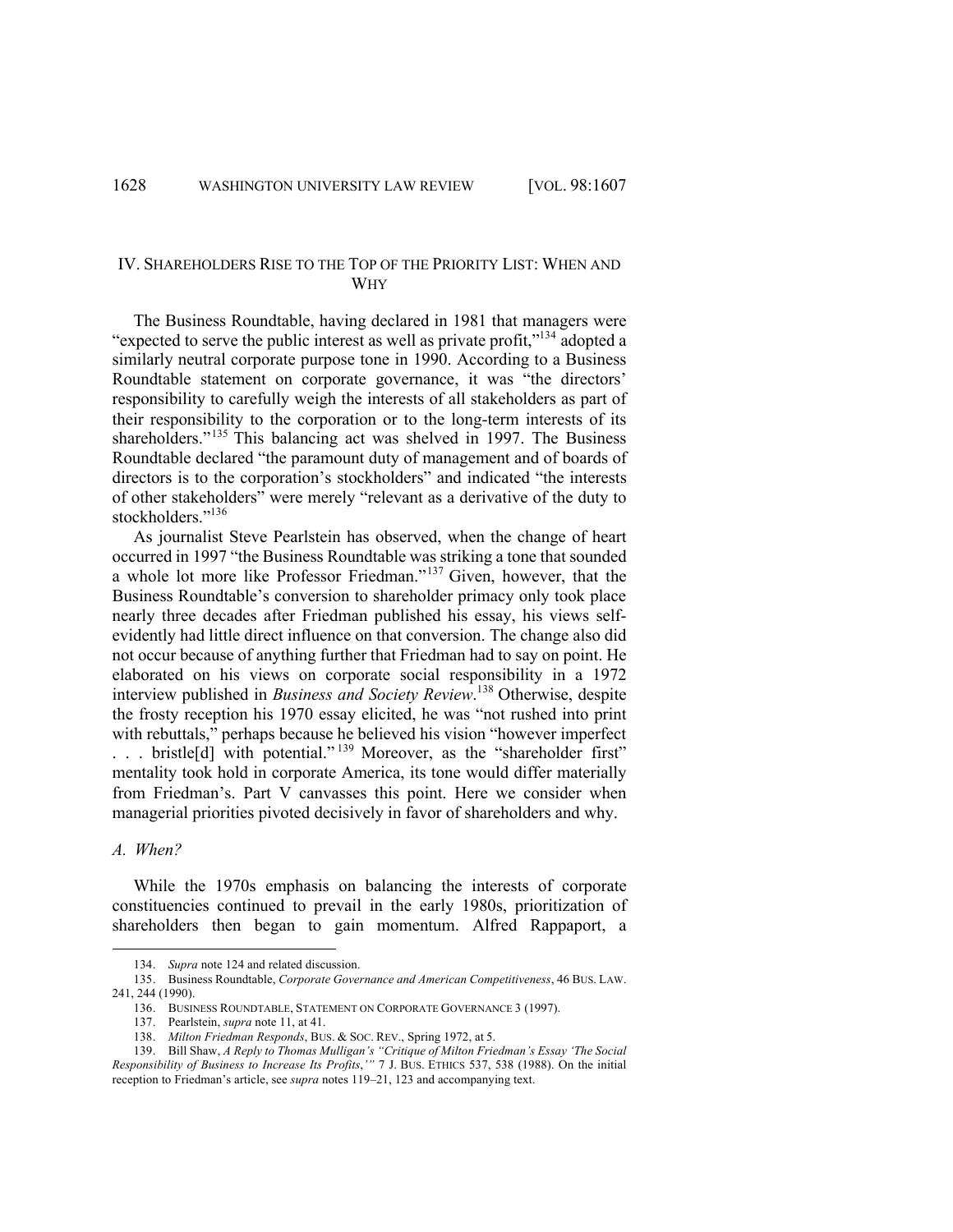"shareholder value" pioneer amongst academics who helped to popularize the phrase, <sup>140</sup> noted in his 1986 book *Creating Shareholder Value* that "[e]ndorsements of the shareholder value approach can be found in an increasing number of annual reports and other corporate publications."<sup>141</sup> 1983 would be the first year that more than two American public corporations used the term "shareholder value" in their annual reports to shareholders.<sup>142</sup> Within two years over fifty companies were doing so and by 1989 30% of publicly traded companies were deploying the phrase.<sup>143</sup>

Business publications and the academic literature also reflected the growing attention shareholders were attracting. While the term "shareholder value" rarely appeared in the daily *Wall Street Journal* prior to 1980 and was only mentioned in 10 articles between 1980 and 1982, usage increased to 13 articles in 1983, 26 in 1984, 76 in 1985, and 113 in 1986.<sup>144</sup> The pattern was replicated with the bi-monthly *Harvard Business Review*. The term "shareholder value" first appeared in 1955, was referred to again in 1981, and then was mentioned nine times between 1986 and 1989.<sup>145</sup> The momentum was similar for academic publications generally (Figure 1).<sup>146</sup>

<sup>140.</sup> Bill Barnhart, *Takeover Inc.*, CHI. TRIB., Sept. 20, 1987, at F1; James Kristie, *Timeline: The Evolution of 20th Century Corporate Governance*, DIRECTORS & BOARDS, Fall 1997, at 37, 43.

<sup>141.</sup> ALFRED RAPPAPORT, CREATING SHAREHOLDER VALUE: THE NEW STANDARD FOR BUSINESS PERFORMANCE 3 (1986).

<sup>142.</sup> Blake Edward Taylor, *Reconsidering the Rise of 'Shareholder Value' in the United States*, *1960-2000* 18 (London Sch. of Econ. and Poli. Sci. Working Paper No. 214, 2015).

<sup>143.</sup> *Id.* at 12–13.

<sup>144.</sup> Johan Heilbron, Jochem Verheul & Sander Quak, *The Origins and Early Diffusion of "Shareholder Value" in the United States*, 43 THEORY & SOC'Y 1, 10–12 (2014).

<sup>145.</sup> *Id.* at 16.

<sup>146.</sup> *See also* Marion Fourcade & Rakesh Khurana, *The Social Trajectory of a Finance Professor and the Common Sense of Capital*, 49 HIST. POL. ECON. 347, 372 fig.5 (2017) (chart indicating mentions of the term "shareholder value" in economics, management, and finance journals 1970–2010, drawn from JSTOR).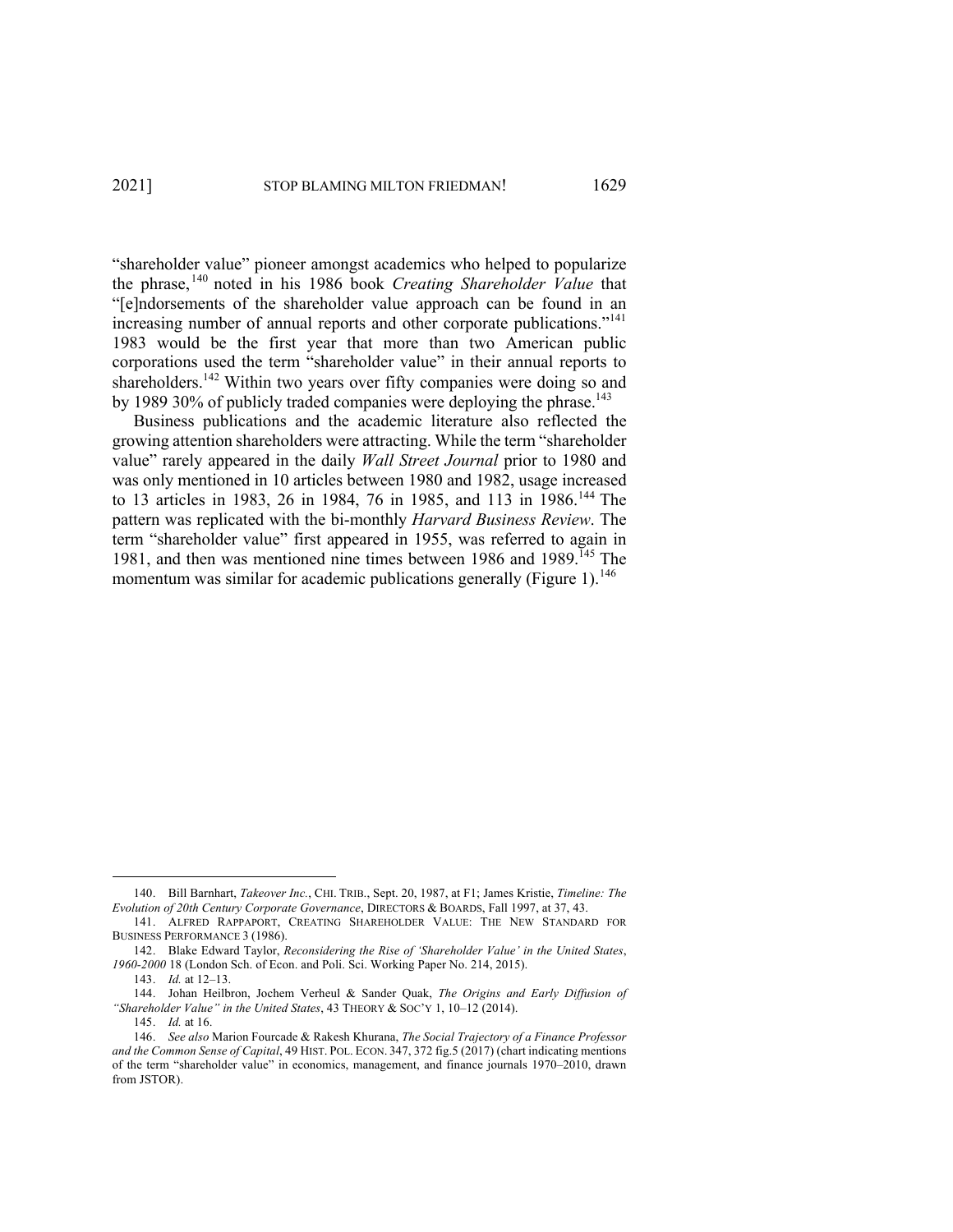

Figure 1: Usage of the Term "Shareholder Value" in Academic Publications, 1969–89

research papers)

A managerial reorientation in favor of shareholders accompanied the change in nomenclature. In 1984 the *New York Times* drew attention to "a renewed emphasis on the most visible sign of corporate well-being—stock price."<sup>147</sup> A 1986 report by a congressional subcommittee on takeovers suggested that "[w]hile the corporate reformers of the 1970s urged that 'accountability' meant being a good corporate citizen answerable to society as a whole, observers might now suggest that 'accountability' in the 1980s means keeping stock prices high for stockholders."148 Winthrop Knowlton, a former CEO of publishers Harper & Row, and Ira Millstein, a prominent Wall Street lawyer and corporate governance expert, argued in 1988 that the American corporation was undergoing "a vast and necessary transition" at the core of which was "a heightened awareness of the need to serve shareholders better."<sup>149</sup> The *Chicago Tribune's* financial editor said the same year the shareholder was "king now."<sup>150</sup>

<sup>147.</sup> Leslie Wayne, *A Look at New Corporate Tactics*, N.Y. TIMES, Feb. 26, 1984, at F6.

<sup>148.</sup> CHAIRMAN OF H.R. SUBCOMM. ON TELECOMM., CONSUMER PROT. & FIN., 99TH CONG., CORPORATE TAKEOVERS: PUBLIC POLICY IMPLICATIONS FOR THE ECONOMY AND CORPORATE GOVERNANCE 77 (Comm. Print 1987).

<sup>149.</sup> Winthrop Knowlton & Ira Millstein, *Can the Board of Directors Help the American Corporation Earn the Immortality It Holds So Dear?*, *in* THE U.S. BUSINESS CORPORATION: AN INSTITUTION IN TRANSITION 169, 169 (John R. Meyer & James M. Gustafson eds., 1988).

<sup>150.</sup> William Neikirk, *Too Much Mania and Too Little Fear*, CHI. TRIB., Oct. 26, 1988, at A3.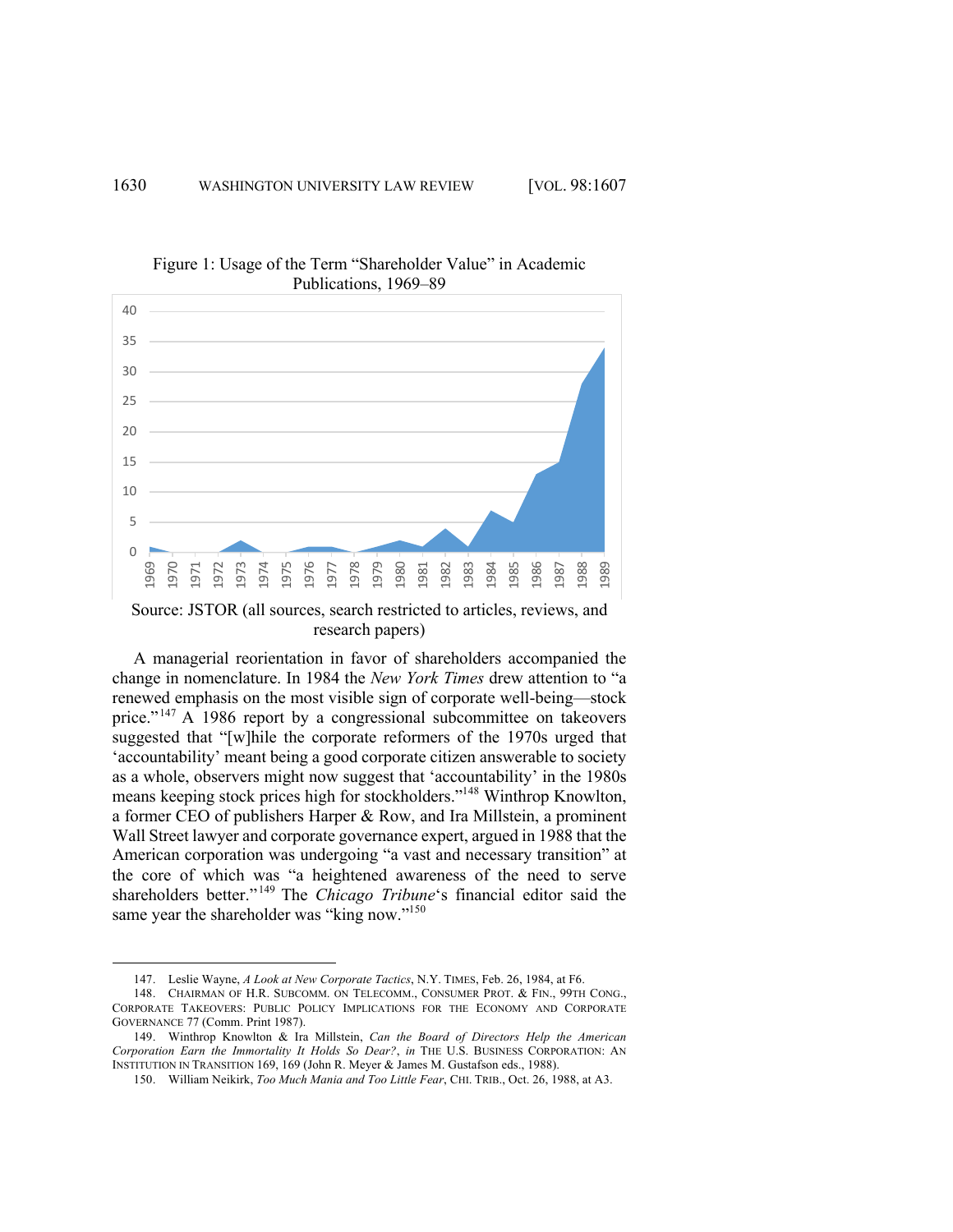### *B. Why?*

Explanations proffered for the 1980s managerial reorientation in favor of shareholders have included growth in the percentage of shares owned by institutional shareholders that provided an improved foundation for shareholder activism and the emergence of agency cost theory as an influential shareholder-friendly school of thought in the corporate realm. 151 The real game-changer for public companies, however, was an unprecedented surge in hostile takeover bids.152 When the *New York Times* sought to explain in 1984 the "renewed emphasis" on share prices, it acknowledged that executives liked a high stock price because this "ma[de] it easier to issue new shares."<sup>153</sup> The *Times* stressed particularly, though, the "unsavory prospect" of an unwelcome takeover bid, noting that companies "among America's mightiest" had lost or were in danger of losing their independence because of their "sin" of failing "to keep their stock price high enough to fend off attack."<sup>154</sup>

As far back as the 1950s there was awareness that the threat of an unwelcome takeover was a potentially significant disciplinary mechanism for public company executives.<sup>155</sup> However, in the 1980s—known as the Deal Decade <sup>156</sup> —the aggregate market value of targets increased dramatically, both because more bids were being made and because the largest targets were bigger than they ever had been.<sup>157</sup> Size had formerly functioned as a potent obstacle to uninvited bids for control because of challenges associated with financing takeovers. <sup>158</sup> As *Newsweek* told readers in 1988, however, "on today's Wall Street few companies, no matter how big or venerable, are off limits."<sup>159</sup>

The new, widespread vulnerability to unwelcome hostile takeovers dramatically reoriented priorities in America's boardrooms. *Business Week*

157. CHEFFINS, *supra* note 49, at 163.

<sup>151.</sup> Jiwook Jung & Frank Dobbin, *Finance and Institutional Investors*, *in* THE OXFORD HANDBOOK OF THE SOCIOLOGY OF FINANCE 52, 56–57, 69 (Karin Knorr Cetina & Alex Preda eds., 2012).

<sup>152.</sup> *See* Pearlstein, *supra* note 11, at 42; CHEFFINS, *supra* note 49, at 194; ROGER LOWENSTEIN, ORIGINS OF THE CRASH: THE GREAT BUBBLE AND ITS UNDOING 6–7 (2004); Ronald J. Gilson, *Catalyzing Corporate Governance: The Evolution of the United States System in the 1980s and 1990s*, 24 CO. & SEC. L.J. 143, 150 (2006).

<sup>153.</sup> Wayne, *supra* note 147.

<sup>154.</sup> *Id.*

<sup>155.</sup> CHEFFINS, *supra* note 49, at 79.

<sup>156.</sup> THE DEAL DECADE: WHAT TAKEOVERS AND LEVERAGED BUYOUTS MEAN FOR CORPORATE GOVERNANCE (Margaret M. Blair ed., 1993).

<sup>158.</sup> *Id.* at 80, 151.

<sup>159.</sup> Larry Reibstein & Carolyn Friday, *Time Inc. Feels the Heat*, NEWSWEEK, Oct. 3, 1988, at 40; *see also* William C. Norris, *Enough Greenmail*, N.Y. TIMES, Mar. 3, 1985, at E21; ARTHUR FLEISCHER, JR., GEOFFREY C. HAZARD, JR., & MIRIAM Z. KLIPPER, BOARD GAMES: THE CHANGING SHAPE OF CORPORATE POWER 6 (1988).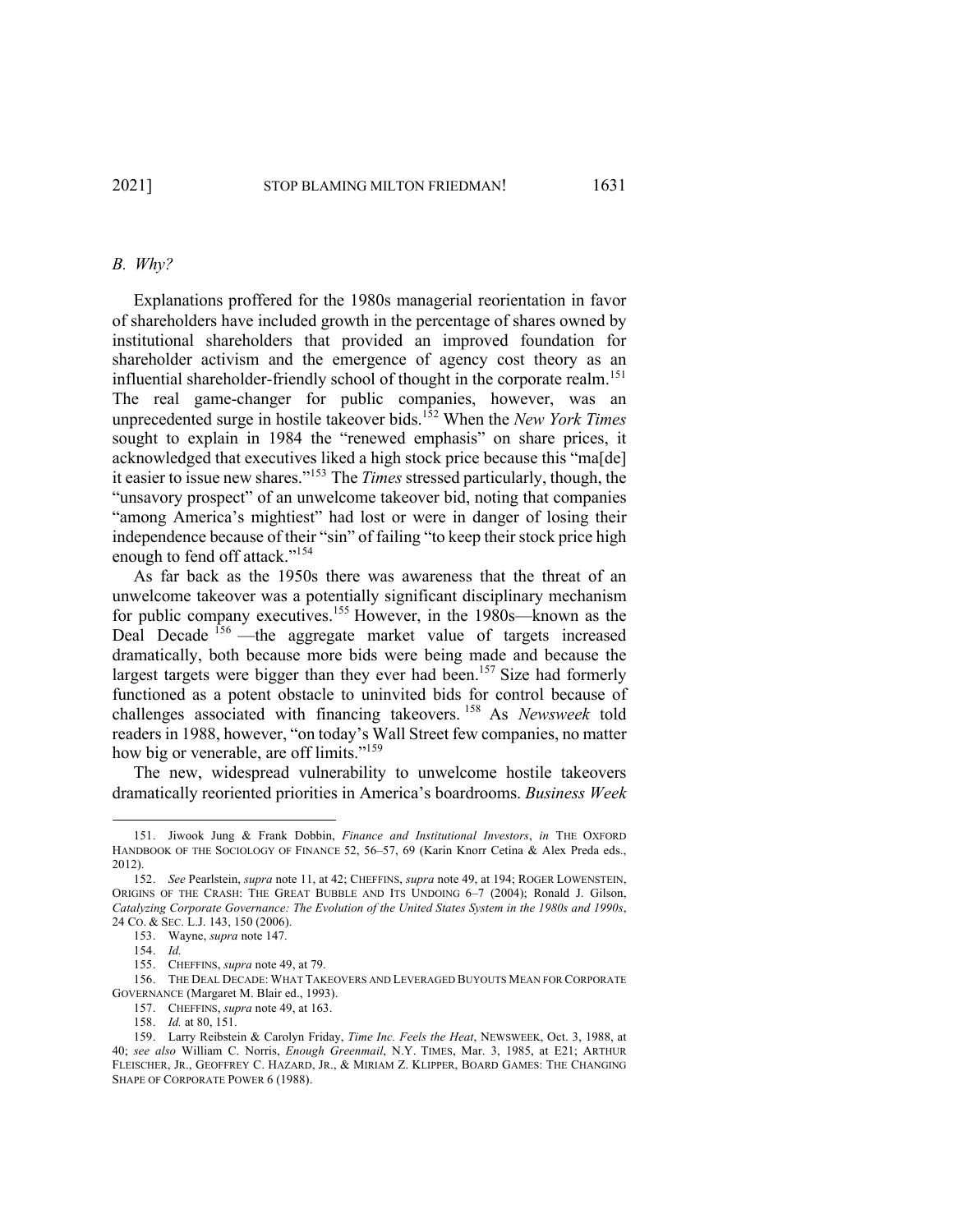said in 1985 "[u]ltimately, only a company that sells for something close to its full value is safe from a raid."<sup>160</sup> That meant "[c]ompanies are paying more attention to shareholders . . . reorganizing their balance sheets, repurchasing their shares, and doing all they can to make stock prices reflect asset values and cash flows."<sup>161</sup> The *Chicago Tribune* indicated in 1987 "[c]ompany managers and directors know that if they don't boost their stock price quickly, someone else armed with debt financing probably will."<sup>162</sup> Murray Weidenbaum, a business school professor, concurred, saying "[i]f the board will not make the difficult choices to enhance the value of the corporation, the takeover artists will."163 The upshot as of 1987, according to the CEO and chair of the board of consumer products giant Procter & Gamble, was that "[w]idespread hostile takeover activity has made maximizing immediate shareholder value appear to be the basic purpose of a business enterprise."164

Takeover activity declined substantially as soon as the 1980s ended, particularly of the hostile variety.<sup>165</sup> The temporary collapse of a market for "junk bonds" bidders had been relying upon to raise finance, judicial endorsements of managerial deployment of takeover defenses, and the promulgation of anti-takeover legislation by a substantial majority of states all helped to throw the brakes on hostile takeover offers. <sup>166</sup> Alfred Rappaport had told *Wall Street Journal* readers in 1987 "[r]estructuring to create shareholder value is not a transitory fad; it will become a permanent part of management's strategic response to shifting economic forces."<sup>167</sup> However, when the Deal Decade ended abruptly, doubts arose as to what would motivate public company executives to focus on generating healthy returns for shareholders if they had no reason to fear a hostile takeover. The fact that in 1990 the Business Roundtable referred to the responsibility that directors had to all stakeholders rather than emphasizing stockholders' interests indicated that shareholder primacy was not yet a fully-entrenched norm amongst the managerial elite.  $168$  Nell Minow, a well-known shareholder activist, referred to the Business Roundtable's stance as "a wiring diagram for CEO monarchy" that assumed "American business is doing just fine and does not need interference from anyone, especially

<sup>160.</sup> *Getting Rough With the Raiders*, BUS. WK., May 27, 1985, at 34.

<sup>161.</sup> *Id.*

<sup>162.</sup> Barnhart, *supra* note 140.

<sup>163.</sup> Murray L. Weidenbaum, *Responding to Corporate Takeovers*, 24 SOCIETY, no. 6, 1987, at 26, 29.

<sup>164.</sup> John G. Smale, *What About Shareowners' Responsibility?*, WALL ST.J., Oct. 16, 1987, at 28. 165. CHEFFINS, *supra* note 49, at 173.

<sup>166.</sup> *Id.* at 173–80.

<sup>167.</sup> Alfred Rappaport, *Taking Stock of Your Company's Real Worth*, WALL ST. J., Mar. 2, 1987,

at 18.

<sup>168.</sup> *Supra* note 135 and related discussion.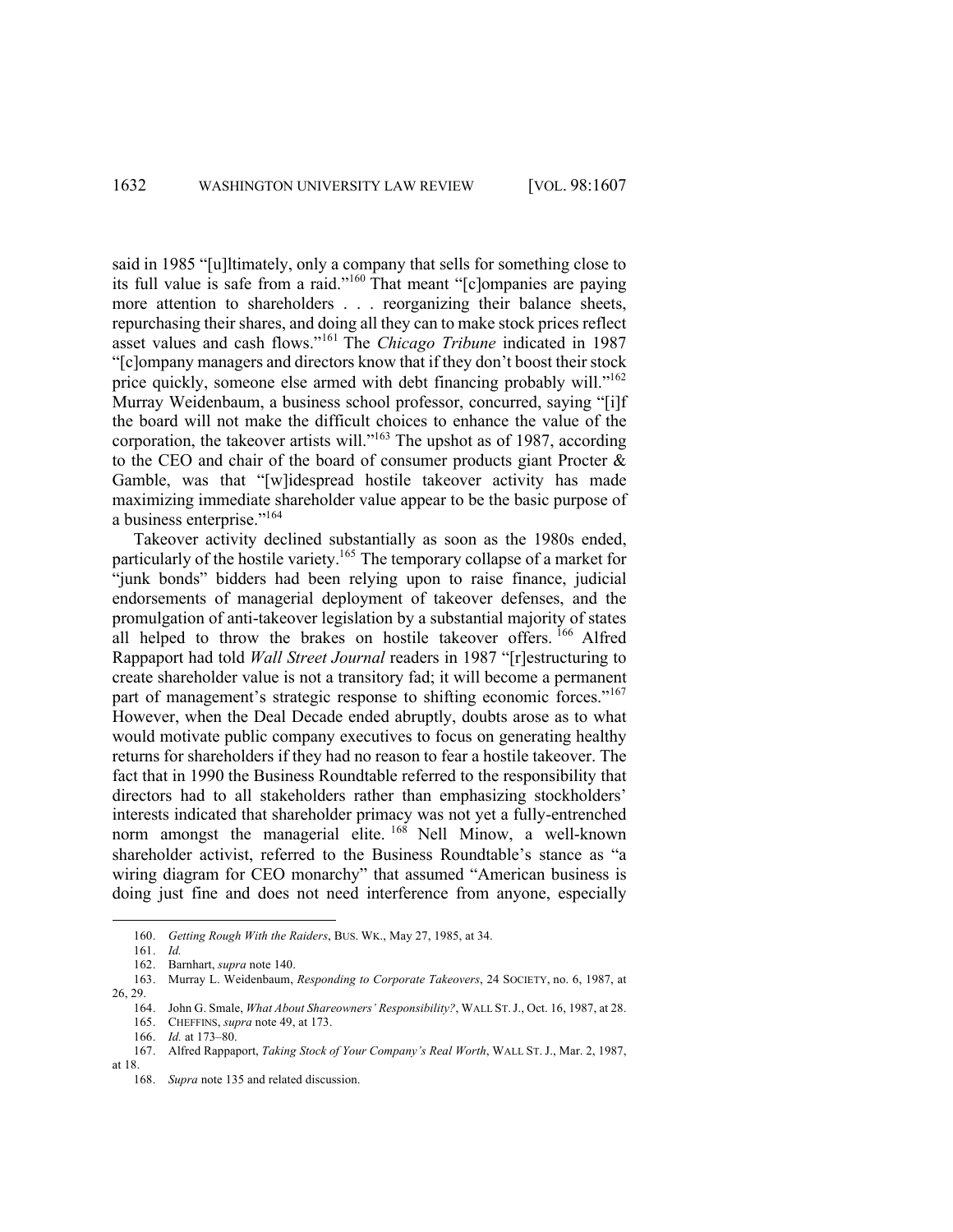shareholders."<sup>169</sup> There would only be, however, a brief post-Deal Decade pause in the shareholder-friendly momentum. During the 1990s governance changes would lock in the generation of shareholder value as the top managerial priority.

Contemporaries were well aware a post-Deal Decade change of heart in public companies could displace the recent prioritizing of shareholder welfare. In February 1990 the *New York Times*, having noted that "[m]any of the raiders who once struck terror in the hearts of chief executives are on the sidelines" and having indicated that the decline in takeover activity was allowing "corporate executives to breathe easier," suggested that "unless other catalysts for change emerge . . . corporate America could slack off again."<sup>170</sup> The *Financial Times* said later the same year, "it is generally agreed that in the US, fear of takeover is an important (although highly capricious) discipline on the self-interested behaviour of managements. Who or what can take the place of the takeover market?"<sup>171</sup>

The *New York Times* identified in its 1990 article two examples of "other catalysts for change" that could ensure that corporate America would not get "fat and lazy," namely "more aggressive outside directors" and "more active institutional shareholders."<sup>172</sup> There was an additional shareholderfriendly corporate governance mechanism to which the *New York Times* did not draw attention that others were flagging up, namely reconfiguring executive pay to strengthen links between managerial compensation and shareholder returns. The *Los Angeles Times* told readers in May 1990 an "executive's pay should be maximized when shareholder value is maximized."173 A *Wall Street Journal* columnist said the same month that if advice academics Michael Jensen and Kevin Murphy were offering in a forthcoming *Harvard Business Review* article that the pay of executives should be tied more closely to the fate of their companies' stock was put into practice "[t]he individual companies and the economy would be better served." <sup>174</sup> Amongst these "other catalysts for change" a 1990s reconfiguration of executive pay would prove to be the most influential, but boards and shareholders both helped to bring that reconfiguration about.

<sup>169.</sup> Nell Minow, *Shareholders, Stakeholders, and Boards of Directors*, 21 STETSON L. REV. 197, 223 (1991).

<sup>170.</sup> Sarah Bartlett, *Life in the Executive Suite After Drexel*, N.Y. TIMES, Feb. 18, 1990, at F1.

<sup>171.</sup> Leo Herzel, *New Discipline to Fill the Takeover Void*, FIN. TIMES, Nov. 1, 1990, at 20. 172. Bartlett, *supra* note 170.

<sup>173.</sup> Vince Taormina & Fred E. Whittlesey, *Fixing the Executive Pay Problem*, L.A. TIMES, May 27, 1990, at D9.

<sup>174.</sup> Lindley H. Clark, Jr., *It's Not How Much You Pay CEOs—but How*, WALL ST. J., May 17, 1990, at A18 (discussing Michael C. Jensen & Kevin J. Murphy, *CEO Incentives—It's Not How Much You Pay, but How*, HARV. BUS. REV., May–June 1990, at 138).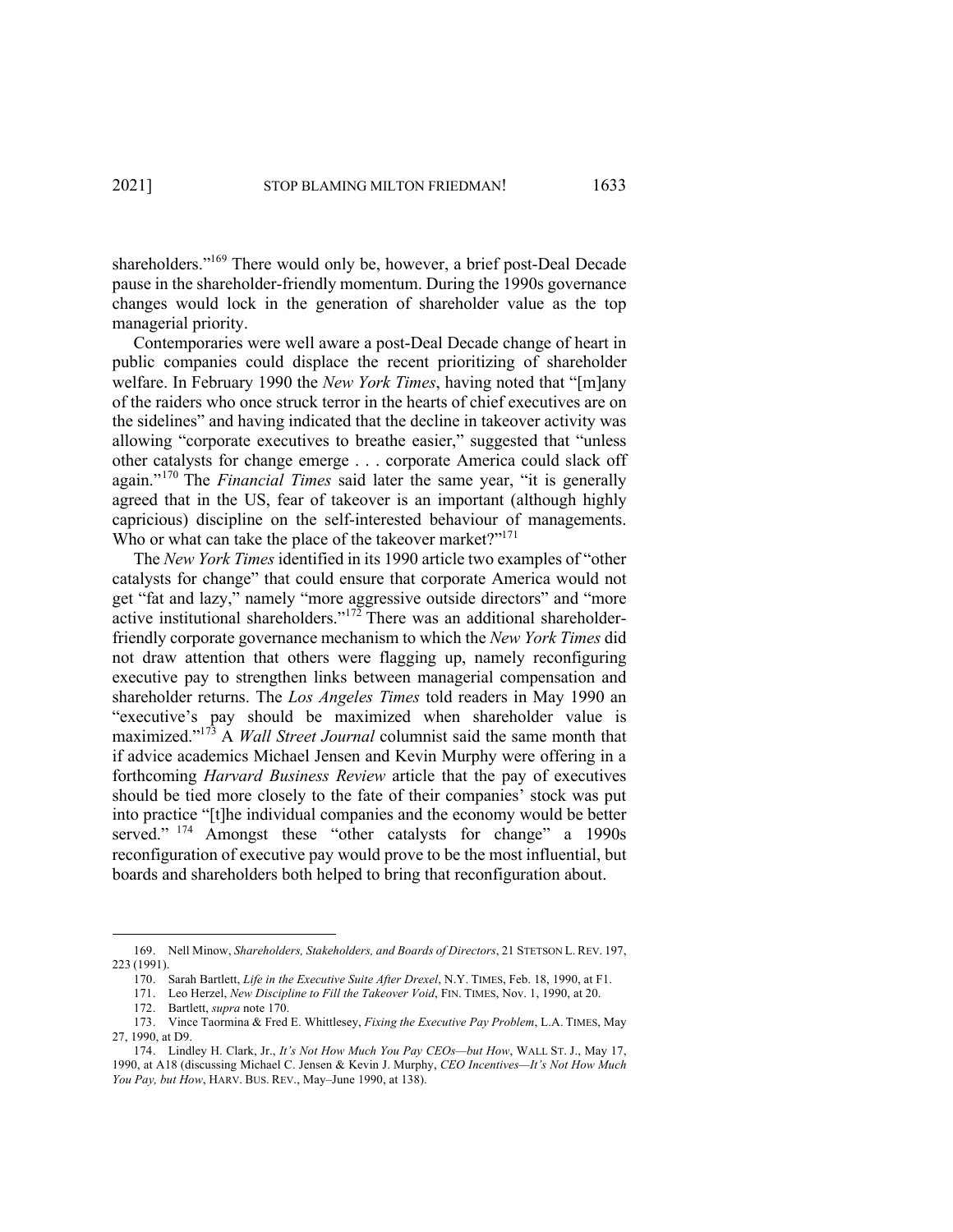With boards, *Business Week* observed in 1994 that "shareholder wealth creation" had "become the mantra of modern management" and explained this in part on the basis that in public companies "directors have placed more focus than ever on market value." <sup>175</sup> At the same time, boards were becoming "energized," at least as compared to previous decades.<sup>176</sup> Boarddriven executive turnover in the early 1990s at leading companies such as Goodyear, Westinghouse, American Express, General Motors, IBM, and Kodak seemed to prove directors were putting "the interests of shareholders first in their thinking."177

As for institutional shareholders, sociologist Charles Derber said in his 1998 book *Corporation Nation* that the fact that they had "clearly gained some real ground" during the 1990s had brought "shareholder value to the lips of every corporate executive."<sup>178</sup> Between the 1950s and the 1980s institutional share ownership grew markedly but institutional investors largely refrained from intervening in the affairs of public companies in which they held shares.  $179$  As the 1990s got underway it was widely assumed the situation was changing, with institutional shareholders ostensibly emerging as active monitors of public company executives.<sup>180</sup> The fact that institutional investor lobbying helped to prompt the highprofile board-driven executive turnover occurring in the early 1990s lent credence to this line of thinking and seemed to imply that management needed to "[p]roduce consistent shareholder gains on a regular basis or something will be done."<sup>181</sup>

There was not as much substance to the 1990s change in approach by boards and institutional shareholders as seemed to be the case at the time. Various highly publicized-corporate scandals occurring in the early 2000s where directors had been unaware of the impending calamity implied that 1990s boardroom reform may have been largely illusory.<sup>182</sup> Indeed, a 2003 *New York Times* article published to coincide with the ten-year anniversary

<sup>175.</sup> *Executive Pay: Who Gets Shortchanged?*, BUS. WK., May 30, 1994, at 150.

<sup>176.</sup> Ronald J. Gilson, Unocal *Fifteen Years Later (And What We Can Do About It)*, 26 DEL. J. CORP. L. 491, 513 (2001); Brian R. Cheffins, *Delaware and the Transformation of Corporate Governance*, 40 DEL. J. CORP. L. 1, 10, 58 (2015).

<sup>177.</sup> A.A. Sommer, Jr., *It All Comes Down to Money. Face It: A Board's Main Goal Is Corporate Profits*, BUS. L. TODAY, Jan./Feb. 1999, at 36, 40. On the CEO turnover in high-profile companies in the early 1990s, see Cheffins, *supra* note 176, at 59.

<sup>178.</sup> CHARLES DERBER, CORPORATION NATION: HOW CORPORATIONS ARE TAKING OVER OUR LIVES AND WHAT WE CAN DO ABOUT IT 146 (1998).

<sup>179.</sup> CHEFFINS, *supra* note 49, at 242.

<sup>180.</sup> John C. Coffee, Jr., *Liquidity Versus Control: The Institutional Investor as Corporate Monitor*, 91 COLUM. L. REV. 1277, 1281 (1991).

<sup>181.</sup> William Beaver, *Is the Stakeholder Model Dead?*, BUS. HORIZONS, Mar./Apr. 1999, at 8, 10; *see also* George de Lama, *Corporations Feeling Shove From Shareholders*, CHI. TRIB., Feb. 14, 1993, at D1.

<sup>182.</sup> CHEFFINS, *supra* note 49, at 239, 281–89, 307.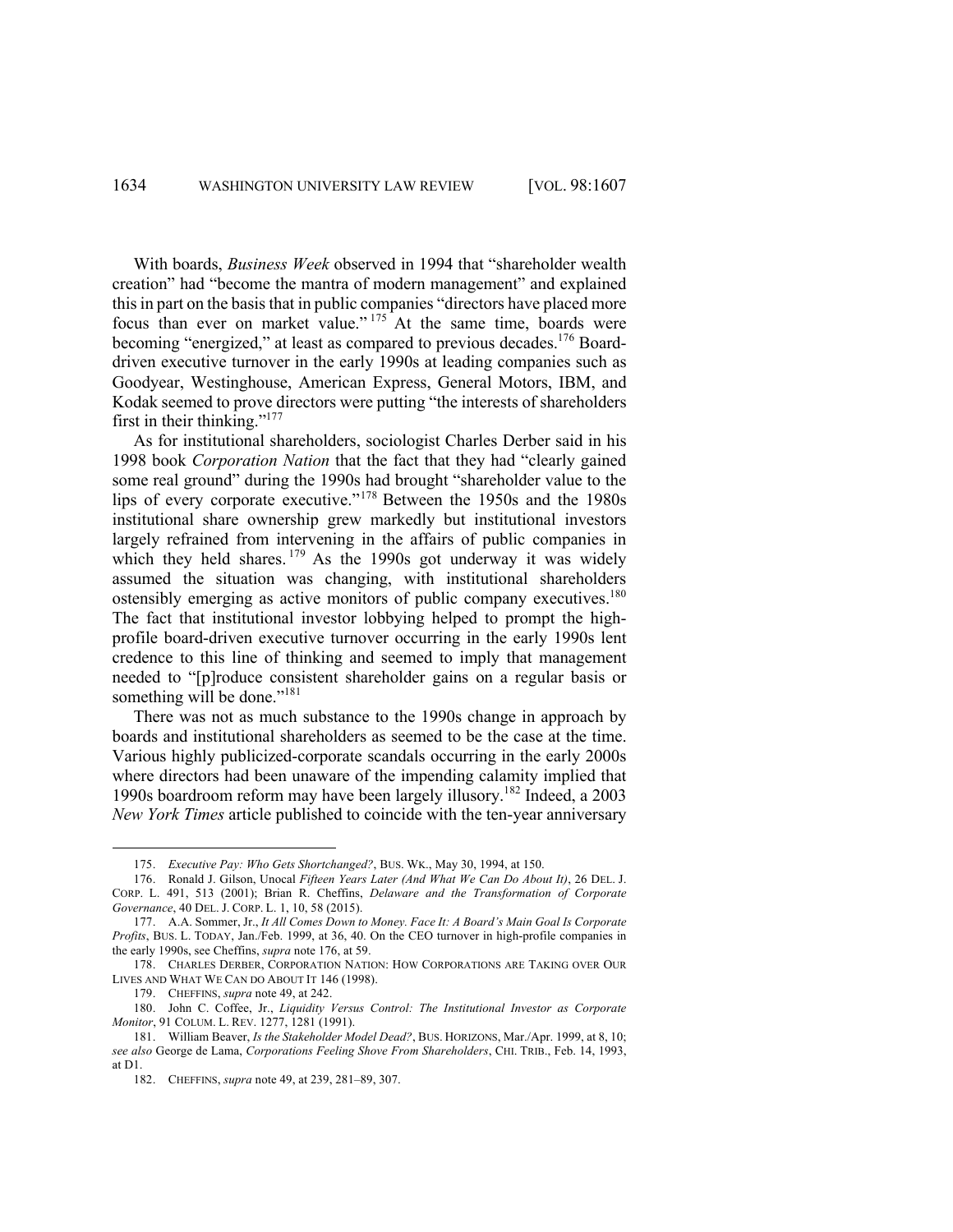of the dismissal of IBM's CEO entitled "The Revolution That Wasn't" said "10 years later, it looks very much as if the corporate governance revolution of 1993 is back at Square 1."<sup>183</sup>

As for institutional shareholders, doubts about their contribution to corporate governance were evident well before the end of the 1990s. Law professor Jill Fisch cautioned in 1994 "reports of shareholder monitoring may be overstated."<sup>184</sup> A 1999 study of the activities of a large sample of institutional owners found "[c]ontrary to what prior reports . . . may intimate ... most institutions follow a passive policy."<sup>185</sup> In 2001 law professor Douglas Branson said there was "no doubt . . . that that the promise of institutional investor activism was *the* oversold idea of the early 1990s."<sup>186</sup>

While neither boards of directors nor institutional shareholders may have pushed shareholder value up the managerial priority list to the degree that seemed possible as the 1990s got underway, both did play a significant role in transforming executive pay in a manner that contributed to a "shareholder first" mentality amongst corporate executives. Alfred Rappaport, the shareholder value pioneer, said of directors in the *Harvard Business Review* in 1999:

In the early 1990s, corporate boards began to highlight shareholder value. They became convinced that the surest way to align the interests of managers with those of shareholders was to make stock options a large component of executive compensation. By the mid-1990s, CEOs and other senior managers found themselves with significant stock and options holdings.<sup>187</sup>

Institutional shareholders in their turn did much to prompt the executive pay rethink in which 1990s boards engaged. In 1992 *Fortune* drew attention to the fact "[i]nstitutional investors, the wakening 900-pound gorillas of corporate life, are turning their attention to CEO pay" and said of a shareholder campaign the previous year to force the conglomerate ITT to link the pay of its chief executive to the company's performance "the ugly publicity (ITT) endured has probably frightened many others into changing their ways."<sup>188</sup> Management professor Michael Useem noted in 1996 that

<sup>183.</sup> Claudia H. Deutsch, *The Revolution That Wasn't*, N.Y. TIMES, Jan. 26, 2003 (Business), at 1.

<sup>184.</sup> Jill E. Fisch, *Relationship Investing: Will It Happen? Will it Work?*, 55 OHIO ST. L.J. 1009, 1029 (1994).

<sup>185.</sup> MICHAEL J. RUBACH, INSTITUTIONAL SHAREHOLDER ACTIVISM: THE CHANGING FACE OF CORPORATE OWNERSHIP 3 (1999).

<sup>186.</sup> Douglas M. Branson, *Corporate Governance "Reform" and the New Corporate Social Responsibility*, 62 U. PITT. L. REV. 605, 635 (2001).

<sup>187.</sup> Alfred Rappaport, *New Thinking on How to Link Executive Pay With Performance*, HARV. BUS. REV., Mar.–Apr. 1999, at 91.

<sup>188.</sup> Geoffrey Colvin, *How to Pay the CEO Right*, FORTUNE, Apr. 6, 1992, at 60.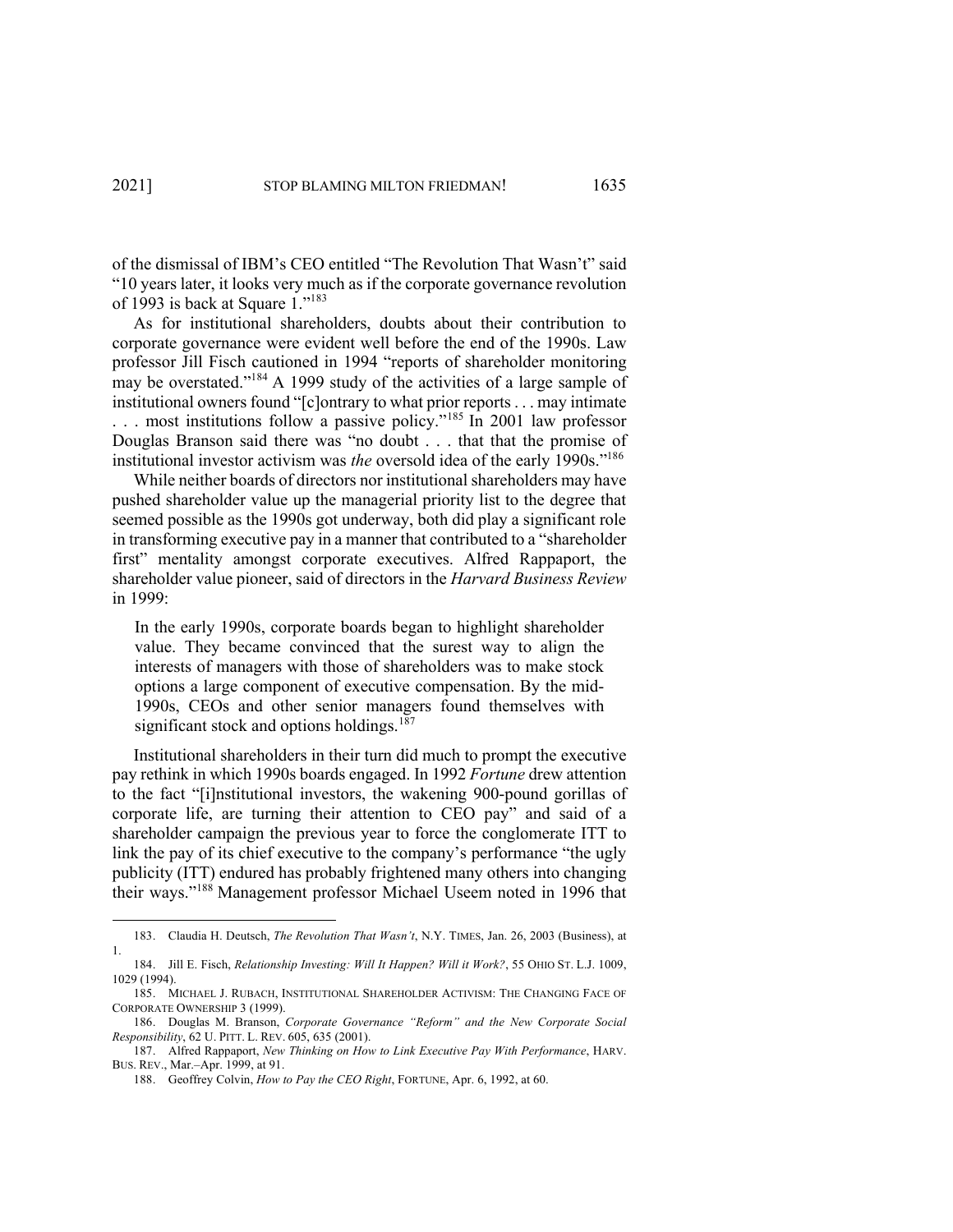institutional shareholders despised "high compensation levels displaying little relationship to company performance" and said for companies that "the marching orders from the investment community have been to tighten the linkage with shareholder wealth."<sup>189</sup>

The emphasis placed on linking pay with performance had a marked impact on the configuration of executive compensation. The proportion of CEO pay in large public companies that was equity based (primarily in the form of stock options) was  $60\%$  in 1999 as compared with  $20\%$  in 1990.<sup>190</sup> The shift in turn influenced managerial priorities. The *Wall Street Journal* told readers in 1998 "investors aren't the only people on the trail of shareholder value these days. As companies across the U.S. increasingly tie executive compensation to performance through stock options and other means, more and more corporate managers are seeking this Holy Grail."<sup>191</sup> By the 2000s it was widely accepted that changes to executive pay in the 1990s had "truly focused management's attention on the stock market's evaluation of their companies."<sup>192</sup> In 2001, economist Robert Shiller said that because "[f]irms have tilted their compensation packages for management away from fixed salaries toward participation, as investors . . . management has an incentive to do everything they can to boost share prices."<sup>193</sup> Management professor Gerald Davis concurred, maintaining in 2009 that "the massive shift in compensation practices" occurring in the 1990s was "[p]erhaps the most compelling reason for executives' newfound religious devotion to shareholder value."<sup>194</sup>

The chronology set out thus far strongly suggests that in relation to the prioritization of shareholder value in American public companies Milton Friedman's 1970 *New York Times* essay played at best a modest supporting role. For nearly fifteen years after the essay was published, the shareholder primacy norm that would subsequently prevail was conspicuous by its

193. ROBERT SHILLER, IRRATIONAL EXUBERANCE 23 (2000).

<sup>189.</sup> MICHAEL USEEM, INVESTOR CAPITALISM: HOW MONEY MANAGERS ARE CHANGING THE FACE OF CORPORATE AMERICA 243, 247 (1996).

<sup>190.</sup> Brian J. Hall, *Six Challenges in Designing Equity-Based Pay*, 15 J. APPLIED CORP. FIN., no. 3, at 21, 23.

<sup>191.</sup> C. Frederic Wiegold, *The Quest for Shareholder Value*, WALL ST. J., Feb. 26, 1998, at R1.

<sup>192.</sup> LEONARD R. SAYLES & CYNTHIA J. SMITH, THE RISE OF THE ROGUE EXECUTIVE: HOW GOOD COMPANIES GO BAD AND HOW TO STOP THE DESTRUCTION 37 (2006).

<sup>194.</sup> DAVIS, *supra* note 55, at 86; *see also* Bainbridge, *supra* note 12, at 576 ("[C]hanges in director compensation have created additional hostages ensuring director fidelity to shareholder interests."); FOX, *supra* note 48, at 280 ("Giving CEOs a shot at options billionairedom also had the effect of making many of them intensely, obsessively interested in their company's stock price."); David Millon, *Why Is Corporate Management Obsessed with Quarterly Earnings and What Should be Done About It?*, 70 GEO. WASH. L. REV. 890, 906 (2002) ("A more likely explanation for SPM [stock price maximization] looks not to pressure imposed on management by shareholders but rather to management's own self-interest. Equity-based executive compensation, including compensation in the form of stock and of options to buy stock, has increased exponentially in recent years.").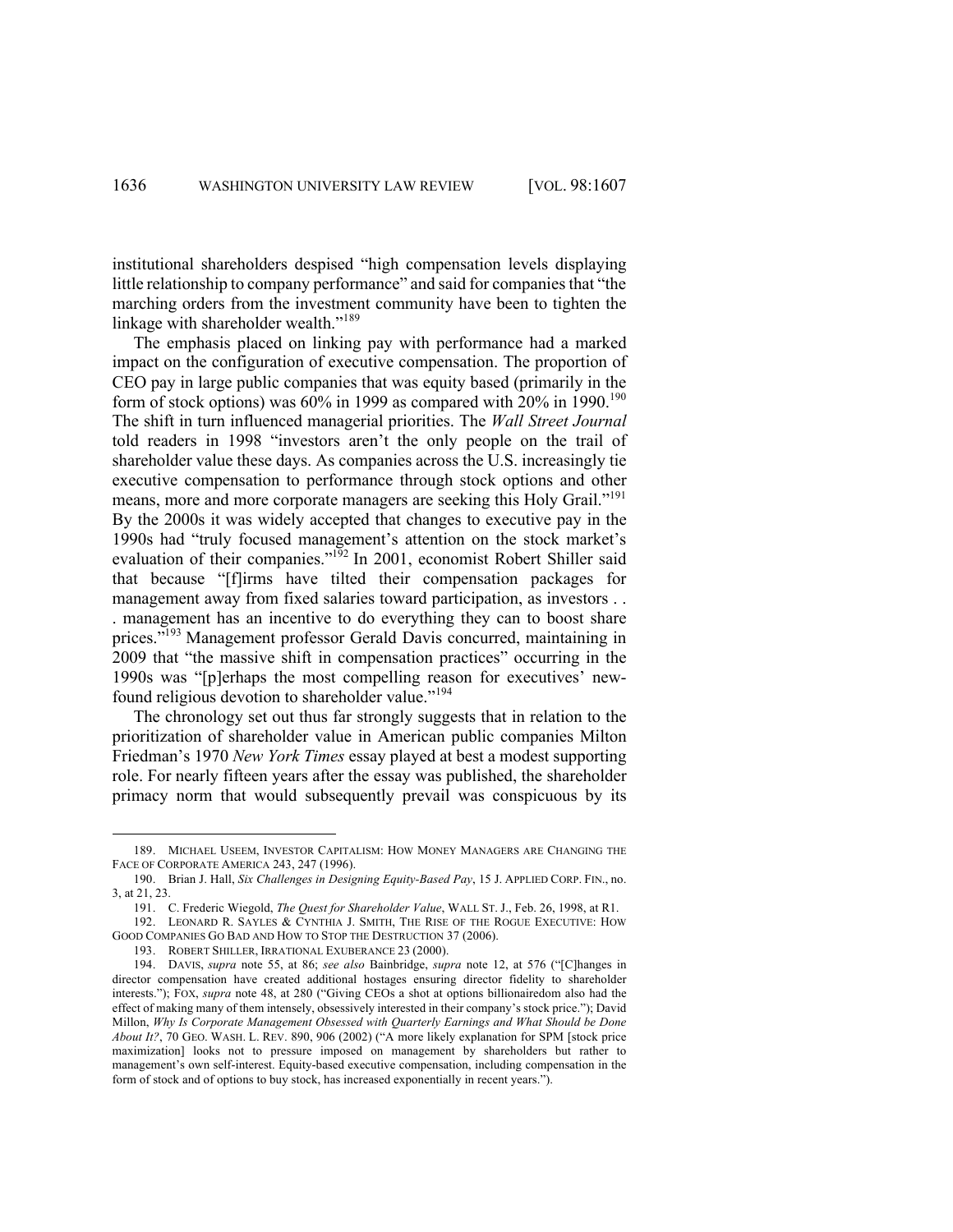absence.<sup>195</sup> When the shift occurred, as we have just seen, it was primarily attributable to the shock treatment of hostile takeover bids in the 1980s and the reconfiguration of executive pay in the 1990s, supported by boards and shareholders aware there needed to be governance substitutes once the threat takeovers had posed for underperforming executives faded into the background. While the relevant chronology does much to put Friedman's 1970 essay into proper context, one additional step is required to round out the process. This is contrasting what Friedman said public company managers should prioritize with the shareholder-first ethos that would in fact dominate as the twentieth century drew to a close. We consider this point next.

### V. FRIEDMAN AND SHAREHOLDER VALUE

A presumption that underlies the notoriety of Milton Friedman's *New York Times* essay a half-century after publication is that Friedman's essay was the catalyst for the present-day prioritization of shareholder value in corporate America.196 In fact, Friedman's 1970 essay did relatively little to presage the nature of the shareholder-first ethos that would subsequently take hold. The essay was "only a commonsense and conservative think piece on the proper roles of corporations and their managers,"197 not some form of blueprint for the form of shareholder primacy that would take hold in American boardrooms. There were themes the essay explored that remained salient as shareholder value moved to the forefront. Nevertheless, the connection was partial at best.

Supporters of shareholder-centric governance maintain that managerial discipline is fortified if profits are the top priority because executive performance can be assessed in accordance with a single, comprehensible metric.<sup>198</sup> Friedman was alive to this logic. He warned that a corporate executive who was inclined to use corporate resources to address social objectives would be "guided only by general exhortations from on high to restrain inflation, improve the environment, fight poverty and so on and on."<sup>199</sup>

<sup>195.</sup> *See supra* notes 117–32 and accompanying text.

<sup>196.</sup> *See supra* notes 6, 12–13, 30–33, 38–39, 43–46 and related discussion.

<sup>197.</sup> Feldman, *supra* note 2, at 125.

<sup>198.</sup> Kelli A. Alces, *Balance and Team Production*, 38 SEATTLE U. L. REV. 187, 212 (2015); *see also* Reuven S. Avi-Yonah, *The Cyclical Transformations of the Corporate Form: A Historical Perspective on Corporate Social Responsibility*, 30 DEL. J. CORP. L. 767, 769 (2005) (summarizing the literature where this point is made).

<sup>199.</sup> Friedman, *supra* note 3, at 122; *see also* Rajan, *supra* note 91, at 20 ("Another pro of Milton Friedman's statement is that . . . it may be relatively easy to monitor management when it has a welldefined goal such as shareholder value maximization.").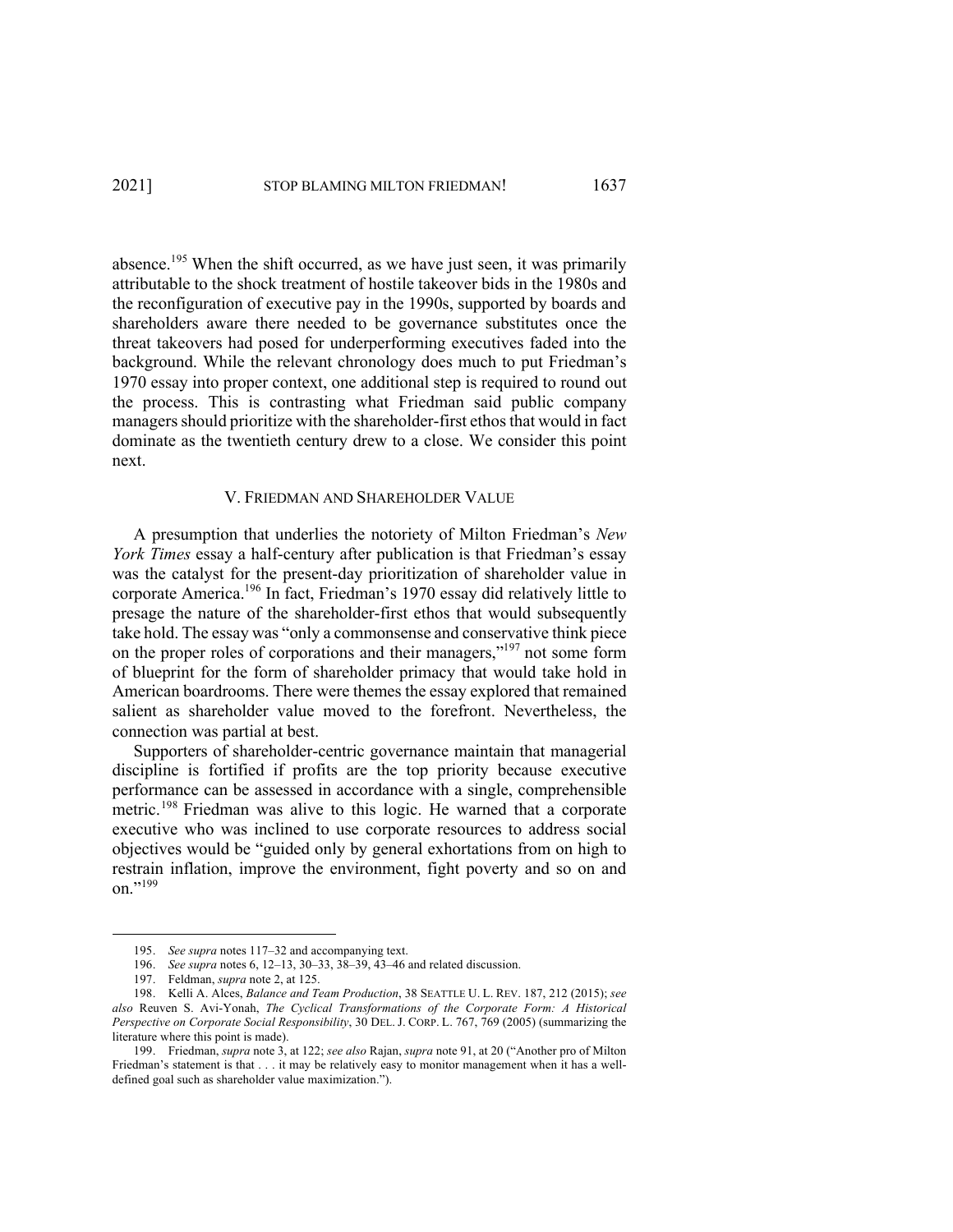Proponents of a shareholder-oriented corporate sector also defend their stance by pointing out that executives under an onus to maximize shareholder returns will find it difficult to justify self-serving policies by citing the need to protect interests of a non-shareholder corporate constituency.200 Again, Friedman was on board. He said: "The difficulty of exercising 'social responsibility' illustrates, of course, the great virtue of private competitive enterprise—it forces people to be responsible for their own actions and makes it difficult for them to 'exploit' other people for either selfish or unselfish purposes."<sup>201</sup>

A further point advocates of shareholder primacy have made to justify a strong managerial focus on shareholder returns is that everyone associated with a corporation should be doing well if the shareholders are. The reasoning follows on from the proposition that shareholders are residual claimants in a company, in the sense that they are only entitled to receive what is left over after accounting for other claims their company is obliged to meet.<sup>202</sup> With shareholders being residual claimants and with shareholder returns being determined by the net cash flow companies generate over time, it follows that with regard to corporate constituencies a "rising tide of corporate profits will raise all ships."<sup>203</sup> As Jack Welch, who gained a reputation for delivering for shareholders while serving as chief executive officer of General Electric from 1981 to 2001, <sup>204</sup> told *Business Week* readers in 2006, "sustained profitability leads to . . . satisfied customers, engaged employees, thriving communities, and healthy societies."<sup>205</sup>

Friedman did not use the term "residual claimant" to refer to shareholders in his 1970 essay. Indeed, only a decade later would academic commentators begin to deploy this terminology to characterize shareholders.<sup>206</sup> Nevertheless, Friedman believed that what was good for a

<sup>200.</sup> Bainbridge, *supra* note 12, at 581.

<sup>201.</sup> Friedman, *supra* note 3, at 123.

<sup>202.</sup> Michael Bradley, Cindy A. Schipani, Anant K. Sundaram & James P. Walsh, *The Purposes and Accountability of the Corporation in Contemporary Society: Corporate Governance at a Crossroads*, 62 LAW & CONTEMP. PROBS. 9, 37–38 (1999); David J. Denis, *Is Managerial Myopia a Persistent Governance Problem?*, 31 J. APPLIED CORP. FIN., no. 3, 2019, at 74, 82.

<sup>203.</sup> Alces, *supra* note 198, at 194; *see also* BRIAN R. CHEFFINS, COMPANY LAW: THEORY, STRUCTURE AND OPERATION 54 (1997).

<sup>204.</sup> CHEFFINS, *supra* note 49, at 31–34, 368.

<sup>205.</sup> Jack Welch & Suzy Welch, *Whose Company Is It Anyway?*, BUS. WK., Oct. 9, 2006, at 122.

<sup>206.</sup> The first law review or economics paper to suggest shareholders had a residual claim was Nicholas Wolfson, *A Critique of Corporate Law*, 34 U. MIAMI L. REV. 959, 973 (1980) ("the shareholders, agree to pay 'X' dollars in return for a residual claim on the firm's earnings"). The residual claimant characterization of shareholders was first explored in the manner that would become standard in Eugene F. Fama & Michael C. Jensen, *Separation of Ownership and Control*, 26 J.L. & ECON. 301, 303, 312 (1983); Eugene F. Fama & Michael C. Jensen, *Agency Problems and Residual Claims*, 26 J.L. & ECON. 327, 328–32 (1983). *Cf.* Armen A. Alchian & Harold Demsetz, *Production, Information Costs, and Economic Organization*, 62 AM. ECON. REV. 777, 782–83, 786 (1972) (saying that ideally a firm's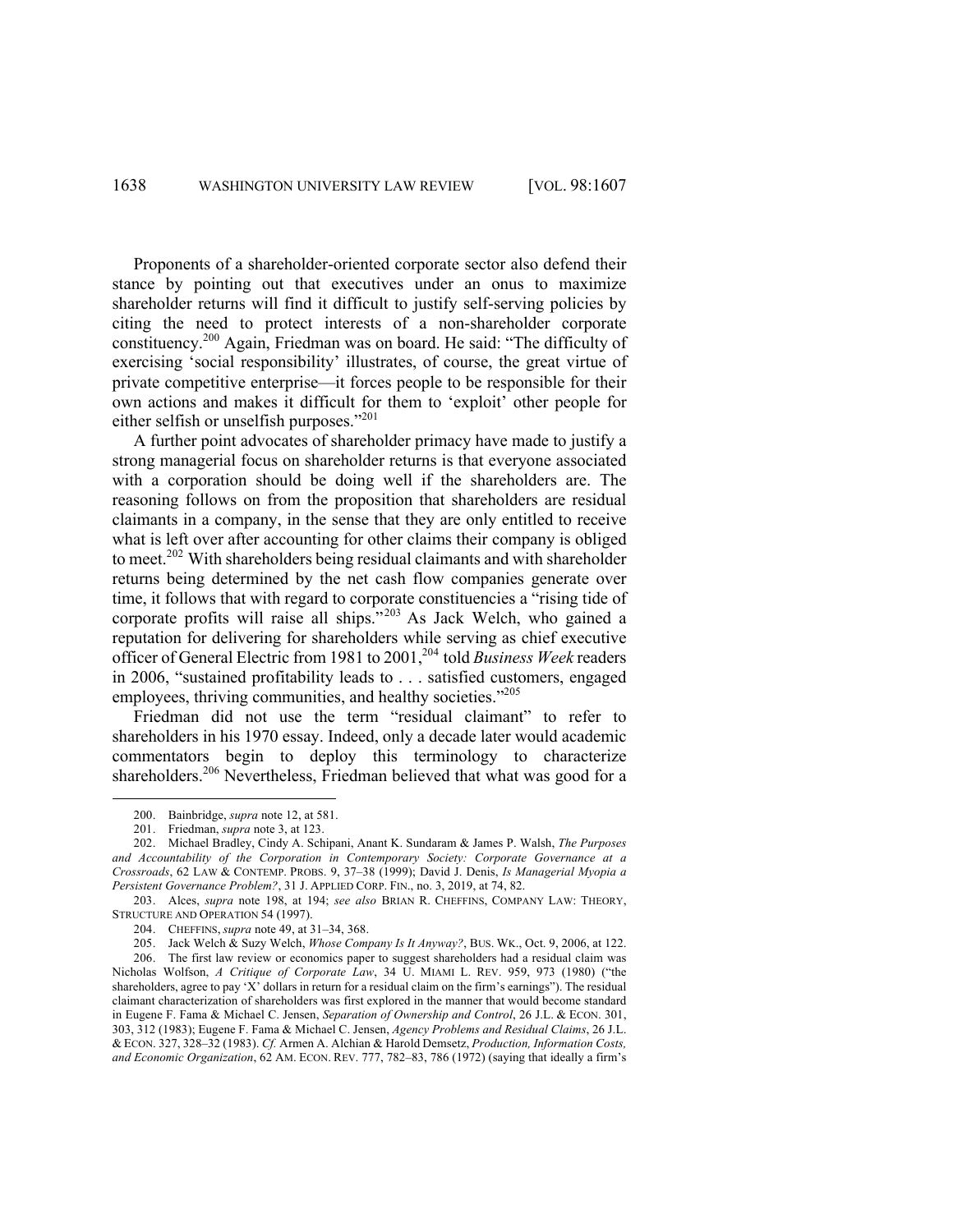corporation's stockholders should be good for other corporate constituencies too. When Friedman assailed corporate expenditures designed to achieve "social" objectives he did not focus solely on the implications for shareholders. Instead, he was disdainful of "spending the stockholders' or customers' or employees' money."<sup>207</sup> Friedman elaborated in relation to a corporate executive who was "spending someone else's money for a general social interest," saying "[i]nsofar as his actions in accord with his 'social responsibility' reduce returns to stockholders, he is spending their money. Insofar as his actions raise the price to customers, he is spending the customers' money. Insofar as his actions lower the wages of some employees, he is spending their money."<sup>208</sup> To Friedman, then, all key corporate constituencies were in the same boat, at least in the corporate social responsibility context.

While Friedman's essay no doubt had strong shareholder-friendly overtones, key elements of the shareholder-first mentality that would come to prevail as the twentieth century drew to a close were missing. Consider the nomenclature. While Friedman has been identified as a pioneering proponent of shareholder value and shareholder primacy,<sup>209</sup> he did not refer to either concept. This is hardly surprising, given that these terms were not part of the corporate or stock market lexicon at the time. Prior to 1970 the term "shareholder value" had only appeared three times in the *Wall Street Journal*, had only been referred to on three occasions in annual reports public corporations issued to shareholders, and had only been used once in academic publications searchable through the JSTOR digital library.<sup>210</sup> As for "shareholder primacy," the term was first deployed in academic journals at the end of the 1980s and did not appear in the *Wall Street Journal* until 2003. 211

manager would be the residual claimant on the firm's cash flows but acknowledging that in public companies "the residual claim is not held entirely by the central monitor").

<sup>207.</sup> Friedman, *supra* note 3, at 122.

<sup>208.</sup> *Id.* at 33.

<sup>209.</sup> *See supra* notes 6, 30–33, 38–39, 43–46 and accompanying text.

<sup>210.</sup> Taylor, *supra* note 142, at 12–13; Heilbron, Verheul & Quak, *supra* note 144, at 8. With JSTOR, based on a search carried out in March 2021, the earliest "hit" where the term "shareholder value" appears in the text is John B. Fery, N. Paul Loomba, Leonard Marks, Jr., I. Gordon Odell & Stanley Vance, *The Impact of Mergers on Management Theory*, 12 ACAD. MGMT. J. 153, 158 (1969).

<sup>211.</sup> With the *Wall Street Journal*, see Lynn A. Stout, *Power to PeopleSoft*, WALL ST. J., July 15, 2003, at B2. As for academic journals, with JSTOR the first article cited searching with the term "shareholder primacy" is Lyman Johnson & David Millon, *Missing the Point About State Takeover Statutes*, 87 MICH. L. REV. 846, 848 (1989). Johnson used the term prior to this in Lyman Johnson, *The Eventual Clash Between Judicial and Legislative Notions of Target Management Conduct*, 14 J. CORP. L. 35, 50 (1988), and Millon did likewise in David Millon, *State Takeover Laws: A Rebirth of Corporation Law?*, 45 WASH. & LEE L. REV. 903, 904 (1988). *See* David Millon, *Radical Shareholder Primacy*, 10 U. ST. THOMAS L.J. 1013, 1015 (2013). Law professor Philip Blumberg mentioned "shareholder primacy" in passing in his 1975 study of "the megacorporation." *See* BLUMBERG, *supra*  note 123, at 8.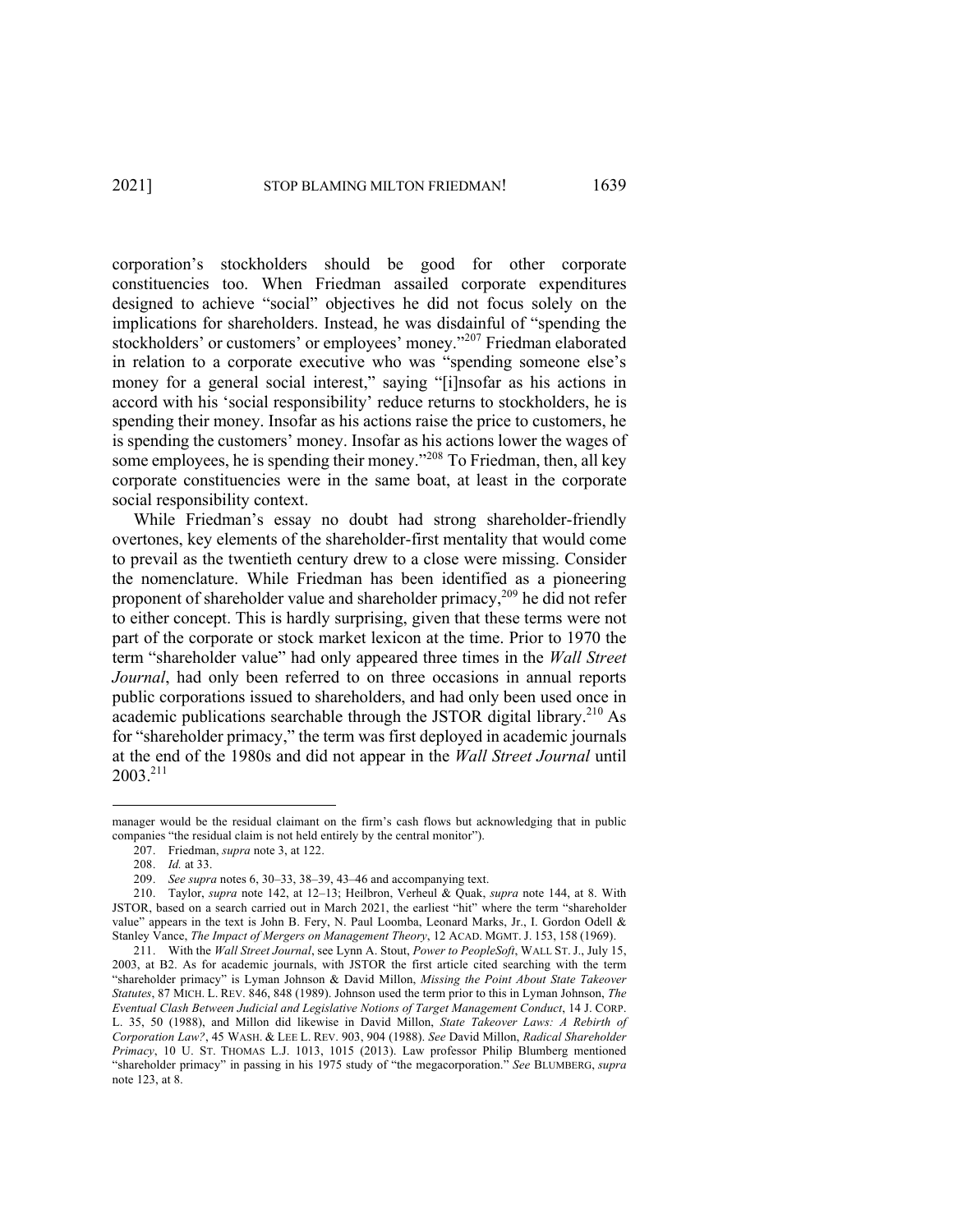What Friedman did say in his 1970 essay reinforces the point that his article was merely an indirect forerunner of late twentieth century shareholder primacy. The essay discussed at length what corporate executives should not be doing—spending their corporations' money in accordance with supposed social responsibilities. In contrast, very little was said about what management should affirmatively seek to achieve, whether with respect to shareholders or otherwise. Friedman, for instance, never used the word "maximize" in his essay. While Friedman did suggest a corporate executive's responsibility was "to make as much money as possible," he qualified this by saying managers should act in accordance with society's basic rules as embodied in law and ethical custom.<sup>212</sup> Also, while the title of Friedman's essay indicated a business should "increase its profits," the point was only taken up once in the main body of the article, namely when Friedman quoted a passage from the discussion of corporate social responsibility in his 1962 book *Capitalism and Freedom*. <sup>213</sup> Friedman did assert in that book that corporate executives had no "responsibility other than to make as much money for their stockholders as possible,"<sup>214</sup> which is a sentiment akin to maximizing shareholder returns. There is no such invocation in his *New York Times* essay.<sup>215</sup>

Another indication that Friedman's essay was substantially removed from the shareholder-friendly mentality that emerged during the 1980s and prevailed thereafter was that the essay failed to foreshadow in any way a crucial element of that ethos. What the *New York Times* referred to in 2002 as an "earnings cult" would become a hallmark of the shareholder orientation that emerged in public companies as the twentieth century drew to a close.<sup>216</sup> Friedman said nothing about this.

In 2005 John Bogle, founder of the Vanguard mutual fund group, said of corporate America that its "[e]xecutives don't need to be told what to do: achieve strong, steady earnings growth and tell Wall Street about it."<sup>217</sup> As fascination with earnings results companies divulged quarterly grew in the 1980s, executives played ball due to apprehension about a possible hostile takeover.<sup>218</sup> Harold Williams, former chair of the SEC, explained why in 1985: "Corporations become vulnerable if their stock prices flag, and

<sup>212.</sup> *Supra* notes 34, 65 and accompanying text.

<sup>213.</sup> Friedman, *supra* note 3, at 125; FRIEDMAN, *supra* note 88, at 133.

<sup>214.</sup> FRIEDMAN *supra* note 88, at 133.

<sup>215.</sup> J.S. Nelson, *Bringing Ethics Back to Friedman's Call to Purpose for the Next 50 Years*, *in*  MILTON FRIEDMAN 50 YEARS LATER, *supra* note 20, at 43, 44 ("In his 1970 *New York Times* essay, Milton Friedman asserted that the purpose of the corporation was to make profits. It has been understood that he meant profits primarily for shareholders, but that interpretation is less clear from his text.").

<sup>216.</sup> CHEFFINS, *supra* note 49, at 248; Harris Collingwood, *The Earnings Cult*, N.Y. TIMES MAG., June 9, 2002, at 68.

<sup>217.</sup> JOHN C. BOGLE, THE BATTLE FOR THE SOUL OF CAPITALISM 15 (2005).

<sup>218.</sup> CHEFFINS, *supra* note 49, 248–49.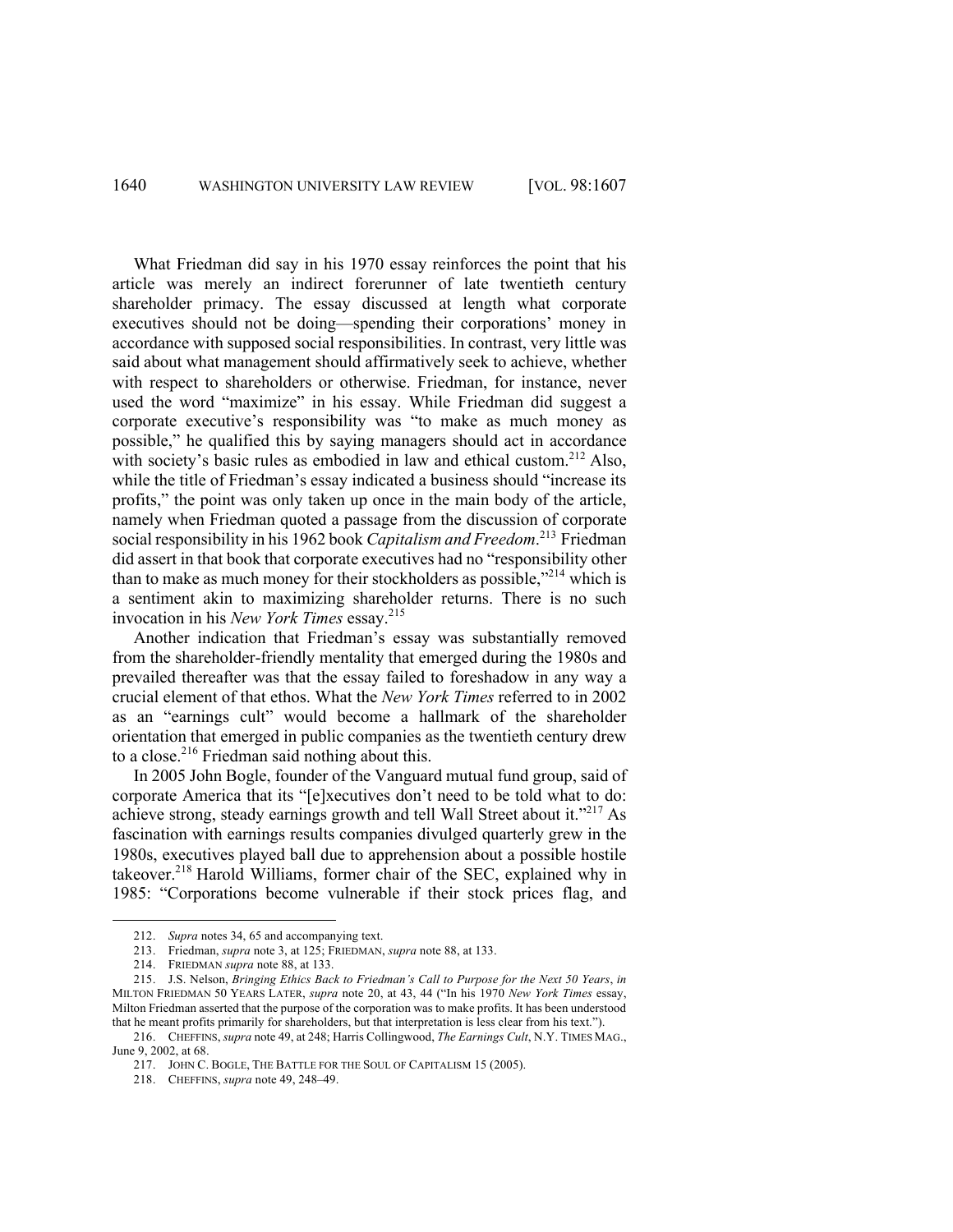managers believe that stock prices flag if quarterly earnings dip or just stay flat. Managers therefore struggle to keep earnings on an uptrend lest they be remembered as the ones who 'lost' General Widget."<sup>219</sup>

While hostile takeovers receded into the corporate governance background in the 1990s,  $^{220}$  quarterly financial results were on their way to becoming an "obsession."<sup>221</sup> A powerful norm was taking hold—public companies should meet or exceed estimates of forthcoming quarterly earnings.<sup>222</sup> If a company came up short, this could "kill a stock."<sup>223</sup> Public company executives in turn had strong incentives to respond to the investment community's fixation on quarterly earnings data. With high profile instances of board-driven managerial turnover occurring in the early 1990s remaining fresh in the memory, executives knew a sharp stock price decline might compel their board to put managerial turnover on the agenda.224 Moreover, the compensation bonanza liberal granting of stock options potentially foretold for management became considerably less likely as a company's share price fell. As *Business Week* said in 1998 of public company executives whose companies failed to meet earnings projections, "the resulting pain is intensely personal, since more than half of CEO pay comes from stock options."225

If Friedman's 1970 essay truly was a direct forerunner of the shareholder first mentality that took hold as the twentieth century drew to a close, it might have been expected that he would have urged corporate executives to set and hit earnings targets. In fact, he was silent on this point. History reveals why. It was only during the 1970s that stock market followers began to collate investor analysts' estimates of forthcoming quarterly earnings data for particular companies and only during the 1980s that investors began using quarterly earnings projections with regularity to assess corporate prospects and managerial competence. 226

Similarly, given the supposedly influential status of Friedman's essay and given corporate America's subsequent stock market obsession it might have been anticipated that Friedman would have had a lot to say about

<sup>219.</sup> Harold M. Williams, *It's Time for a Takeover Moratorium*, FORTUNE, July 22, 1985, at 133.

<sup>220.</sup> *Supra* note 165 and accompanying text.

<sup>221.</sup> D.N. Ghosh, *Wall Street Capitalism and the World of Professional Managers*, 37 ECON. & POL. WKLY. 3803, 3806, 3809 (2002).

<sup>222.</sup> CHEFFINS, *supra* note 49, at 250.

<sup>223.</sup> Gretchen Morgenson, *Forecasts Made Rosy for Investors, but Results Are Sometimes Paler*, N.Y. TIMES, Dec. 21, 1999, at A1.

<sup>224.</sup> *Supra* note 177 and related discussion; CHEFFINS, *supra* note 49, at 251.

<sup>225.</sup> Nanette Byrnes, Richard A. Melcher & Debra Sparks, *Earnings Hocus-Pocus*, BUS. WK., Oct. 5, 1998, at 134.

<sup>226.</sup> Robert D. Hershey, *A Flourishing Industry, Predicting What Is and Isn't Flourishing*, N.Y. TIMES, May 17, 1998 (Business), at 7; James J. Park, *Do the Securities Laws Promote Short-Termism?*, 10 U.C. IRVINE L. REV. 991, 997 (2020).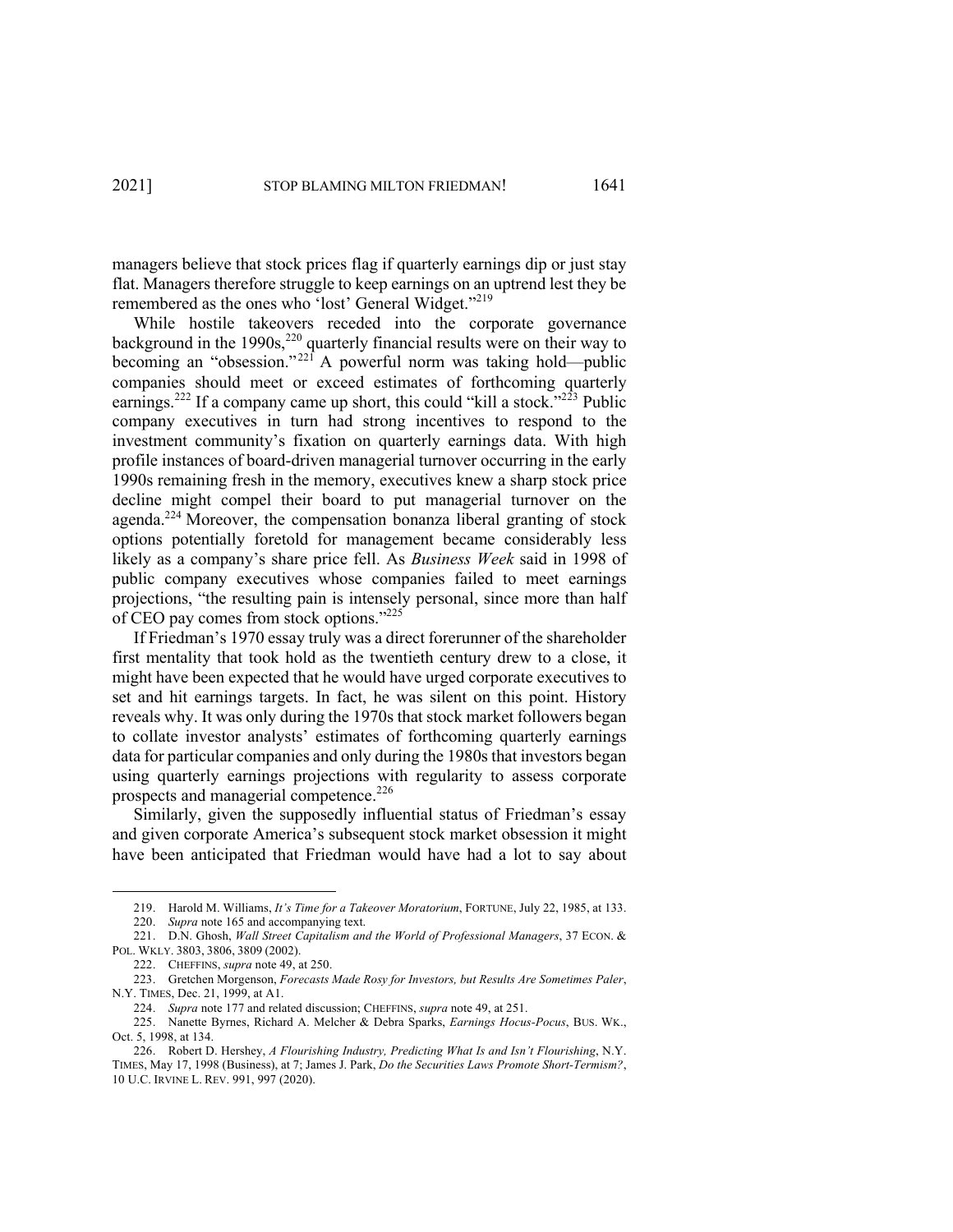shareholder returns. Again, no. The only time that Friedman mentioned share prices in his essay was to make the point that actions an executive took in the name of social responsibility that depressed a corporation's profits would reduce the price of its stock.<sup>227</sup> Hence, while the shareholder value ethos that ultimately flourished in public companies "offered little by way of nuance," as the *Economist* suggested in a 2019 essay on corporate purpose, "Friedman's position had a fair amount of give in it" even if it was "subsequently traduced as extreme."  $228$  Friedman's 1970 essay thus belonged "to a simpler time" <sup>229</sup> and had little directly to say about the shareholder-first mentality that would subsequently take hold in America's public companies.

## **CONCLUSION**

Bill Shaw, an expert on business ethics, wrote in 1988 in a reply to an article criticizing Milton Friedman's 1970 *New York Times* essay on corporate social responsibility, "[L]et go of Milton Friedman. He has made an important contribution and that is more than most have done. Beyond that, he has set the tone for the Corporate Social Responsibility debate for too long."230 This invocation fell on deaf ears. More than three decades after Shaw made his "let go" plea, Friedman's 1970 essay is thought of as the classic statement of shareholder-oriented capitalism and as such is a primary target for critics of this approach. Now, however, it truly is time to let go and stop blaming Friedman for the shareholder orientation of American public companies.

The attention Milton Friedman's 1970 essay continues to attract would be justified if his essay had been a plea for maximization of shareholder returns that constituted a sharp break from the past that put prevailing wisdom under immediate threat. None of those conditions are fulfilled. The essay was not a fundamental departure from conventional wisdom; it had often been said prior to 1970 that companies should focus on the bottom line. It is true that when Friedman wrote that public company executives were under unprecedented pressure to think of the corporate mission broadly. Friedman's essay did little, however, to reverse this trend. Instead, the need for a balanced multi-constituency approach was widely accepted in American boardrooms for at least a dozen years after his *New York Times* essay was published. Finally, the obsessive focus on earnings trends and

<sup>227.</sup> Friedman, *supra* note 3, at 122.

<sup>228.</sup> *I'm from a Company and I Am Here to Help*, ECONOMIST, Aug. 24, 2019, at 14.

<sup>229.</sup> *Id.*

<sup>230.</sup> Shaw, *Reply, supra* note 139, at 542.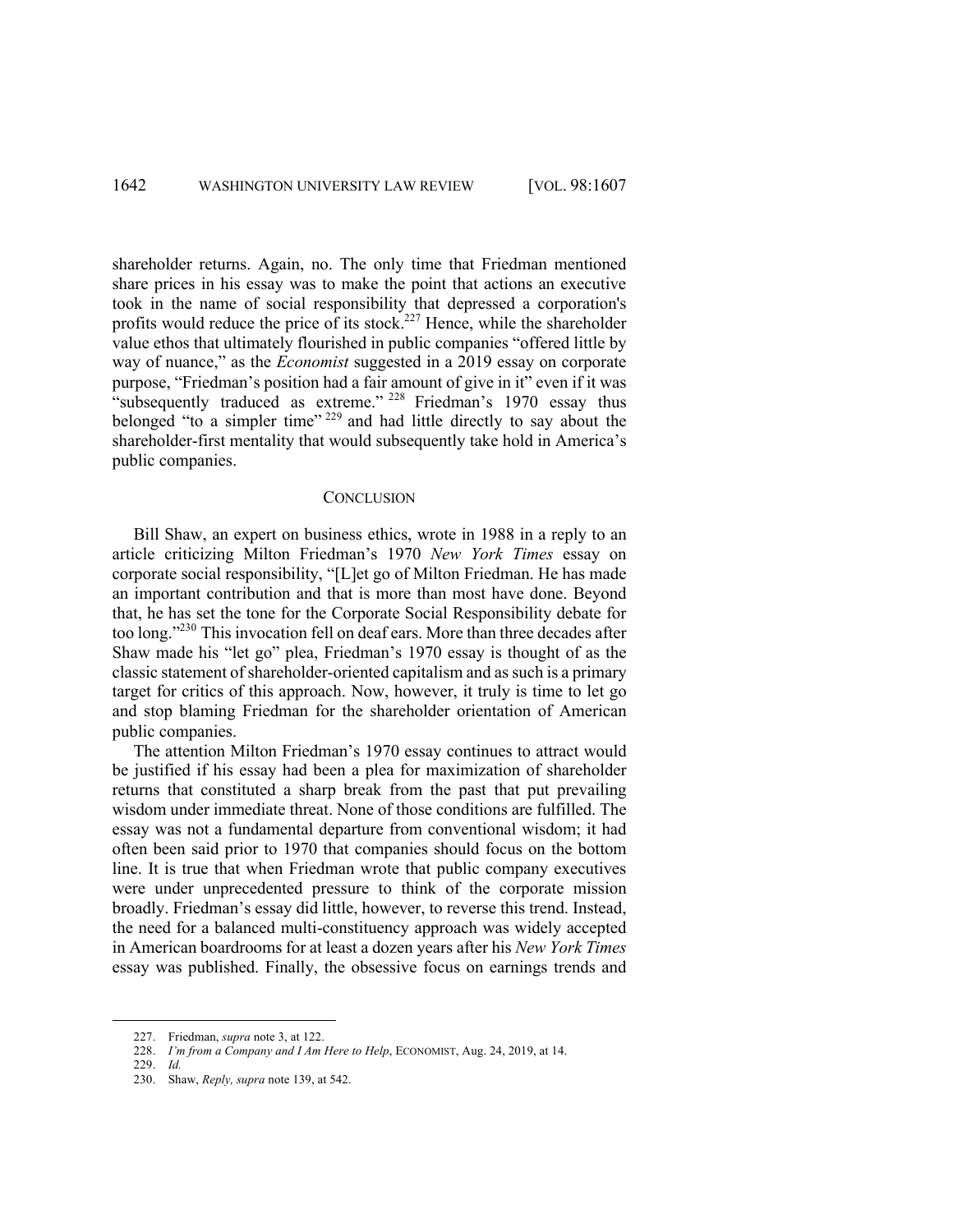share prices that would emerge as the twentieth century drew to a close was nowhere to be found in Friedman's essay.

Many of Friedman's present-day critics likely are not particularly interested in what he actually said in 1970. <sup>231</sup> What troubles them is what has been described as "the extraordinary power of shareholder-centrism as a dominant norm in corporate governance."232 Sights are set on Friedman's *New York Times* essay because it is assumed to have been the well-spring for the invidious shareholder-oriented mentality that would ultimately prevail in public companies. That reductionist assumption, as this Article has shown, is erroneous. Friedman was covering familiar ground when he indicated profits were important, his essay failed to displace the stakeholder-friendly norms that would prevail in corporate America through the mid-1980s, and the essay said little about what executives should be seeking to achieve with respect to share prices or otherwise.

As the Business Roundtable's promulgation of its stakeholder-friendly 2019 "Statement on the Purpose of a Corporation" indicates, those uneasy with the shareholder orientation that has prevailed in corporate America since the 1980s have recently been gaining ground in the "Great Debate" about what companies are for. <sup>233</sup> Indeed, a *Wall Street Journal* columnist has suggested stakeholder capitalism "has steadily become the dominant philosophy among Western business elites."<sup>234</sup> It is far from clear, however, that a major shift in priorities beckons in the American public company. 235 As a *New York Times* columnist said in 2019, "because a public corporation's most direct incentives — including the CEO's pay — remain tied to stock performance, there's no reason to believe that corporations will voluntarily move away from pleasing shareholders alone, despite the new, high-minded ideals."<sup>236</sup> To succeed in upending the dominant narrative in corporate America shareholder primacy's critics would be better served trying to change minds about the incentives of present-day corporate

<sup>231.</sup> Edmans, *supra* note 27, at 12 ("Friedman's article is widely misquoted and misunderstood. Indeed, thousands of people may have cited it without reading past the title.").

<sup>232.</sup> Christopher M. Bruner, *The Fiduciary Enterprise of Corporate Law*, 74 WASH. & LEE L. REV. 791, 804 (2017).

<sup>233.</sup> *See supra* notes 7, 22, 26–28 and related discussion; BUSINESS ROUNDTABLE, *supra* note 24.

<sup>234.</sup> Vivek Ramaswamy, *The Global, Olympian "We*,*"* WALL ST. J., Jan. 26, 2021, A15.

<sup>235.</sup> CHEFFINS, *supra* note 49, at 368; Jacob M. Schlesinger, *DuPont's Travails Shaped President-Elect's Business Views*, WALL ST. J., Nov. 24, 2020, at A1 ("Yet for all the talk of change, most companies still give priority to shareholder returns, an emphasis most analysts consider inevitable.")

<sup>236.</sup> Farhad Manjoo, Opinion, *C.E.O.s Should Fear a Recession*, N.Y. TIMES, Aug. 22, 2019, at A27; *see also* Holman W. Jenkins, Jr., Opinion, *CEOs for President Warren*, WALL ST. J., Aug. 21, 2019, at A13 ("After all, CEOs will still be hired by boards who are elected by shareholders; they will still be rewarded under contracts that pay them for producing sustainable increases in the stock price (that's what those vesting requirements are for).").